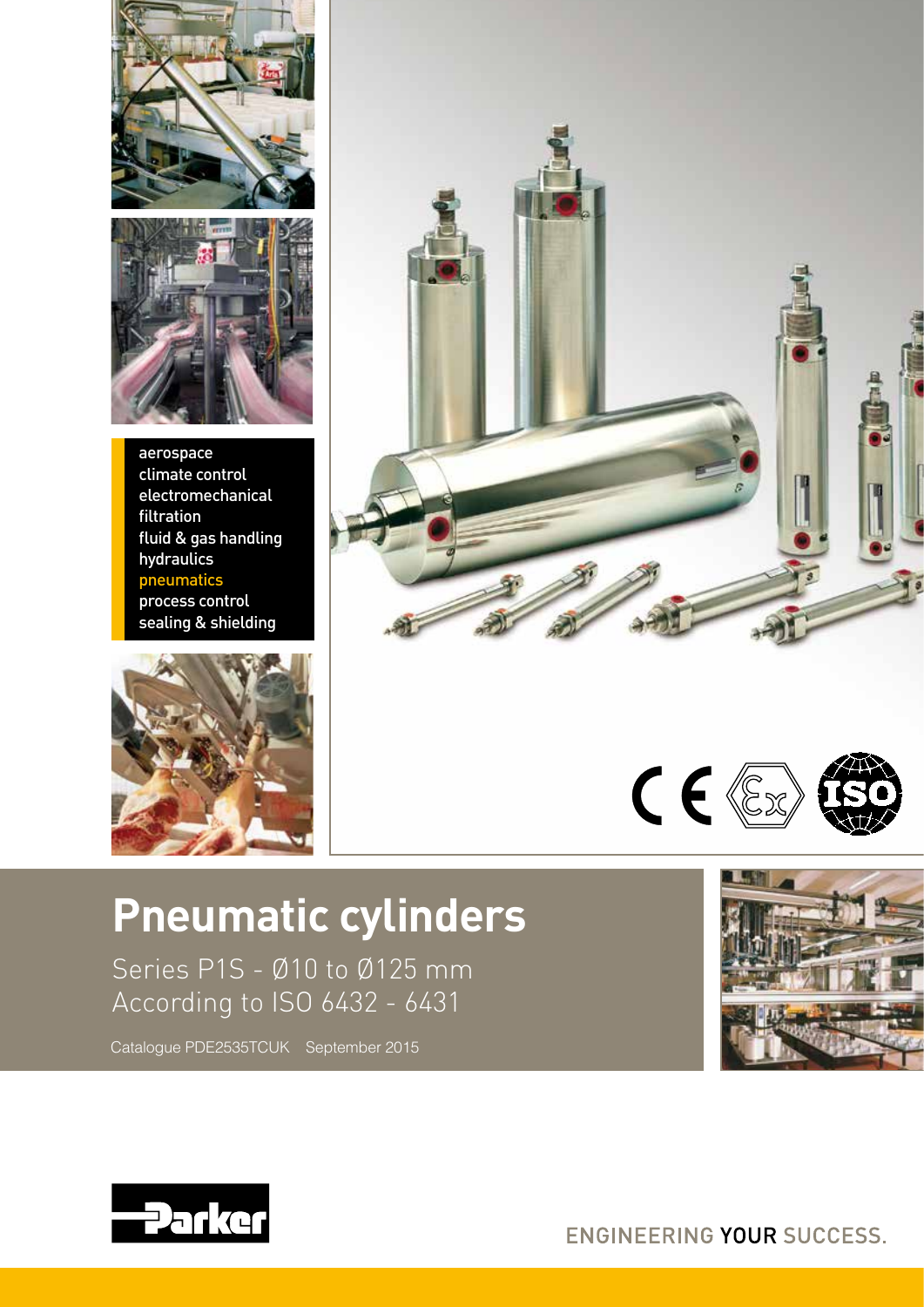# **Contents** Page Stainless steel cylinders, general information....................................................3 Guide for selecting suitable tubing ...................................................................5 P1S-S, ISO 6432, Ø10-Ø25 ............................................................................7 Main data ....................................................................................................7 Cylinder forces.............................................................................................7 Cushioning diagram.....................................................................................8 Material specification ...................................................................................8 Stroke length...............................................................................................9 Order key ....................................................................................................9 Dimensions ...............................................................................................10 Mountings ............................................................................................11-13 P1S- ISO 6431, Ø32-Ø125 ...........................................................................14 Main data ..................................................................................................14 Cylinder forces...........................................................................................14 Cushioning diagram...................................................................................14 Stroke length.............................................................................................15

Introduction to the ATEX directive ...........................................................28 - 31



#### Important

Before attempting any external or internal work on the cylinder or any connected components, make sure the cylinder is vented and disconnect the air supply in order to ensure isolation of the air supply.



**Note** 

All technical data in this catalogue are typical data only.

Air quality is essential for maximum cylinder service life (see ISO 8573).



FAILURE OR IMPROPER SELECTION OR IMPROPER USE OF THE PRODUCTS AND/OR SYSTEMS DESCRIBED HEREIN OR RELATED ITEMS CAN CAUSE DEATH, PERSONAL INJURY AND

PROPERTY DAMAGE.<br>This document and other information from Parker Hannifin Corporation, its subsidiaries and authorized distributors provide product and/or system options for further investigation by users having technical

# **SALE CONDITIONS**<br>Lits subsidiaries or its authorized distributors. Any sale contract entered into by Parker will be go.

The items described in this document are available for sale by Parker Hannifin Corporation, its subsidiaries or its authorized distributors. Any sale contract entered into by Parker will be governed by the provisions<br>state



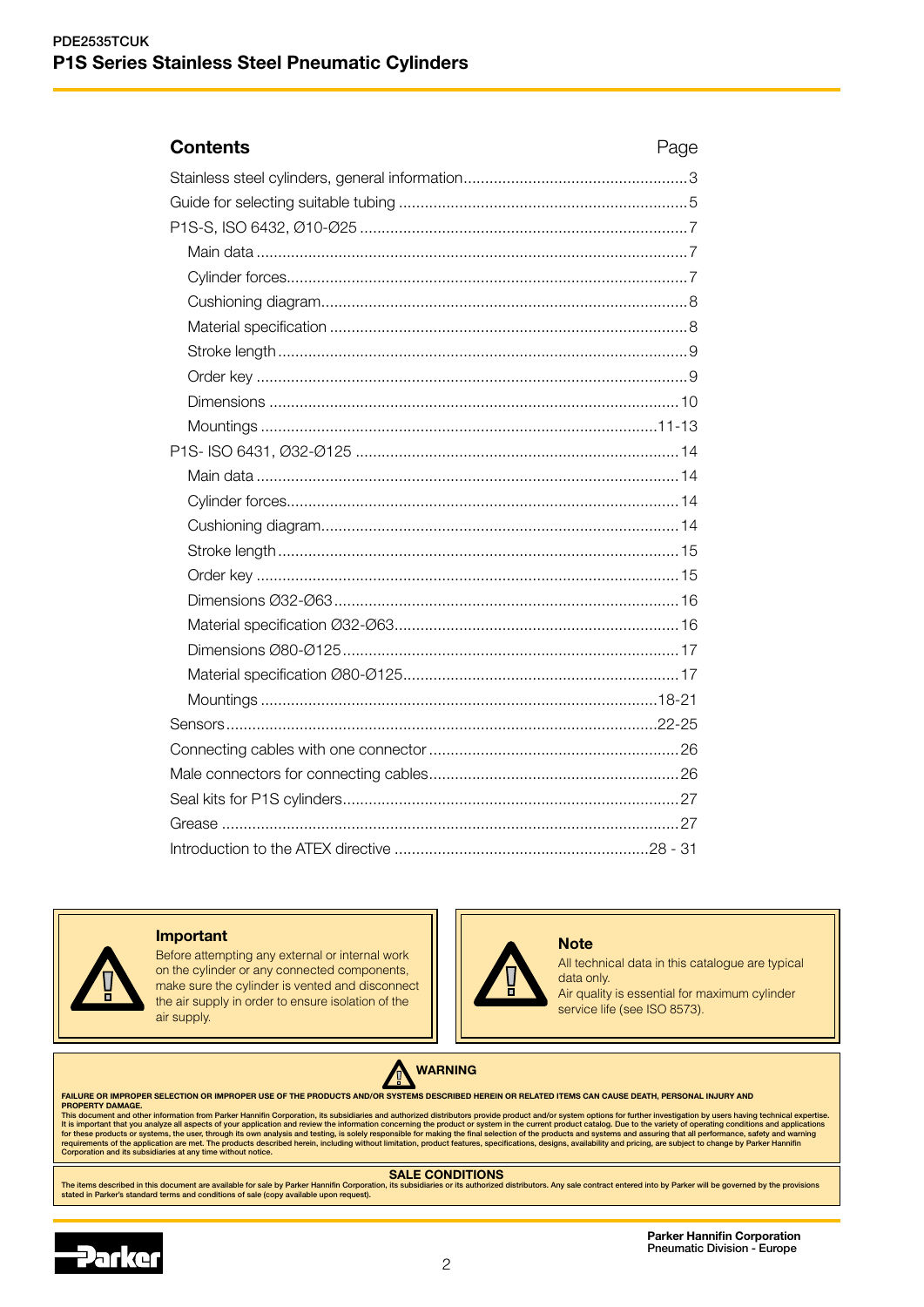

# Stainless steel cylinders

Parker Pneumatic's range of stainless steel cylinders has been specially designed for use in difficult environments. Hygienic design, external seals of fluorianted rubber and prelubrication with our food-industry-approved grease according to USDA-H1 make the cylinders particularly suitable for food industry use.

All cylinders have magnetic pistons for proximity position sensing. Fixing dimensions to ISO 6431/6432 simplify installation and make the cylinders physically interchangeable throughout the world.

# ISO 6432

The cylinders are available in two versions. One with fixed end-cushioning and is available in 10, 12, 16, 20 and 25 mm diameters. A single-acting version with spring return in the negative direction, is available in the same diameters.

One version has adjustable pneumatic end-cushioning and is available in 20 and 25 mm diameters.

# ISO 6431

The ISO cylinders are double-acting round cylinders with several types of cylinder mountings as standard. The cylinders are available in 32 to 125 mm diameters, incorporating adjustable end-cushioning. As with the ISO 6432 it is designed to comply with hygiene requirements in accordance with the EU Machine Directive.

The cylinder can be dismantled to facilitate service and maintenance.



= Products suitable for the food industry.

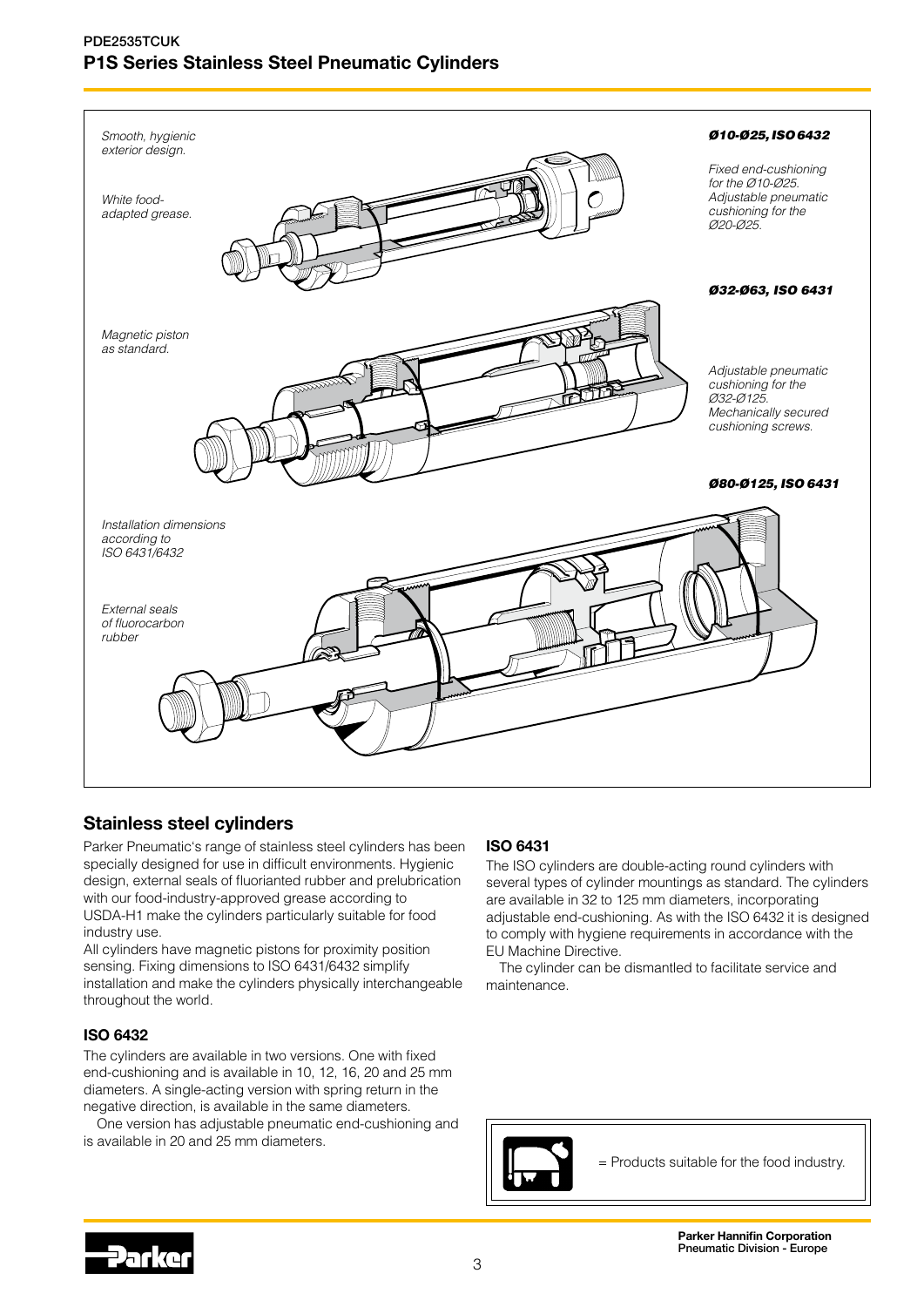### Stainless steel construction

The cylinders are made for use in particularly demanding environments. The piston rod, cylinder tube and end covers are all of stainless steel.

## Effective end-cushioning

A version of ISO 6432 Ø10-Ø25 incorporates fixed endcushioning, while the cylinders Ø20-Ø125 have pneumatic end-cushioning with adjusting screws for exact setting, permitting heavier loads and higher speeds for short cycle times.

## Smooth external design

The end covers have no recesses or other grooves that could collect dirt or liquid. Cleaning is easy and effective.

# Dry operation

Particular attention has been paid to the design of the cylinders' scraper rings, piston rod bearings and piston rod seals. Self-lubricating materials permit regular washing/ degreasing of the piston rod. This is important in applications where hygiene and cleaning must be of high standard.

## Proximity position sensing

All cylinders in normal temperature design are fitted with a magnet for proximity position sensing. Electronic type sensors and reed switches are available. They are supplied with either flying lead or cable plug connector.

## Complete range of mountings

A complete range of stainless steel mounting accessories with ISO dimensions is available.

### Variants

In addition to the basic design, several standard variants of these stainless steel cylinders are available to fulfill more demanding requirements in terms of performance and environmental conditions:

Cylinders with special stroke lengths

Cylinders with extended piston rods

Through piston rods (not Ø32-Ø63)

Single-acting cylinders with spring return, (Ø10-Ø25) High-temperature versions for operation in temperature range

Ø10 to Ø16 mm from -10 °C to +120 °C (not magnetic pistons)  $\emptyset$ 20 to  $\emptyset$ 125 mm from -10 °C to +150 °C (not magnetic pistons)

Low-temperature versions for operation in temperature range from -40 °C to +60 °C (not magnetic pistons, not Ø32-Ø63) Cylinders with different mounts (Ø32-Ø125)



Double acting Ø10-Ø25, fixed end-cushioning



Double acting Ø20-Ø25, adjustable end-cushioning



Double acting Ø10-Ø25, through piston rod



Single acting Ø10-Ø25, spring return









Double acting Ø80-Ø125, through piston rod

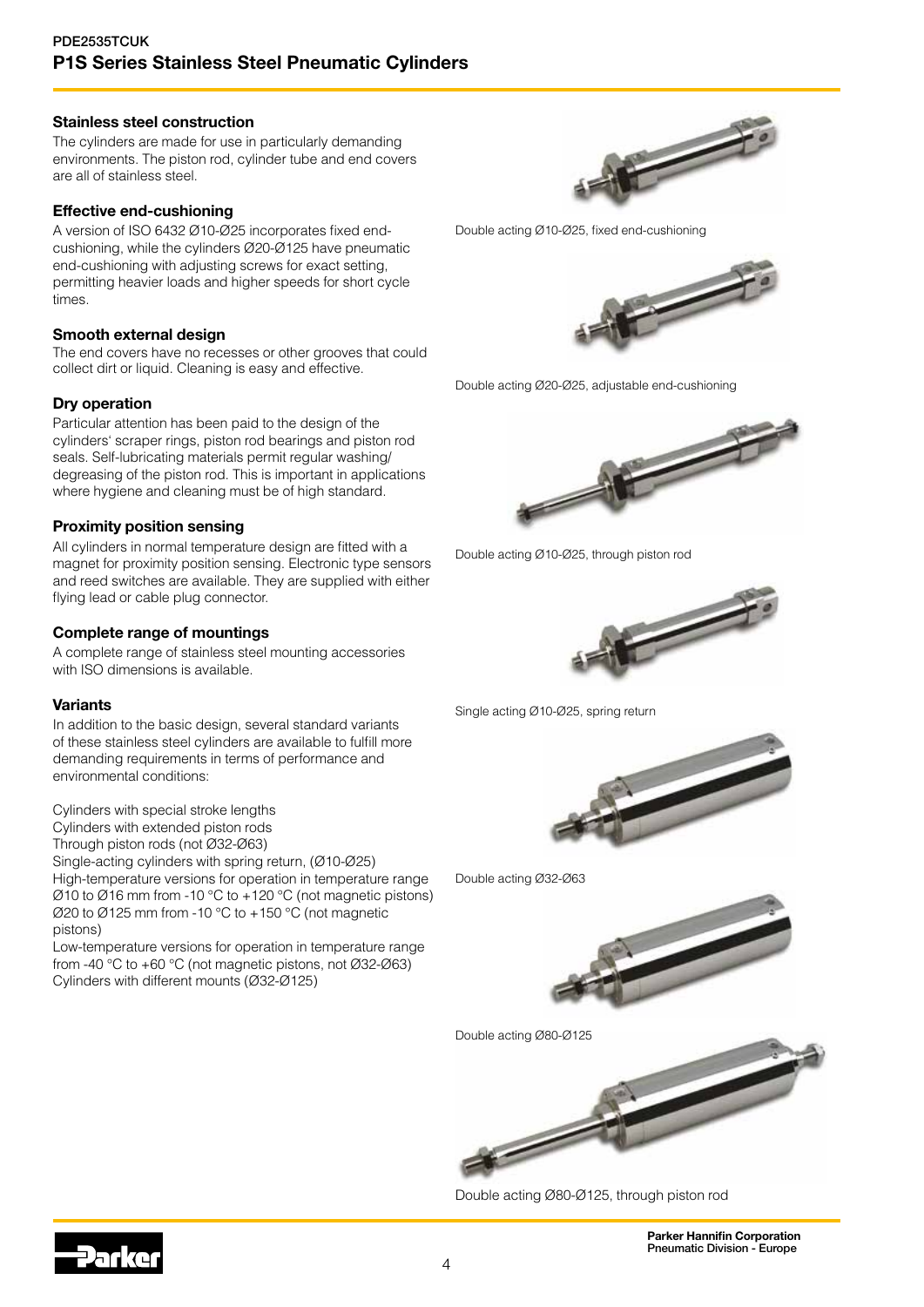# Guide for selecting suitable tubing

The selection of the correct size of tubing is often based on experience, with no great thought to optimizing energy efficiency and cylinder velocity. This is usually acceptable, but making a rough calculation can result in worthwhile economic gains.

# The following is the basic principle:

- 1.The primary line to the working valve could be over sized (this does not cause any extra air consumption and consequently does not create any extra costs in operation).
- 2.The tubes between the valve and the cylinder should, however, be optimized according to the principle that an insufficient bore throttles the flow and thus limits the cylinder speed, while an oversized pipe creates a dead volume which increases the air consumption and filling time.

The chart below is intended to help when selecting the correct size of tube to use between the valve and the cylinder.

## The following prerequisites apply:

The *cylinder load should be about 50%* of the theoretical force (= normal load). A lower load gives a higher velocity and vice versa. The tube size is selected as a function of the *cylinder bore*, the desired *cylinder velocity* and the *tube length* between the valve and the cylinder.

If you want to use the capacity of the valve to its maximum, and obtain maximum speed, the tubing should be chosen so that they at least correspond with the equivalent restriction diameter (see description below), so that the tubing does not restrict the total flow. This means that a short tubing must have at least the equivalent restriction diameter. If the tubing is longer, choose it from the table below. Straight fittings should be chosen for highest flow rates. (Elbow and banjo fittings cause restriction.)



1) The "equivalent throttling bore" is a long throttle (for example a tube) or a series of throttles (for example, through a valve) converted to a short throttle which gives a corresponding flow rate. This should not be confused with the "orifice" which is sometimes specified for valves. The value for the orifice does not normally take account of the fact that the valve contains a number of throttles.

2) Qn is a measure of the valve flow capacity, with flow measured in litre per minute (l/min) at 6 bar(e) supply pressure and 1 bar pressure drop across the valve.

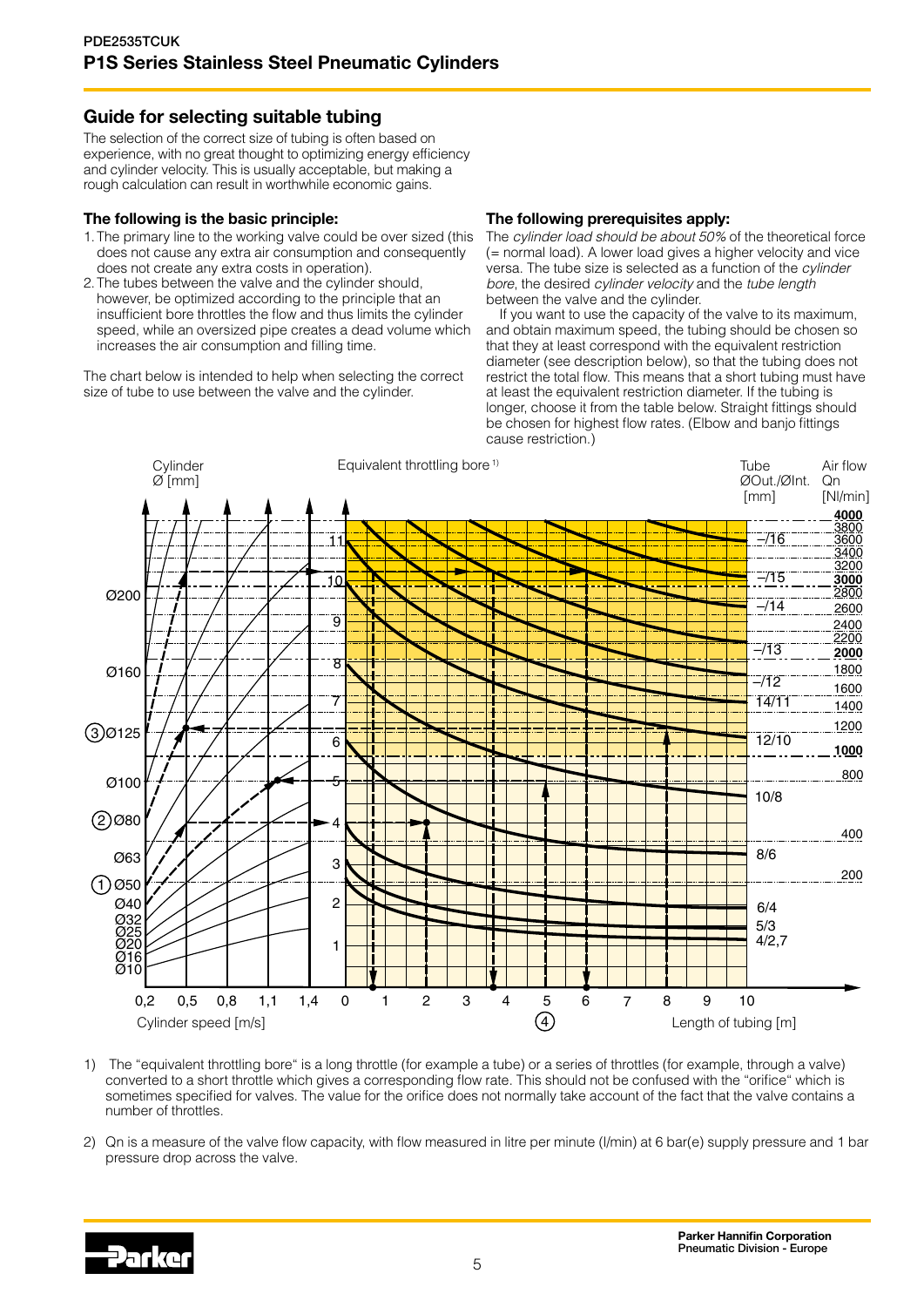# Example  $(1)$ : Which tube diameter should be used?

A 50 mm bore cylinder is to be operated at 0.5 m/s. The tube length between the valve and cylinder is 2 m. In the diagram we follow the line from 50 mm bore to 0.5 m/s and get an "equivalent throttling bore" of approximately 4 mm. We continue out to the right in the chart and intersect the line for a 2 m tube between the curves for 4 mm (6/4 tube) and 6 mm(8/6 tube). This means that a 6/4 tube throttles the velocity somewhat, while an 8/6 tube is a little too large. We select the 8/6 tube to obtain full cylinder velocity.

# Example (2): What cylinder velocity will be obtained?

A 80 mm bore cylinder will be used, connected by 8 m 12/10 tube to a valve with Qn 1200 Nl/min. What cylinder velocity will we get? We refer to the diagram and follow the line from 8 mm tube length up to the curve for 12/10 tube. From there, we go horizontally to the curve for the Ø80 cylinder. We find that the velocity will be about 0.5 m/s.

# Example 3: What is the minimum inner diameter and maximum lenght of tube?

For a application a 125 mm bore cylinder will be used. Maximum velocity of piston rod is 0.5 m/s. The cylinder will be controlled by a valve with Qn 3200 Nl/min. What diameter of tube can be used and what is maximum lenght of tube. We refer to the diagram. We start at the left side of the diagram cylinder Ø125. We follow the line until the intersection with the velocity line of 0.5 m/s. From here we draw a horizontal line in the diagram. This line shows us we need an equivalent throttling bore of approximately 10 mm. Following this line horizontally we cross a few intersections. These intersections shows us the minimum inner diameter (rightside diagram) in combination with the maximum length of tube (bottomside diagram).

For example:

Intersection one: When a tube (14/11) will be used, the maximum length of tube is 0.7 meter. Intersection two: When a tube (—/13) will be used, the maximum length of tube is 3.7 meter. Intersection three: When a tube (—/14) will be used, the maximum length of tube is 6 meter.

# Example 4: Determining tube size and cylinder velocity with a particular cylinder and valve?

For an application using a 40 mm bore cylinder with a valve with Qn=800 Nl/min. The distance between the cylinder and valve has been set to 5 m.

Tube dimension: What tube bore should be selected to obtain the maximum cylinder velocity? Start at pipe length 5 m, follow the line up to the intersection with 800 Nl/min. Select the next largest tube diameter, in this case Ø10/8 mm.

**Cylinder velocity:** What maximum cylinder velocity will be obtained? Follow the line for 800 Nl/min to the left until it intersects with the line for the Ø40 mm cylinder. In this example, the speed is just above 1.1 m/s.

Valve series with respective flows in Nl/minute

| <b>Valve series</b>                               | Qn in NI/Min |
|---------------------------------------------------|--------------|
| Valvetronic Solstar                               | 33           |
| Interface PS1                                     | 100          |
| Adex A05                                          | 173          |
| Moduflex size 1, $(2 \times 3/2)$                 | 220          |
| Valvetronic PVL-B 5/3 closed centre, 6 mm push in | 290          |
| Moduflex size 1, (4/2)                            | 320          |
| B43 Manual and mechanical                         | 340          |
| Valvetronic PVL-B 2 x 2/3, 6 mm push in           | 350          |
| Valvetronic PVL-B 5/3 closed centre, G1/8         | 370          |
| Compact Isomax DX02                               | 385          |
| Valvetronic PVL-B 2 x 3/2 G1/8                    | 440          |
| Valvetronic PVL-B 5/2, 6 mm push in               | 450          |
| Valvetronic PVL-B 5/3 vented centre, 6 mm push in | 450          |
| Moduflex size 2, $(2 \times 3/2)$                 | 450          |
| Flowstar P2V-A                                    | 520          |
| Valvetronic PVL-B 5/3 vented centre, G1/8         | 540          |
| Valvetronic PVL-B 5/2, G1/8                       | 540          |
| Valvetronic PVL-C 2 x 3/2, 8 mm push in           | 540          |
| Adex A12                                          | 560          |
| Valvetronic PVL-C 2 x 3/2 G1/8                    | 570          |
| Compact Isomax DX01                               | 585          |
| <b>VIKING Xtreme P2LAX</b>                        | 660          |
| Valvetronic PVL-C 5/3 closed centre, 8 mm push in | 700          |
| Valvetronic PVL-C 5/3 vented centre, G1/4         | 700          |
| <b>B3-Series</b>                                  | 780          |
| Valvetronic PVL-C 5/3 closed centre, G1/4         | 780          |
| Moduflex size 2, (4/2)                            | 800          |
| Valvetronic PVL-C 5/2, 8 mm push in               | 840          |
| Valvetronic PVL-C 5/3 vented centre, 8 mm push in | 840          |
| Valvetronic PVL-C 5/2, G1/4                       | 840          |
| Flowstar P2V-B                                    | 1090         |
| <b>ISOMAX DX1</b>                                 | 1150         |
| B53 Manual and mechanical                         | 1160         |
| <b>B4-Series</b>                                  | 1170         |
| <b>VIKING Xtreme P2LBX</b>                        | 1290         |
| B5-Series, G1/4                                   | 1440         |
| Airline Isolator Valve VE22/23                    | 1470         |
| ISOMAX DX2                                        | 2330         |
| VIKING Xtreme P2LCX, G3/8                         | 2460         |
| VIKING Xtreme P2LDX, G1/2                         | 2660         |
| <b>ISOMAX DX3</b>                                 | 4050         |
| Airline Isolator Valve VE42/43                    | 5520         |
| Airline Isolator Valve VE82/83                    | 13680        |

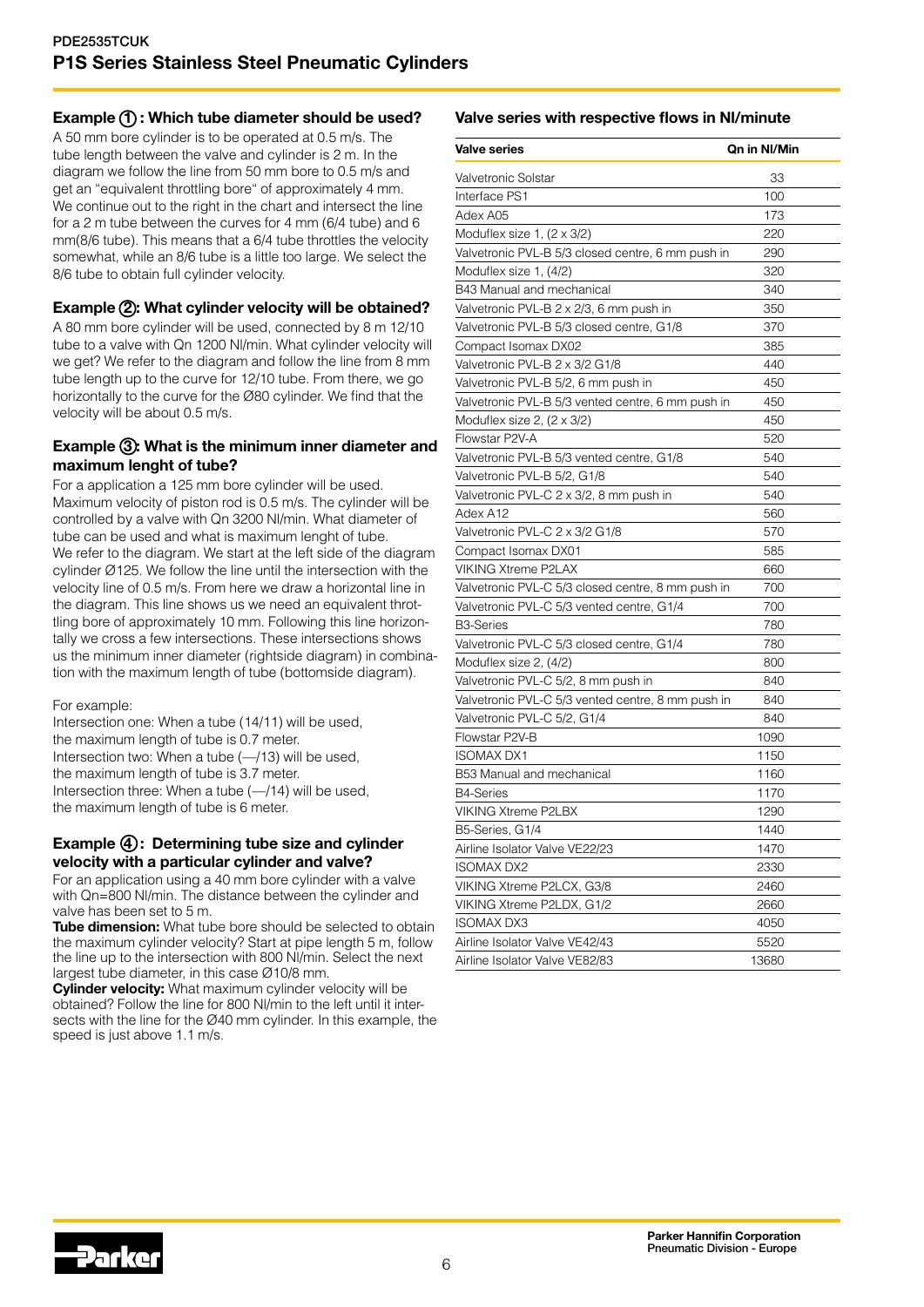# Main data: P1S-S, ISO 6432

| Cylinder                                     | Cylinder |                 | Piston rod |                 |                | Total mass        |                                 | Air                    | Port   |
|----------------------------------------------|----------|-----------------|------------|-----------------|----------------|-------------------|---------------------------------|------------------------|--------|
| designation                                  | bore     | area            | bore       | area            | thread         | at 0 mm<br>stroke | addition<br>per 10<br>mm stroke | consump-<br>tion       | thread |
|                                              | mm       | cm <sup>2</sup> | mm         | cm <sup>2</sup> |                | kg                | kg                              | litres                 |        |
| Double acting with fixed end-cushioning      |          |                 |            |                 |                |                   |                                 |                        |        |
| P1S-S010D                                    | 10       | 0,78            | 4          | 0,13            | M4             | 0,04              | 0,003                           | $0,0100$ <sup>1)</sup> | M5     |
| P1S-S012D                                    | 12       | 1,13            | 6          | 0,28            | M <sub>6</sub> | 0,07              | 0,004                           | $0.0139$ <sup>1)</sup> | M5     |
| P1S-S016D                                    | 16       | 2,01            | 6          | 0,28            | M6             | 0,09              | 0.005                           | $0.0262$ <sup>1)</sup> | M5     |
| P1S-S020D                                    | 20       | 3,14            | 8          | 0,50            | M <sub>8</sub> | 0,18              | 0,007                           | $0.0405$ <sup>1)</sup> | G1/8   |
| P1S-S025D                                    | 25       | 4,91            | 10         | 0,78            | M10x1,25       | 0.25              | 0,011                           | $0,0633$ <sup>1)</sup> | G1/8   |
| Double acting with adjustable end-cushioning |          |                 |            |                 |                |                   |                                 |                        |        |
| P1S-S020M                                    | 20       | 3,14            | 8          | 0,50            | M <sub>8</sub> | 0,18              | 0,007                           | $0.0405$ <sup>1)</sup> | G1/8   |
| P1S-S025M                                    | 25       | 4,91            | 10         | 0.78            | M10x1,25       | 0.25              | 0,011                           | 0.0633 <sup>1</sup>    | G1/8   |
| Single acting:                               |          |                 |            |                 |                |                   |                                 |                        |        |
| P1S-S010SS                                   | 10       | 0,78            | 4          | 0,13            | M4             | 0,04              | 0,003                           | $0,0055$ <sup>1)</sup> | M5     |
| P1S-S012SS                                   | 12       | 1,13            | 6          | 0,28            | M <sub>6</sub> | 0,08              | 0,004                           | $0.0079$ <sup>1)</sup> | M5     |
| P1S-S016SS                                   | 16       | 2,01            | 6          | 0,28            | M6             | 0,10              | 0,005                           | $0.0141^{11}$          | M5     |
| P1S-S020SS                                   | 20       | 3,14            | 8          | 0,50            | M8             | 0,18              | 0,007                           | $0,0220$ <sup>1)</sup> | G1/8   |
| P1S-S025SS                                   | 25       | 4,91            | 10         | 0,78            | M10x1,25       | 0,26              | 0,011                           | $0.0344$ <sup>1)</sup> | G1/8   |

1)Free air consumption per 10 mm stroke length for a double stroke at 600 kPa (6 bar)

# Cylinder forces

Indicated cylinder forces are theoretical and should be reduced ac-

cording to the working conditions.

| Cylinder                                            | Cylinder         | Theoretical cylinder force                                    |                        | Cylinder        | Theoretical cylinder force<br>at 600 kPa (6 bar) |                                 |      |                           |  |  |  |
|-----------------------------------------------------|------------------|---------------------------------------------------------------|------------------------|-----------------|--------------------------------------------------|---------------------------------|------|---------------------------|--|--|--|
| designation                                         | bore             | at 600 kPa (6 bar)                                            |                        | designation     |                                                  |                                 |      |                           |  |  |  |
|                                                     | mm               | exp. stroke<br>N                                              | retraction stroke<br>N |                 | Nmax                                             | expanding stroke<br><b>Nmin</b> | Nmax | spring retraction<br>Nmin |  |  |  |
| Double acting                                       |                  |                                                               | Single acting          |                 |                                                  |                                 |      |                           |  |  |  |
| P1S-S010D                                           | 10               | 47                                                            | 39                     | P1S-S010SS-0010 | 38                                               | 36                              | 11   | 9                         |  |  |  |
| P1S-S012D                                           | 12               | 67                                                            | 50                     | P1S-S010SS-0015 | 38                                               | 36                              | 11   | 9                         |  |  |  |
| P1S-S016D                                           | 16               | 120                                                           | 103                    | P1S-S010SS-0025 | 39                                               | 36                              | 11   | 8                         |  |  |  |
| P1S-S020D                                           | 20               | 188                                                           | 158                    | P1S-S010SS-0040 | 38                                               | 34                              | 13   | 9                         |  |  |  |
| P1S-S025D                                           | 25<br>294<br>247 |                                                               |                        | P1S-S010SS-0050 | 39                                               | 34                              | 13   | 8                         |  |  |  |
|                                                     |                  |                                                               |                        | P1S-S010SS-0080 | 39                                               | 34                              | 13   | 8                         |  |  |  |
| P1S-S020M                                           | 20               | 188                                                           | 158                    |                 |                                                  |                                 |      |                           |  |  |  |
| P1S-S025M                                           | 25               | 294                                                           | 247                    | P1S-S012SS-0010 | 53                                               | 51                              | 16   | 14                        |  |  |  |
|                                                     |                  |                                                               |                        | P1S-S012SS-0015 | 53                                               | 51                              | 16   | 14                        |  |  |  |
|                                                     |                  |                                                               |                        | P1S-S012SS-0025 | 55                                               | 51                              | 16   | 12                        |  |  |  |
|                                                     |                  |                                                               |                        | P1S-S012SS-0040 | 52                                               | 48                              | 19   | 15                        |  |  |  |
| <b>Additional data</b>                              |                  |                                                               |                        | P1S-S012SS-0050 | 53                                               | 48                              | 19   | 14                        |  |  |  |
|                                                     |                  |                                                               |                        | P1S-S012SS-0080 | 55                                               | 48                              | 19   | 12                        |  |  |  |
| Working pressure                                    |                  | max 1000 kPa (10 bar)                                         |                        |                 |                                                  |                                 |      |                           |  |  |  |
| max $+80 °C$<br>Working temperature<br>min $-20$ °C |                  |                                                               |                        | P1S-S016SS-0010 | 102                                              | 99                              | 21   | 18                        |  |  |  |
|                                                     |                  |                                                               | P1S-S016SS-0015        | 103             | 99                                               | 21                              | 17   |                           |  |  |  |
|                                                     |                  |                                                               |                        | P1S-S016SS-0025 | 105                                              | 99                              | 21   | 15                        |  |  |  |
| High-temperature version                            |                  | max +120 °C ( $\emptyset$ 10 - $\emptyset$ 16 mm)             |                        | P1S-S016SS-0040 | 106                                              | 95                              | 25   | 14                        |  |  |  |
|                                                     |                  | max +150 °C (Ø20 - Ø 25 mm)                                   |                        | P1S-S016SS-0050 | 108                                              | 95                              | 25   | 12                        |  |  |  |
|                                                     |                  | min $-10$ °C                                                  |                        | P1S-S016SS-0080 | 107                                              | 95                              | 25   | 13                        |  |  |  |
|                                                     |                  | Prelubricated, further lubrication is not normally necessary. |                        | P1S-S020SS-0010 | 163                                              | 161                             | 27   | 25                        |  |  |  |
|                                                     |                  | If additional lubrication is introduced it must be continued. |                        | P1S-S020SS-0015 | 164                                              | 161                             | 27   | 24                        |  |  |  |
|                                                     |                  |                                                               |                        | P1S-S020SS-0025 | 167                                              | 161                             | 27   | 21                        |  |  |  |
|                                                     |                  |                                                               |                        | P1S-S020SS-0040 | 166                                              | 159                             | 29   | 22                        |  |  |  |
|                                                     |                  |                                                               |                        | P1S-S020SS-0050 | 168                                              | 159                             | 29   | 20                        |  |  |  |
|                                                     |                  |                                                               |                        | P1S-S020SS-0080 | 170                                              | 161                             | 27   | 18                        |  |  |  |
|                                                     |                  |                                                               |                        |                 |                                                  |                                 |      |                           |  |  |  |
|                                                     |                  |                                                               |                        | P1S-S025SS-0010 | 256                                              | 253                             | 41   | 38                        |  |  |  |
|                                                     |                  |                                                               |                        | P1S-S025SS-0015 | 258                                              | 253                             | 41   | 36                        |  |  |  |
|                                                     |                  |                                                               |                        | P1S-S025SS-0025 | 262                                              | 253                             | 41   | 32                        |  |  |  |
|                                                     |                  |                                                               |                        | P1S-S025SS-0040 | 261                                              | 250                             | 44   | 33                        |  |  |  |
|                                                     |                  |                                                               |                        | P1S-S025SS-0050 | 264                                              | 250                             | 44   | 30                        |  |  |  |
|                                                     |                  |                                                               |                        | P1S-S025SS-0080 | 264                                              | 251                             | 43   | 30                        |  |  |  |

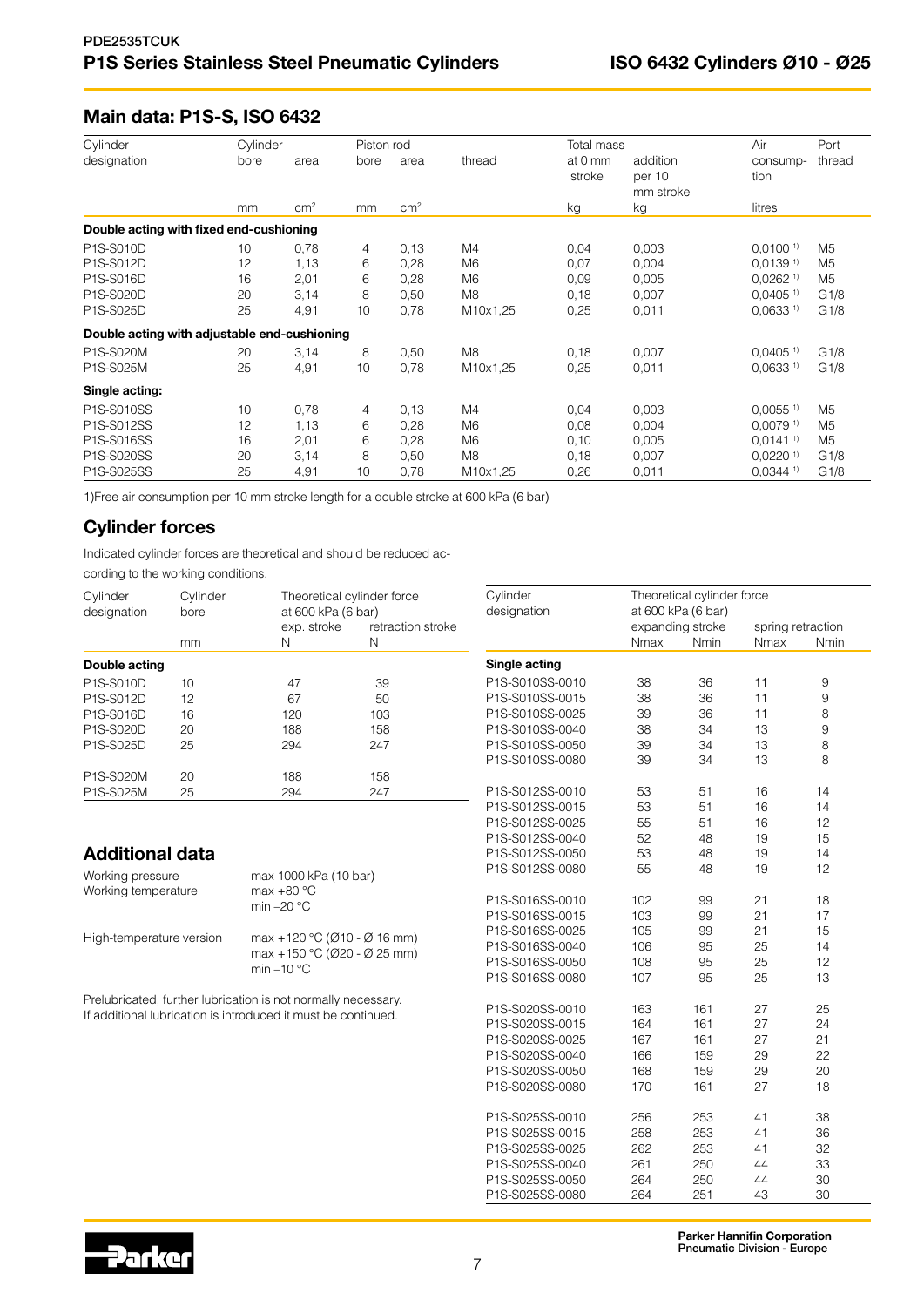# Cushioning diagram

Use the diagram below to determine the necessary size of cylinder to provide the requisite cushioning performance. The maximum cushioning performance, as indicated in the diagram, is based on the following assumptions:

- Low load, i.e. low pressure drop across the piston
- Steady-state piston speed
- Correctly adjusted cushioning screw

The load is the sum of the internal and external friction, together with any gravity forces. At high relative loading it is recommended that, for a given speed, the load should be reduced by a factor of 2.5, or that, for a given mass, the speed should be reduced by a factor of 1.5. These factors apply in relation to the maximum performance as shown in the diagram.

Fixed end-cushioning Speed [m/s]



Adjustable pneumatic end-cushioning Speed [m/s]



# Material specification Ø10-Ø25

| Piston rod         | Stainless steel, DIN X 10 CrNiS 18 9 |
|--------------------|--------------------------------------|
| Piston rod bearing | Multilayer PTFE/steel                |
| End covers         | Stainless steel, DIN X 10 CrNiS 18 9 |
| O-ring, internal   | <b>NBR</b>                           |
| Cylinder barrel    | Stainless steel, DIN X 5 CrNi 18 10  |
| Magnet holder      | Thermoplastic elastomer              |
| Magnet             | Plastic-coated magnetic material     |
| Return spring      | Surface-treated steel                |
| Cushioning screw   | Stainless steel, DIN X 10 CrNiS 18 9 |

#### Variants Ø10-Ø25:

#### Standard-temperature version, type S

| Piston rod seal  | <b>NBR</b> |
|------------------|------------|
| Piston, complete | NBR/steel  |

#### High-temperature version, type F

```
Piston rod seal Fluorocarbon rubber, FPM
Piston complete, Ø10-Ø16 HNBR/steel
Piston complete, Ø20-Ø25 FPM/steel
```
# Working medium, air quality

#### Working medium Dry, filtered compressed air to ISO 8573-1 class 3.4.3.

#### Recommended air quality for cylinders

For best possible service life and trouble-free operation, ISO 8573-1 quality class 3.4.3 should be used. This means 5 µm filter (standard filter) dew point +3 ºC for indoor operation (a lower dew point should be selected for outdoor operation) and oil concentration 1.0 mg oil/m<sup>3</sup>, which is what a standard compressor with a standard filter gives.

#### ISO 8573-1 quality classes

| Quality<br>class | <b>Pollution</b><br>particle<br>size<br>$(\mu m)$ | max con-<br>centration<br>(mg/m <sup>3</sup> ) | Water<br>max. press.<br>dew point<br>(°C) | Oil<br>max con-<br>centration<br>(mg/m <sup>3</sup> ) |
|------------------|---------------------------------------------------|------------------------------------------------|-------------------------------------------|-------------------------------------------------------|
|                  | 0,1                                               | 0.1                                            | $-70$                                     | 0,01                                                  |
| 2                |                                                   |                                                | $-40$                                     | 0,1                                                   |
| 3                | 5                                                 | 5                                              | $-20$                                     | 1.0                                                   |
| 4                | 15                                                | 8                                              | $+3$                                      | 5,0                                                   |
| 5                | 40                                                | 10                                             | $+7$                                      | 25                                                    |
| 6                |                                                   |                                                | $+10$                                     |                                                       |

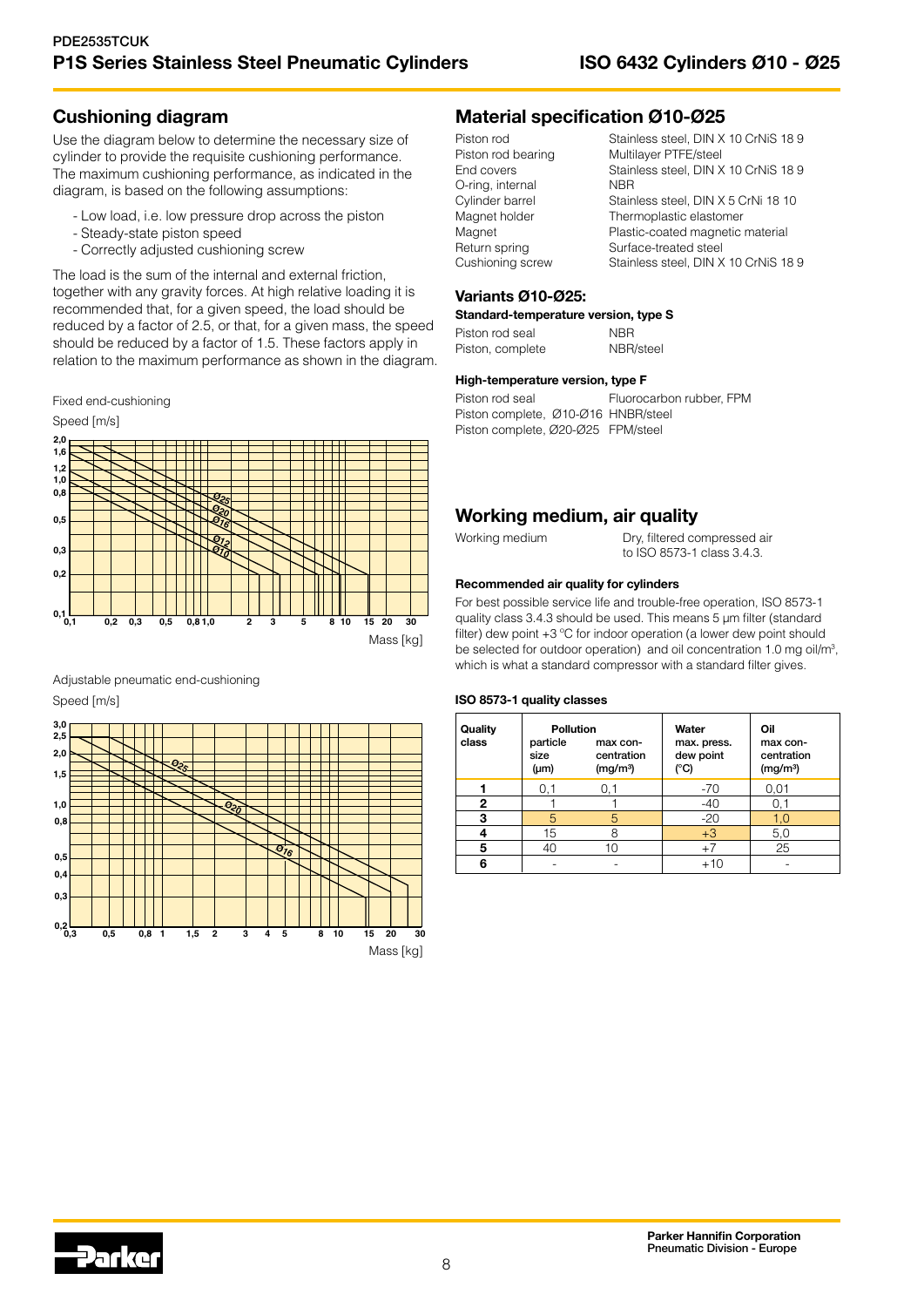# Order key



# Stroke length

| Cylinder                                                                    | Cylinder |           |           |           |           | ● Standard stroke length in mm |           |       |           |        |        |        | Non standard stroke length |        |      |      |        |
|-----------------------------------------------------------------------------|----------|-----------|-----------|-----------|-----------|--------------------------------|-----------|-------|-----------|--------|--------|--------|----------------------------|--------|------|------|--------|
| designation                                                                 | bore     | 10        | 15        | 20        | $25*$     | 30                             | 40        | $50*$ | $80*$     | $100*$ | $125*$ | $160*$ | $200*$                     | $250*$ | 320* | 400* | $500*$ |
| Double acting with fixed end-cushioning:                                    |          |           |           |           |           |                                |           |       |           |        |        |        |                            |        |      |      |        |
| P1S-S 010 D                                                                 | 10       |           |           |           |           |                                |           |       |           |        |        |        |                            |        |      |      |        |
| P1S-S 012 D                                                                 | 12       | $\bullet$ | $\bullet$ |           |           |                                |           |       |           |        |        |        | $\bullet$                  |        |      |      |        |
| P1S-S 016 D                                                                 | 16       | ۰         | $\bullet$ |           |           |                                |           |       |           |        |        |        |                            |        |      |      |        |
| P1S-S 020 D                                                                 | 20       |           |           |           |           |                                |           |       |           |        |        |        |                            |        |      |      |        |
| P1S-S 025 D                                                                 | 25       |           |           |           |           |                                |           |       |           |        |        |        |                            |        | ۰    |      |        |
| Double acting with adjustable end-cushioning:<br>P1S-S 020 M<br>P1S-S 025 M | 20<br>25 |           |           | $\bullet$ |           |                                |           |       |           |        |        |        |                            |        | ۰    |      |        |
| Single acting:                                                              |          |           |           |           |           |                                |           |       |           |        |        |        |                            |        |      |      |        |
| P1S-S 010 SS                                                                | 10       |           |           |           |           |                                |           |       |           |        |        |        |                            |        |      |      |        |
| P1S-S 012 SS                                                                | 12       | $\bullet$ | $\bullet$ |           | $\bullet$ |                                | $\bullet$ |       | $\bullet$ |        |        |        |                            |        |      |      |        |
| P1S-S 016 SS                                                                | 16       | $\bullet$ | $\bullet$ |           | $\bullet$ |                                | $\bullet$ |       | ۰         |        |        |        |                            |        |      |      |        |
| P1S-S 020 SS                                                                | 20       | $\bullet$ | $\bullet$ |           | $\bullet$ |                                | $\bullet$ | ●     | $\bullet$ |        |        |        |                            |        |      |      |        |
| P1S-S 025 SS                                                                | 25       | $\bullet$ | $\bullet$ |           | $\bullet$ |                                | $\bullet$ |       | $\bullet$ |        |        |        |                            |        |      |      |        |

\*Standard stroke length in mm according to ISO 4393

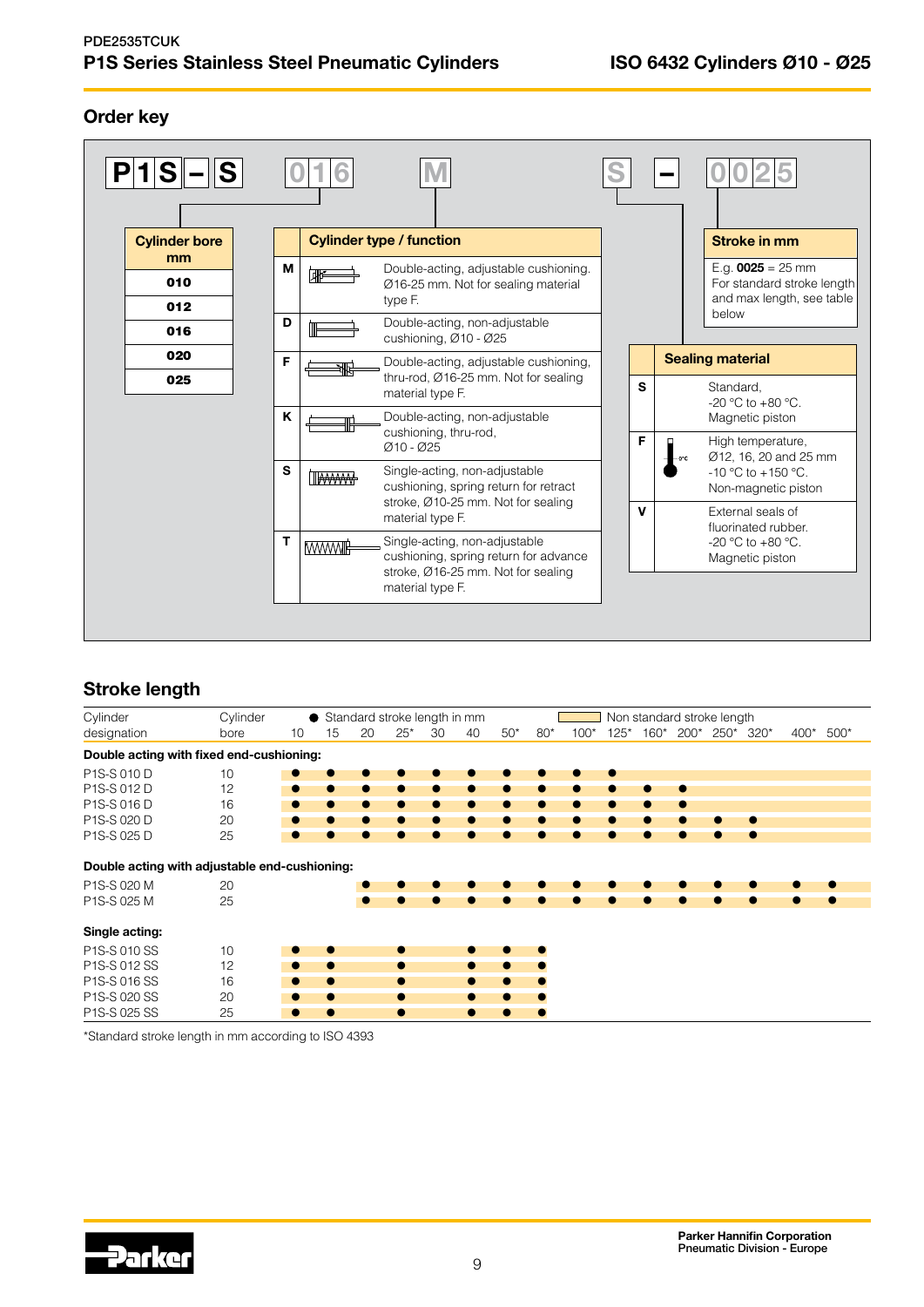

# Dimensions Ø10-Ø25

| Cyl. bore | AM 0/-2 | BE       | AF | BF  | C  | CDH9 EE |         | EW H |    | KK.      |                   | SW                       | WH±1.2 |
|-----------|---------|----------|----|-----|----|---------|---------|------|----|----------|-------------------|--------------------------|--------|
| mm        | mm      |          | mm | mm  | mm | mm      |         | mm   | mm |          | mm                | mm                       | mm     |
| 10        | 12      | M12x1,25 | 12 | 10  | 14 | 4       | M5      | 8    | 19 | M4       | 6 —               | $\overline{\phantom{m}}$ | 16     |
| 12        | 16      | M16x1,5  | 18 | 13  | 18 | - 6     | M5      | 12   | 19 | M6       | 9                 | .5                       | -22    |
| 16        | 16      | M16x1,5  | 18 | -13 | 18 | - 6     | M5      | 12   | 19 | M6       | 9                 | -5                       | -22    |
| 20        | 20      | M22x1.5  | 20 | 14  | 24 | - 8     | G1/8 16 |      | 29 | M8       | 12                |                          | 24     |
| 25        | 22      | M22x1,5  | 22 | 14  | 28 | - 8     | G1/8 16 |      | 32 | M10x1,25 | $12 \overline{ }$ | 9                        | -28    |

| Double acting cylinders |                |                |               |  |  |  |  |  |  |  |  |  |
|-------------------------|----------------|----------------|---------------|--|--|--|--|--|--|--|--|--|
| Cyl. bore               | XC.            | ΖJ             | Ρ             |  |  |  |  |  |  |  |  |  |
| mm                      | mm             | mm             | mm            |  |  |  |  |  |  |  |  |  |
| 10                      | $64 +$ stroke  | $84 +$ stroke  | $46 +$ stroke |  |  |  |  |  |  |  |  |  |
| 12                      | $75 +$ stroke  | $99 +$ stroke  | $48 +$ stroke |  |  |  |  |  |  |  |  |  |
| 16                      | 82 + stroke    | $104 +$ stroke | $53 +$ stroke |  |  |  |  |  |  |  |  |  |
| 20                      | $95 +$ stroke  | $125 +$ stroke | $67 +$ stroke |  |  |  |  |  |  |  |  |  |
| 25                      | $104 +$ stroke | $132 +$ stroke | $68 +$ stroke |  |  |  |  |  |  |  |  |  |

|           | Single acting with spring return, type SS |     |     |     |     |        |     |     |     |     |     |     |    |    |    |     |     |     |
|-----------|-------------------------------------------|-----|-----|-----|-----|--------|-----|-----|-----|-----|-----|-----|----|----|----|-----|-----|-----|
| Stroke/   | 10                                        | 15  | 25  | 40  | 50  | 80     | 10  | 15  | 25  | 40  | 50  | 80  | 10 | 15 | 25 | 40  | 50  | 80  |
| Cyl. bore | XС                                        | XC. |     | ХC  | ХC  | ХC     | ZJ  | ZJ  | ZJ  | ZJ  | ΖJ  |     | P  | ₽  | D  | P   | ₽   | D   |
| mm        | mm                                        | mm  | mm  | mm  | mm  | mm     | mm  | mm  | mm  | mm  | mm  | mm  | mm | mm | mm | mm. | mm  | mm  |
| 10        | 74                                        | 79  | 89  | 126 | 136 | '74    | 94  | 99  | 109 | 146 | 156 | 194 | 56 | 61 |    | 108 | 118 | 156 |
| 12        | 85                                        | 90  | 100 | 132 | 142 | 185    | 109 | 14  | 124 | 156 | 166 | 209 | 58 | 63 | 73 | 105 | 115 | 158 |
| 16        | 92                                        | 97  | 107 | 122 | 132 | 184    | 114 | 19  | 129 | 144 | 154 | 206 | 63 | 68 | 78 | 93  | 103 | 155 |
| 20        | 105                                       | 10  | '20 | 135 | 145 | 191    | 135 | 140 | 150 | 165 | 175 | 221 | 77 | 82 | 92 | 107 | 117 | 163 |
| 25        | 114                                       | 19  | 29  | 144 | 154 | $20 -$ | 142 | 147 | 157 | 172 | 182 | 229 | 78 | 83 | 93 | 108 | 118 | 165 |

Length tolerances  $\pm 1$  mm

Stroke length tolerances  $+1,5/0$  mm

Cylinders are supplied complete with mounting and adjusting nuts. Cylinders with through piston rod are supplied complete with two adjusting nuts and one mounting nut.

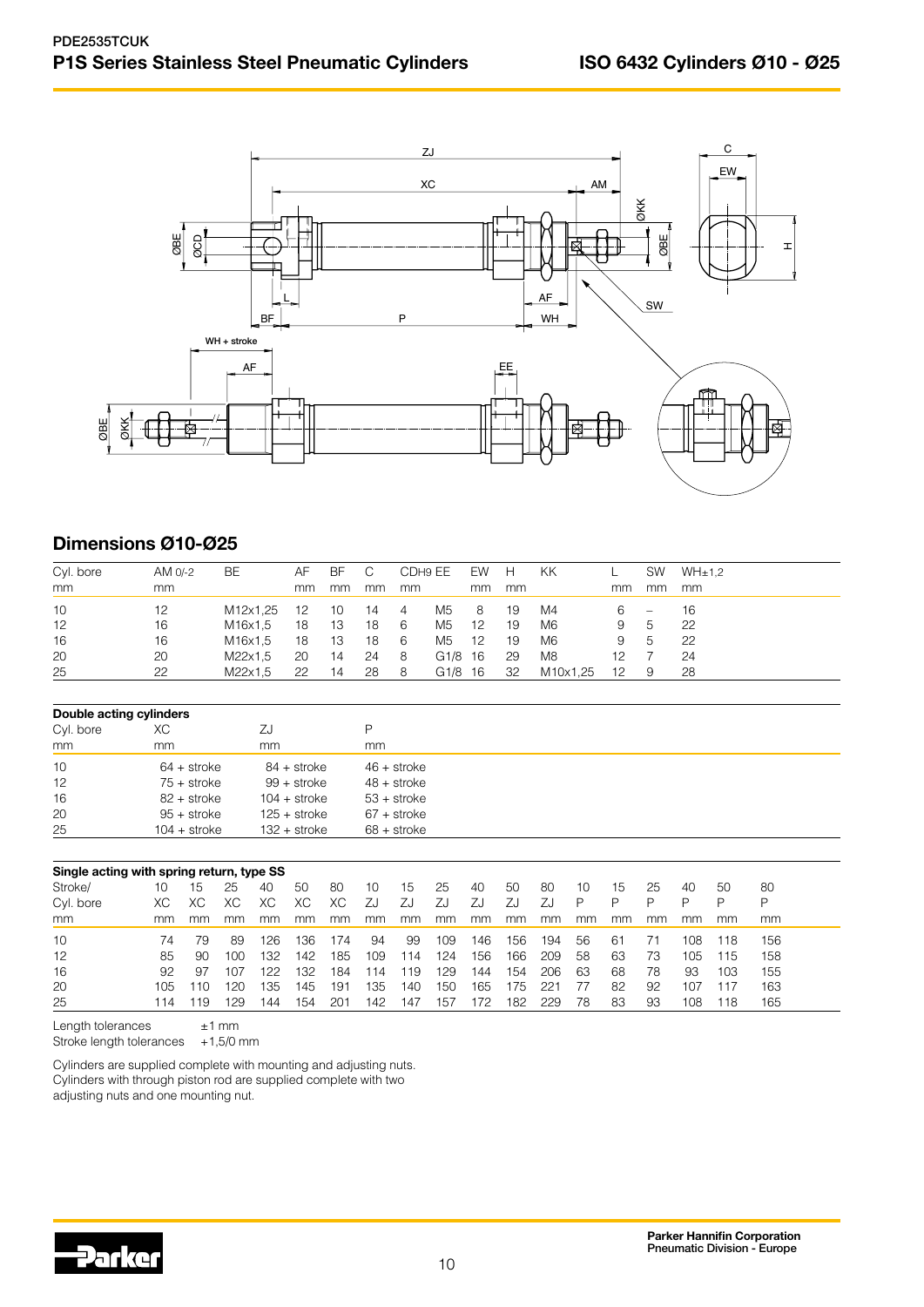# PDE2535TCUK P1S Series Stainless Steel Pneumatic Cylinders **ISO 6432 - Mountings**

| <b>Cylinder mountings</b><br>Type |     |    |    | Description |    |                                     |                                                                                                                        | Cyl. bore<br>$\varnothing$ mm | Weight<br>kg            | Order code                       |  |  |
|-----------------------------------|-----|----|----|-------------|----|-------------------------------------|------------------------------------------------------------------------------------------------------------------------|-------------------------------|-------------------------|----------------------------------|--|--|
| <b>Stainless flange MF8</b>       |     |    |    |             |    |                                     | Intended for fixed attachment of the cylinder. The flange is<br>designed for mounting on the front or rear end-covers. | 10<br>$12 - 16$<br>$20 - 25$  | 0,012<br>0,025<br>0,045 | P1S-4CMB<br>P1S-4DMB<br>P1S-4HMB |  |  |
|                                   |     |    |    | Material:   |    | Stainless steel, DIN X 10 CrNiS 189 |                                                                                                                        |                               |                         |                                  |  |  |
| Cylinder                          | A   | B  | C  | $\Box$      | E  | F                                   |                                                                                                                        |                               | в                       |                                  |  |  |
| Ø mm                              | mm  | mm | mm | mm          | mm |                                     |                                                                                                                        | C                             |                         |                                  |  |  |
| 10                                | 4,5 | 30 | 40 | 22          | 3  | 13                                  |                                                                                                                        |                               |                         |                                  |  |  |
| $12 - 16$                         | 52  | 30 | 4  | 18          |    |                                     |                                                                                                                        |                               |                         |                                  |  |  |
| 20                                | 6,6 | 50 | 66 | 40          | 5  | 19                                  |                                                                                                                        |                               |                         |                                  |  |  |
| 25                                | 66  | 40 | 5  | 23          |    |                                     |                                                                                                                        |                               |                         |                                  |  |  |
|                                   |     |    |    |             |    |                                     |                                                                                                                        |                               |                         |                                  |  |  |



**Stainless foot MS3** Intended for fixed attachement of the cylinder. The bracket is designed for mounting on the front or rear endcovers.

> Material: Stainless steel, DIN X 10 CrNiS 18 9



10 0,020 **P1S-4CMF**<br>12-16 0,040 **P1S-4DMF** 12-16 0,040 **P1S-4DMF** 20-25 0,080 **P1S-4HMF** 

| Cylinder<br>$\varnothing$ mm | A<br>mm | mm    | mm                | mm   | mm | mm | B C D E F G H I<br>mm | mm    | mm   |
|------------------------------|---------|-------|-------------------|------|----|----|-----------------------|-------|------|
| 10                           |         |       | 4.5 16 25 35 3 24 |      |    |    | 26                    | 16 11 |      |
| $12 - 16$                    | 5.5     | 20 32 |                   |      |    |    | 42 4 32 32,5 20       |       | - 14 |
| 20                           | 6.5     | 25    | 40                | 54 5 |    | 36 | 45                    | 25    | -17  |
| 25                           | 6.5     | 25    | 40                | 54 5 |    | 40 | 45                    | 25    | -17  |

#### **Stainless Cover trunnion** Intended for articulated mounting of the cylinder. The

flange is designed for mounting on the front or rear endcovers.



Material:

Stainless steel, DIN X 10 CrNiS 18 9

| Cylinder  | A       |         |       |       | Bh14 C D Ee9 F G H |     |    |    |
|-----------|---------|---------|-------|-------|--------------------|-----|----|----|
| $Ø$ mm    | mm      | mm      | mm    | mm    | mm                 | mm  | mm | mm |
| 10        |         |         |       |       | 12,5 26 38 20 8 4  |     | 6  | 10 |
| $12 - 16$ |         | 16.5 38 |       | 58 25 | 10                 | - 6 | 8  | 14 |
| 20        | 22.5 46 |         | 66    | - 30  | 10                 | 6   | 8  | 16 |
| 25        | 22.5    | 46      | 66 30 |       | 10                 | 6   | 8  | 20 |



10 0,014 **P1A-4CMJ**<br>12-16 0,033 **P1A-4DMJ** 12-16 0,033 **P1A-4DMJ**<br>20-25 0,037 **P1A-4HMJ** 

**P1A-4HMJ** 

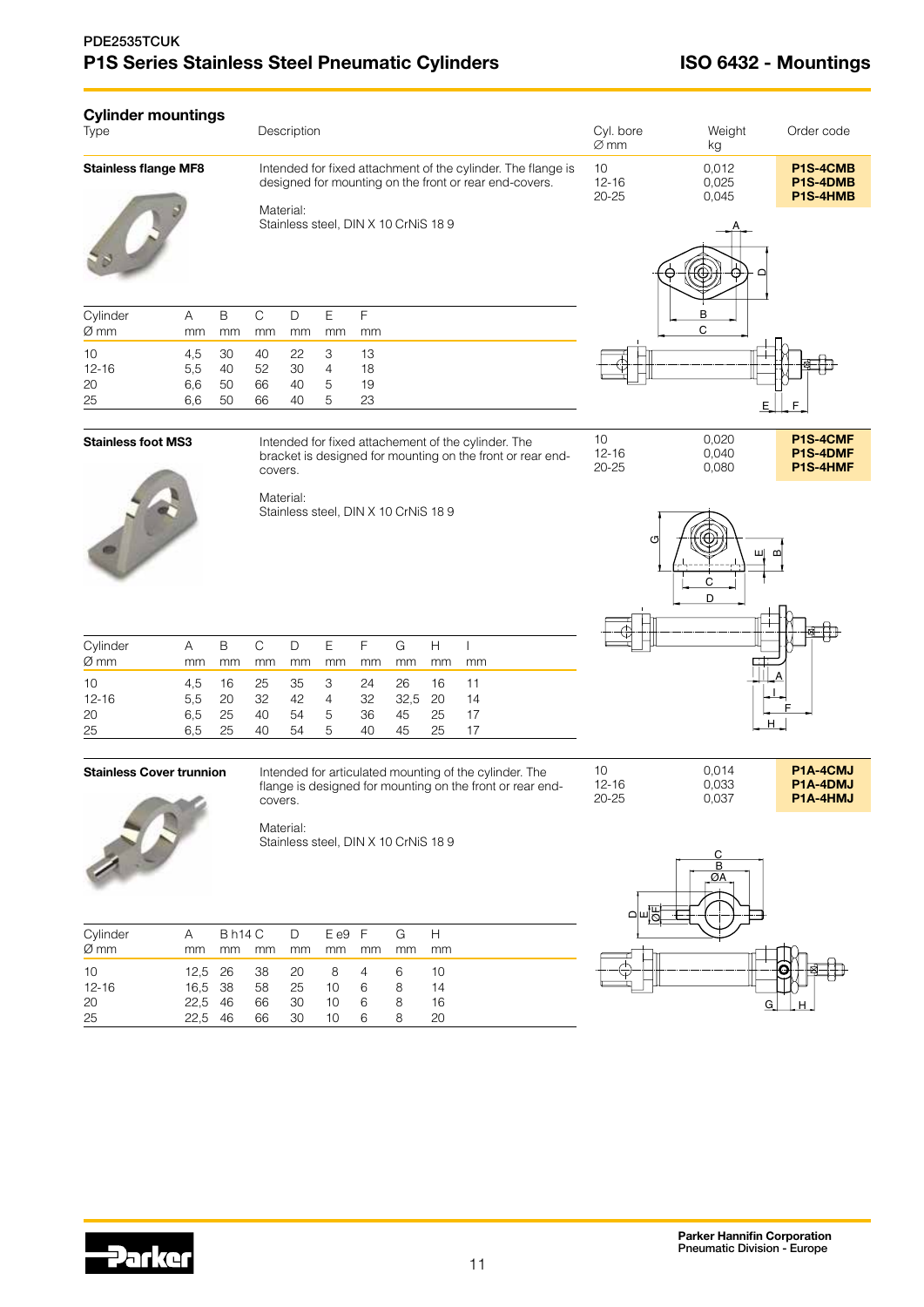# PDE2535TCUK P1S Series Stainless Steel Pneumatic Cylinders **ISO 6432 - Mountings**

| <b>Cylinder mountings</b><br>Type |                |             | Description                                                                                                                                                | Cyl. bore<br>$\varnothing$ mm | Weight<br>kg            | Order code                             |
|-----------------------------------|----------------|-------------|------------------------------------------------------------------------------------------------------------------------------------------------------------|-------------------------------|-------------------------|----------------------------------------|
| Stainless Neck nut MR3            |                |             | Intended for fixed mounting of the cylinder.<br>Cylinders are supplied complete with one mounting nut.<br>Material:<br>Stainless steel, DIN X 5 CrNi 18 10 | 10<br>$12 - 16$<br>$20 - 25$  | 0,009<br>0,018<br>0,042 | 9126725405<br>9126725406<br>9126725407 |
| Cylinder<br>Ø mm                  | A<br>mm        | B<br>mm     | C                                                                                                                                                          |                               |                         |                                        |
| 10<br>$12 - 16$<br>20-25          | 19<br>24<br>27 | 6<br>8<br>5 | M12x1,25<br>M16x1,50<br>M22x1,50                                                                                                                           | В.                            |                         |                                        |
| Stainless Clevis bracket<br>AB3   |                |             | Intended for articulated mounting of the cylinder. Supplied<br>with shaft for mounting on the rear end cover.<br>Material:                                 | 10<br>$12 - 16$<br>$20 - 25$  | 0,020<br>0,040<br>0,080 | P1S-4CMT<br>P1S-4DMT<br>P1S-4HMT       |
|                                   |                |             | Bracket: stainless steel, DIN X 5 CrNi 18 10<br>Pin: tempered stainless steel, DIN X 20 Cr 13<br>Locking rings: stainless steel, DIN X 5 CrNi 18 10        |                               |                         |                                        |

| Cylinder<br>$\varnothing$ mm | A<br>mm                                      | B<br><sub>mm</sub> | C<br>mm                            | mm                | D E F<br>mm    | mm                        | G<br>mm                   | H<br>mm       | $\circ$                     | $\circ$           |
|------------------------------|----------------------------------------------|--------------------|------------------------------------|-------------------|----------------|---------------------------|---------------------------|---------------|-----------------------------|-------------------|
| 10<br>12<br>16<br>20         | 4.5<br>$5.5^{\circ}$<br>$5.5^{\circ}$<br>6.5 | 18<br>18<br>24     | 13 8 24<br>$12 \overline{ }$<br>16 | 12 27<br>27<br>30 | 15<br>15<br>20 | 12,5 20<br>25<br>25<br>32 | 65,3 5<br>73<br>80<br>-91 | 7<br>-7<br>10 | 160 17<br>170<br>170<br>165 | -15<br>-15<br>-10 |
| 25                           | 6.5                                          | 24                 | 16                                 | 30                | 20             | -32                       | 100                       | -10           | 165                         | - 10              |



S=stroke

#### Stainless Clevis AP2 According to ISO 8140

J.

Intended for articulated mounting of the cylinder. This mounting is adjustable in the axial direction. Supplied complete with pin.





Material: Stainless steel, DIN X 5 CrNi 18 10

| Cylinder A B |    |                |           |    |     |                 |               |               | D E F G H I J |                         |  |
|--------------|----|----------------|-----------|----|-----|-----------------|---------------|---------------|---------------|-------------------------|--|
| Ø mm         | mm |                | mm.       | mm | mm  | mm              | <sub>mm</sub> | <sub>mm</sub> | mm            | mm                      |  |
| 10           | 4  | M4             | 2.2       | -8 |     | 8 5             | 16            | 4             | 22            | - 2                     |  |
| $12 - 16$    | 6  | M <sub>6</sub> | 3.2       | 12 | 12  | $7\overline{7}$ | 24            |               | 6 31          | $\overline{\mathbf{3}}$ |  |
| 20           | 8  | M <sub>8</sub> | $4 \quad$ | 16 | 16  | 10 32           |               | 8             | 40.5 3.5      |                         |  |
| 25           | 10 | M10x1,25 5     |           | 20 | -20 | 12              | 40            | 10.           | 49            | - 3                     |  |
|              |    |                |           |    |     |                 |               |               |               |                         |  |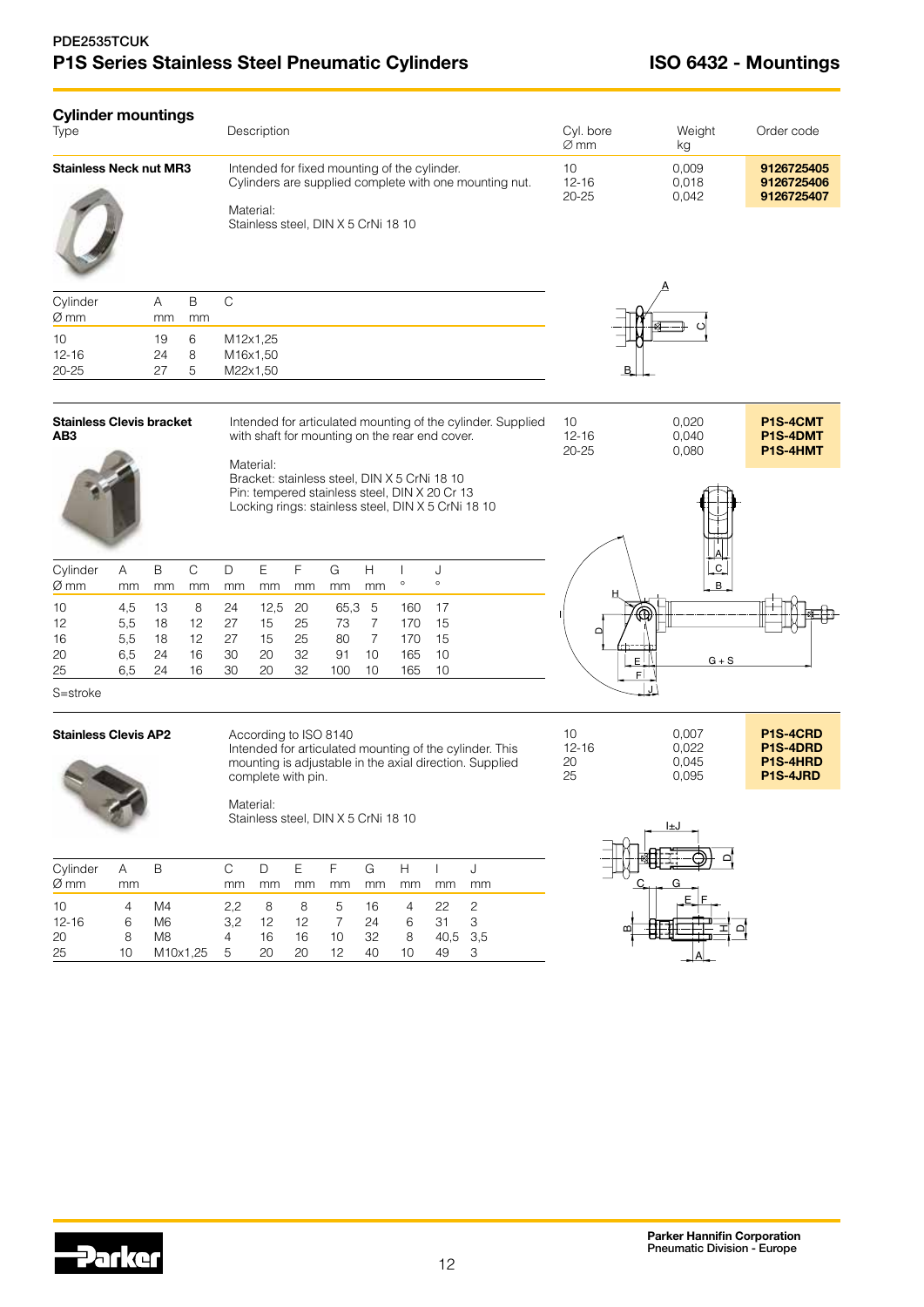# PDE2535TCUK P1S Series Stainless Steel Pneumatic Cylinders

| Cylinder mountings<br>Type      |         |   |           | Description           |    |    |         |         |                                                                                                           |    |    |    | Cyl. bore<br>$\varnothing$ mm | Weight<br>kg                     | Order code                                                |
|---------------------------------|---------|---|-----------|-----------------------|----|----|---------|---------|-----------------------------------------------------------------------------------------------------------|----|----|----|-------------------------------|----------------------------------|-----------------------------------------------------------|
| Stainless Swivel rod eye<br>AP6 |         |   | Material: | According to ISO 8139 |    |    |         |         | Intended for articulated mounting of the cylinder. This<br>mounting is adjustable in the axial direction. |    |    |    | 10<br>$12 - 16$<br>20<br>25   | 0.017<br>0,025<br>0.045<br>0.085 | P1S-4CRT<br>P <sub>1</sub> S-4DRT<br>P1S-4HRT<br>P1S-4JRT |
|                                 |         |   |           |                       |    |    |         |         | Swivel rod eye: stainless steel, DIN X 5 CrNi 18 10<br>Ball: hardened stainless steel, DIN X 5 CrNi 18 10 |    |    |    |                               |                                  |                                                           |
| Cylinder<br>Ø mm                | Α<br>mm | B | C.<br>mm  | mm                    | mm | mm | G<br>mm | Н<br>mm | mm                                                                                                        | mm | mm | mm |                               | J±L                              |                                                           |

| Ø mm      | mm |                                               |  |  |  | mm mm mm mm mm mm mm mm mm mm    |  |  |
|-----------|----|-----------------------------------------------|--|--|--|----------------------------------|--|--|
| 10        |    | 5 M4                                          |  |  |  | 2,2 8 10 9 27 6 8 33 9 2         |  |  |
| $12 - 16$ |    | 6 M6                                          |  |  |  | 3.2 9 10 10 30 6.8 9 38.5 11 1.5 |  |  |
| 20        |    | 8 M8                                          |  |  |  | 4 12 12 12 36 9 12 46 14 2       |  |  |
| 25        |    | 10 M10x1,25 5 14 14 14 43 10,5 15 52,5 17 2,5 |  |  |  |                                  |  |  |



| <b>Stainless Rod nut MR9</b> | Intended for fixed mounting on the piston rod. Cylinders<br>are supplied complete with one rod nut. (cylinders with<br>through piston rod are supplied with two rod nuts.) | 10<br>$12 - 16$<br>20<br>25 | 0.001<br>0.002<br>0.005<br>0.007 | 9127385121<br>9127385122<br>9127385123<br>9126725404 |
|------------------------------|----------------------------------------------------------------------------------------------------------------------------------------------------------------------------|-----------------------------|----------------------------------|------------------------------------------------------|
|                              | Material:<br>Stainless steel, DIN X 5 CrNi 18 10                                                                                                                           |                             |                                  |                                                      |

| Cylinder  | I)             |     | E   |
|-----------|----------------|-----|-----|
| $Ø \, mm$ |                | mm  | mm  |
| 10        | M4             |     | 2,2 |
| $12 - 16$ | M <sub>6</sub> | 10  | 3,2 |
| 20        | M <sub>8</sub> | 13  | 4   |
| 25        | M10x1,25       | -17 | 5   |



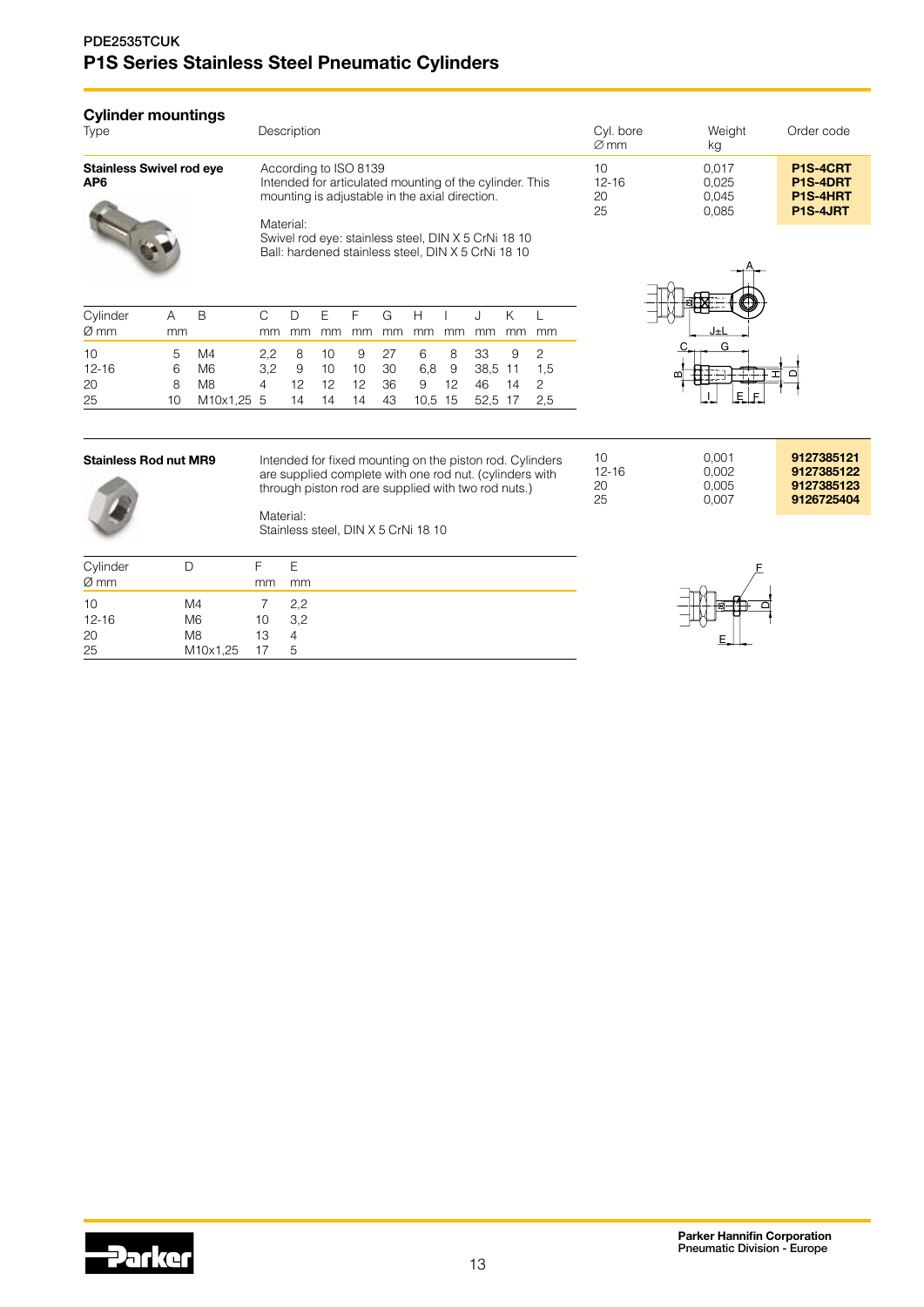# Main data: ISO 6431

| Cylinder                            | Cylinder |                 | Piston rod |                 |             | Cushio-          | Total mass                      |                                 | Moving mass                     |                                 | Air                   | Port             |
|-------------------------------------|----------|-----------------|------------|-----------------|-------------|------------------|---------------------------------|---------------------------------|---------------------------------|---------------------------------|-----------------------|------------------|
| designation                         | bore     | area            | diam.      | area            | thread      | ning<br>distance | at<br>0 <sub>mm</sub><br>stroke | addition<br>per 10<br>mm stroke | at<br>0 <sub>mm</sub><br>stroke | addition<br>per 10<br>mm stroke | consump-<br>tion      | thread           |
|                                     | mm       | cm <sup>2</sup> | mm         | cm <sup>2</sup> |             | mm               | kg                              | kg                              | kg                              | kg                              | litres                |                  |
| P <sub>1</sub> S- $\bullet$ 032M    | 32       | 8,0             | 12         | 1.1             | M10x1.25 15 |                  | 0,59                            | 0.026                           | 0.10                            | 0.009                           | 0.105 <sup>1</sup>    | G1/8             |
| $P1S-040M$                          | 40       | 12,6            | 16         | 2,0             | M12x1.25 18 |                  | 0,99                            | 0.036                           | 0,19                            | 0.016                           | 0.162 <sup>1</sup>    | G1/4             |
| <b>P1S-• 050M</b>                   | 50       | 19.6            | 20         | 3.1             | M16x1.5     | 19               | 1,63                            | 0.057                           | 0,32                            | 0.024                           | $0.253$ <sup>1)</sup> | G1/4             |
| P <sub>1</sub> S- $\bullet$ 063M    | 63       | 31,2            | 20         | 3.1             | M16x1.5     | 22               | 2,75                            | 0,065                           | 0.36                            | 0,024                           | $0.414$ <sup>1)</sup> | G <sub>3/8</sub> |
| P <sub>1</sub> S <sub>-</sub> 080M  | 80       | 50.3            | 25         | 4,9             | M20x1.5     | 24               | 5,09                            | 0.099                           | 1.11                            | 0.039                           | 0.669 <sup>1</sup>    | G <sub>3/8</sub> |
| P <sub>1</sub> S <sub>-</sub> •100M | 100      | 78.5            | 25         | 4.9             | M20x1.5     | 29               | 8.68                            | 0.115                           | .41                             | 0.039                           | 1.043 <sup>1</sup>    | G1/2             |
| P <sub>1</sub> S-•125M              | 125      | 122,7           | 32         | 8,0             | M27x2       | 32               | 15,31                           | 0.174                           | 2,90                            | 0.063                           | $1.662^{11}$          | G1/2             |

1)Free air consumption per 10 mm stroke length for a double stroke at 600 kPa (6 bar)

# Cylinder forces

Indicated cylinder forces are theoretical and should be reduced in relation to working conditions.

| P <sub>1</sub> S- $\bullet$ 032M<br>480<br>415<br>P <sub>1</sub> S- $\bullet$ 040M<br>754<br>633<br>P <sub>1</sub> S- $\bullet$ 050M<br>990<br>1180<br>P <sub>1</sub> S- $\bullet$ 063M<br>1680<br>1870<br>P <sub>1</sub> S- $\bullet$ 080M<br>2721<br>3016<br>P <sub>1</sub> S <sub>-</sub> •100M<br>4712<br>4417 | Cylinder<br>designation             | at 600 kPa (6 bar)<br>Ν | Theoretical cylinder force<br>exp. stroke return stroke<br>N |  |
|--------------------------------------------------------------------------------------------------------------------------------------------------------------------------------------------------------------------------------------------------------------------------------------------------------------------|-------------------------------------|-------------------------|--------------------------------------------------------------|--|
|                                                                                                                                                                                                                                                                                                                    |                                     |                         |                                                              |  |
|                                                                                                                                                                                                                                                                                                                    |                                     |                         |                                                              |  |
|                                                                                                                                                                                                                                                                                                                    |                                     |                         |                                                              |  |
|                                                                                                                                                                                                                                                                                                                    |                                     |                         |                                                              |  |
|                                                                                                                                                                                                                                                                                                                    |                                     |                         |                                                              |  |
|                                                                                                                                                                                                                                                                                                                    |                                     |                         |                                                              |  |
|                                                                                                                                                                                                                                                                                                                    | P <sub>1</sub> S <sub>-</sub> •125M | 7363                    | 6880                                                         |  |

# Working medium, air quality

Working medium Dry, filtered compressed air to ISO 8573-1 class 3.4.3.

#### Recommended air quality for cylinders

For best possible service life and trouble-free operation, ISO 8573-1 quality class 3.4.3 should be used. This means 5 µm filter (standard filter) dew point +3 ºC for indoor operation (a lower dew point should be selected for outdoor operation) and oil concentration 1.0 mg oil/m<sup>3</sup>, which is what a standard compressor with a standard filter gives.

#### ISO 8573-1 quality classes

| Quality<br>class | <b>Pollution</b><br>particle<br>size<br>$(\mu m)$ | max con-<br>centration<br>(mg/m <sup>3</sup> ) | Water<br>max. press.<br>dew point<br>$(^{\circ}C)$ | Oil<br>max con-<br>centration<br>(mg/m <sup>3</sup> ) |
|------------------|---------------------------------------------------|------------------------------------------------|----------------------------------------------------|-------------------------------------------------------|
|                  | 0.1                                               | 0.1                                            | $-70$                                              | 0,01                                                  |
| 2                |                                                   |                                                | $-40$                                              | 0,1                                                   |
| 3                | 5                                                 | 5                                              | $-20$                                              | 1.0                                                   |
|                  | 15                                                |                                                | $+3$                                               | 5,0                                                   |
| 5                | 40                                                | 10                                             | $+7$                                               | 25                                                    |
| հ                |                                                   |                                                | $+10$                                              |                                                       |

# Additional data

| Working pressure         | max 10 bar    |
|--------------------------|---------------|
| Working temperature      | max $+80 °C$  |
|                          | min $-20$ °C  |
| High-temperature version | max $+150$ °C |
|                          | min $-10$ °C  |
| Low-temperature version  | max $+40 °C$  |
| Ø80 - Ø125               | min $-40 °C$  |

Prelubricated, further lubrication is not normally necessary. If additional lubrication is introduced it must be continued.

# Cushioning diagram

Use the diagram below to determine the necessary size of cylinder to provide the requisite cushioning performance. The maximum cushioning performance, as indicated in the diagram, is based on the following assumptions:

- –Low load, i.e. low pressure drop across the piston
- –Steady-state piston speed

–Correctly adjusted cushioning screw

The load is the sum of the internal and external friction, together with any gravity forces. At high relative loading it is recommended that, for a given speed, the load should be reduced by a factor of 2.5, or that, for a given mass, the speed should be reduced by a factor of 1.5. These factors apply in relation to the maximum performance as shown in the diagram.



Parker Hannifin Corporation Pneumatic Division - Europe

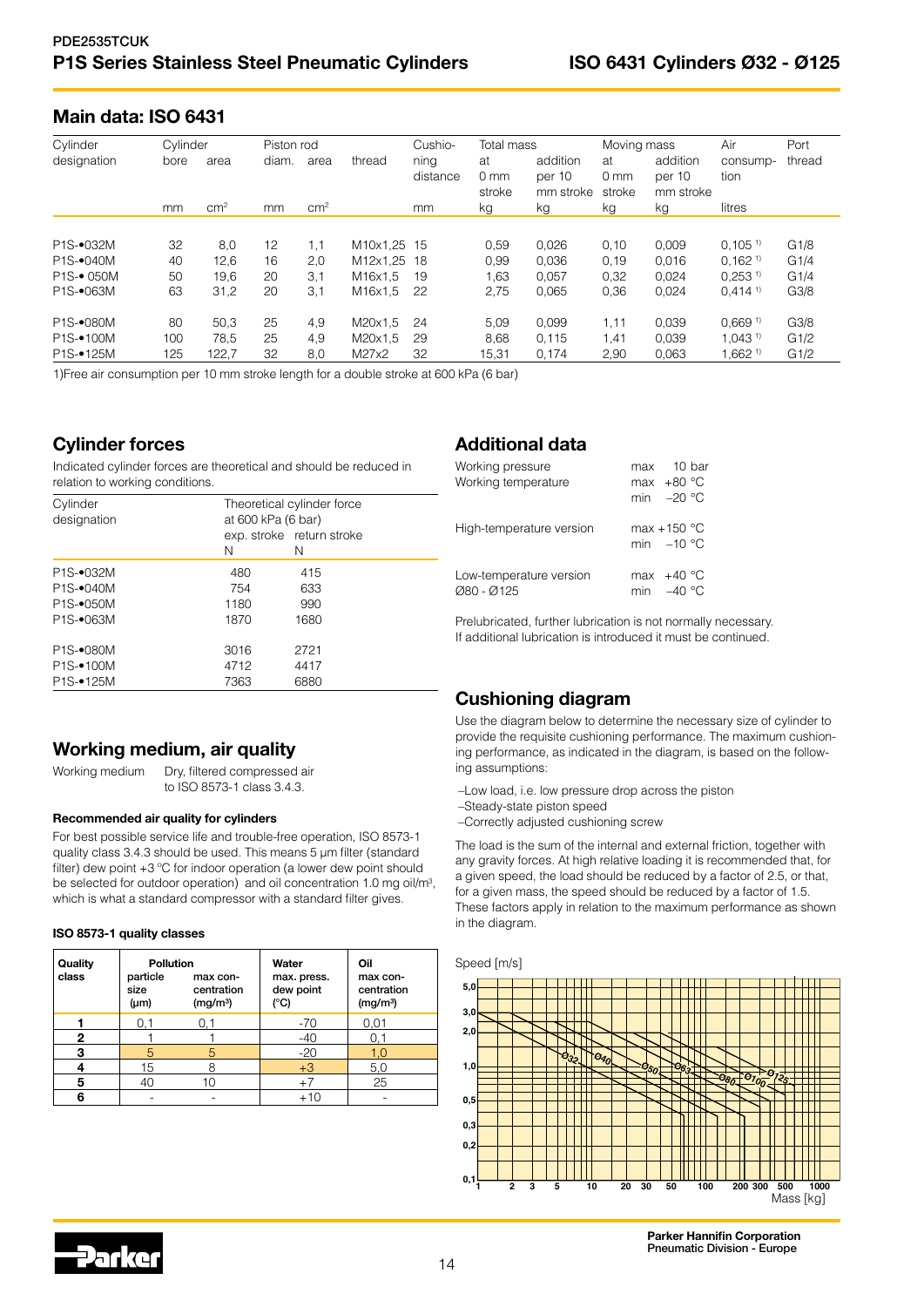# PDE2535TCUK P1S Series Stainless Steel Pneumatic Cylinders **ISO 6431 Cylinders Ø32 - Ø125**

# Order key



# Stroke length

| Cylinder               | Cylinder |           |    |    |     |           |           |           |           | ● Standard stroke length in mm according to ISO 4393 |           | Non standard stroke length |
|------------------------|----------|-----------|----|----|-----|-----------|-----------|-----------|-----------|------------------------------------------------------|-----------|----------------------------|
| designation            | bore     | 25        | 50 | 80 | 100 | 125       | 160       | 200       | 250       | 320                                                  | 400       | 500                        |
| P1S-•032M              | 32       |           |    |    |     |           | $\bullet$ |           |           | $\bullet$                                            |           | - -                        |
| P1S-•040M              | 40       |           |    |    |     |           | $\bullet$ |           |           | $\bullet$                                            | $\bullet$ | $\bullet$                  |
| P1S-•050M              | 50       |           |    |    |     |           |           |           |           | $\bullet$                                            |           | $\bullet$                  |
| P1S-•063M              | 63       | $\bullet$ |    |    |     |           | $\bullet$ | $\bullet$ | $\bullet$ | $\bullet$                                            | $\bullet$ | $\overline{\phantom{a}}$   |
| P1S-•080M              | 80       |           |    |    |     | $\bullet$ | $\bullet$ | $\bullet$ | $\bullet$ | $\bullet$                                            | $\bullet$ | $\bullet$                  |
| P <sub>1</sub> S-•100M | 100      |           |    |    |     |           |           |           |           |                                                      |           | $\bullet$                  |
| P1S-•125M              | 125      |           |    |    |     |           |           |           |           | $\bullet$                                            |           | $\bullet$                  |

# **ICE** II 2GD c T4 120 °C

P1S-C\*\*\*MS-\*\*\*\*-EXNN P1S-D\*\*\*MS-\*\*\*\*-EXNN P1S-E\*\*\*MS-\*\*\*\*-EXNN P1S-F\*\*\*MS-\*\*\*\*-EXNN P1S-L\*\*\*MS-\*\*\*\*-EXNN

All strokes in the range 25 - 1000mm

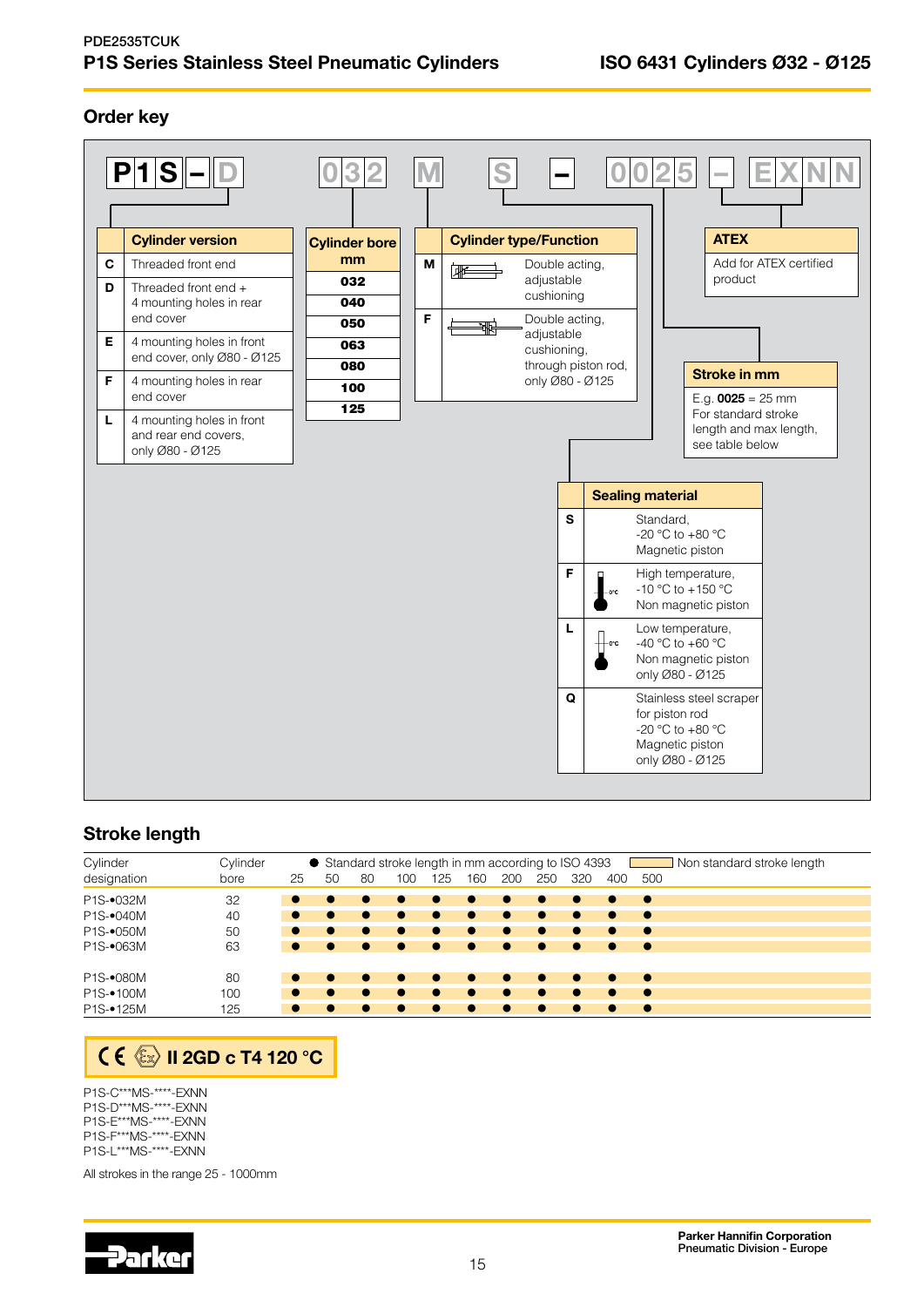# Threaded front end





Mounting holes in the rear cover



# Dimensions Ø32-Ø63

| Cylinder         | ΑA   | AM   | B  | BF | BE.     |     |     | FF.                  |            |     | ΚK       | MМ |      | PI   | <b>RD</b> | <b>RT</b>      |
|------------------|------|------|----|----|---------|-----|-----|----------------------|------------|-----|----------|----|------|------|-----------|----------------|
| designation      | mm   | mm   | mm | mm |         | mm  | mm  |                      | mm         | mm  |          | mm | mm   | mm   | mm        | mm             |
| P1S-D032M        | 24.5 | - 22 | 15 | 25 | M30x1.5 | 88  | -36 | G <sub>1/8</sub> 4.2 |            | - 6 | M10x1.25 | 12 | 8    | 13   | 30        | M5             |
| P1S-D040M        | 30   | 24   | 18 | 30 | M38x1.5 | 97  | -44 |                      | G1/4 4.5 9 |     | M12x1.25 | 16 | 9.5  | 15   | 38        | M <sub>6</sub> |
| <b>P1S-D050M</b> | 39   | 32   | 18 | 33 | M45x1.5 | 101 | 55  |                      | G1/4 4.5   | -9  | M16x1.5  | 20 | 9.5  | 15   | 45        | M6             |
| P1S-D063M        | 49   | 32   | 25 | 33 | M45x1.5 |     | 68  | G3/8                 | 4.5        | 9   | M16x1.5  | 20 | 13.3 | 20.5 | -45       | M8             |

| Cylinder<br>designation |     | SW |         |    | WH   | - ZJ  | X       | Mounting tolerances | Stroke length<br>$0-500$ mm |
|-------------------------|-----|----|---------|----|------|-------|---------|---------------------|-----------------------------|
|                         | mm  | mm | mm      | mm | mm   | mm    | mm      | mm                  | mm                          |
| P1S-D032M               | 1.5 | 10 | 12.2 26 |    | 35.5 | 123.5 | 1.2     | -2,5                | $+2,0$                      |
| P1S-D040M               | 1.5 | 14 | 16,5 35 |    | 44   | 141   | l.O     | 2,2                 | $+2,0$                      |
| P1S-D050M               | 1.5 |    | 22      | 41 | 47   | 148   | 0.9     | 2,3                 | $+2,0$                      |
| P1S-D063M               | l.5 |    | 26      | 41 | 47   | 164   | $\cdot$ | 2,3                 | $+2.5$                      |

# Material specification Ø32-Ø63

| Stainless steel, DIN X 2 CrNiMo 17 13 2 |
|-----------------------------------------|
| Stainless steel, DIN X 5 CrNi 18 10     |
| UHMWPE-plastic/NBR                      |
| UHMWPE-plastic/fluorocarbon             |
| rubber, FPM                             |
| HDPE-plastic                            |
| Stainless steel, DIN X 5 CrNi 18 10     |
| Stainless steel, DIN X 10 CrNiS 18 9    |
| Stainless steel, DIN X 5 CrNi 18 10     |
| NBR                                     |
| Fluorocarbon, FPM                       |
| <b>NBR</b>                              |
| Stainless steel, DIN X 5 CrNi 18 10     |
| POM plastic                             |
| <b>NBR</b>                              |
| Zinc plated steel                       |
| Plastic-coated magnetic material        |
|                                         |

# Variants Ø32-Ø63

#### High-temperature version, type F:

| Sealings/scraper ring | Fluorocarbon rubber, FPM |
|-----------------------|--------------------------|
| Piston                | Anodized aluminium       |

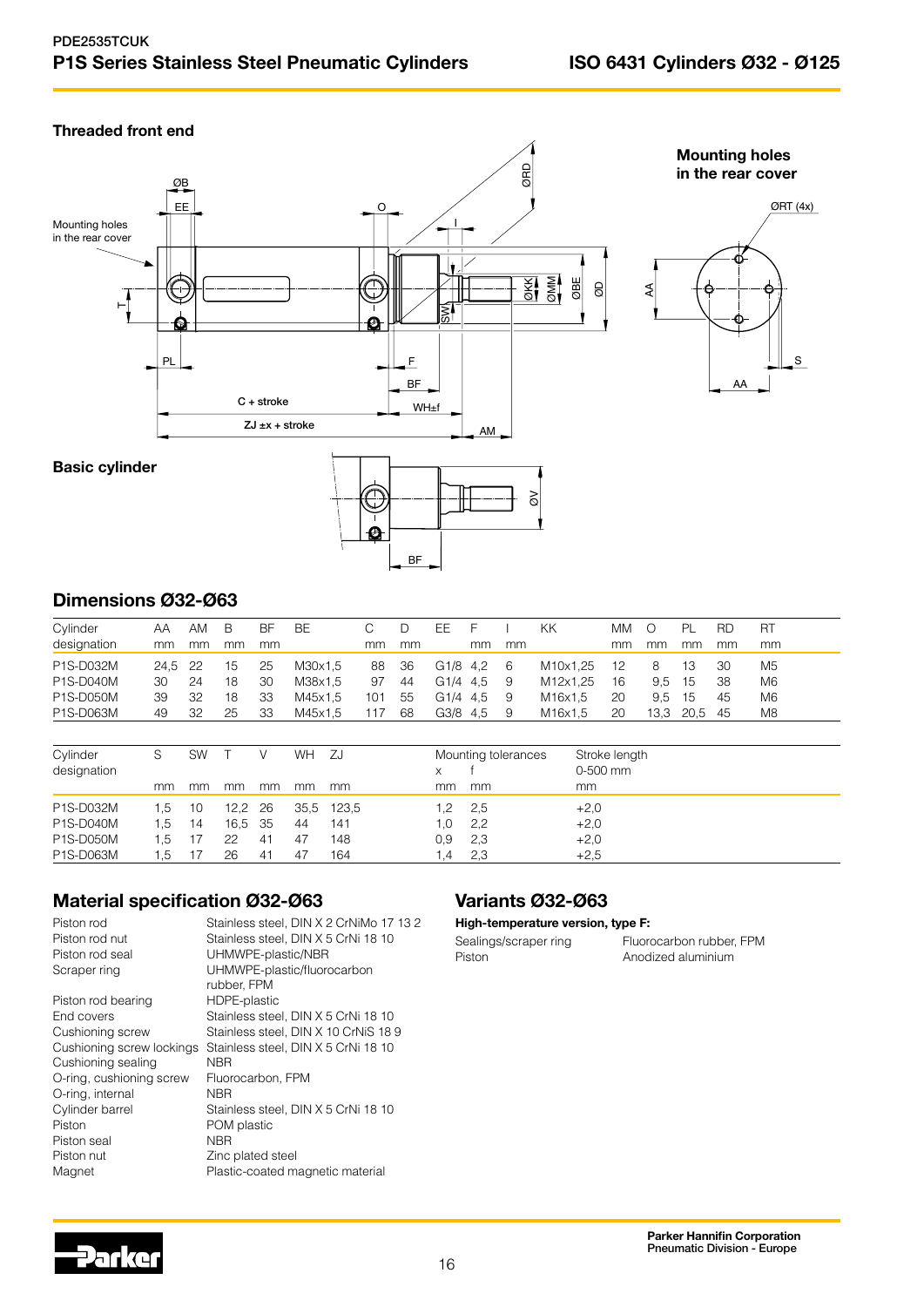

## Threaded front end Mounting holes in the end cover





# Dimensions Ø80-Ø125

| Cylinder               | AΑ              | AM        | B  | <b>BE</b> |     | C   | D   | EE       | $\vdash$      | KK      |          |               |      | <b>MM</b> | N   | PL   | Q         |  |
|------------------------|-----------------|-----------|----|-----------|-----|-----|-----|----------|---------------|---------|----------|---------------|------|-----------|-----|------|-----------|--|
| designation            | mm              | mm        | mm |           |     | mm  | mm  |          | <sub>mm</sub> |         |          | mm            | mm   | mm        | mm  | mm   | mm        |  |
| P1S-•080M              | 46              | 40        | 50 | M50x1,5   |     | 141 | 86  | $G3/8$ 4 |               | M20x1,5 |          | 10            | 24,5 | 25        | 84  | 12.5 | -40       |  |
| P <sub>1</sub> S-•100M | 60              | 40        | 50 | M50x1.5   |     | 158 | 106 | G1/24    |               | M20x1,5 |          | 8             | 30   | 25        | 104 | 15.5 | 49.5      |  |
| P1S-•125M              | 76              | 54        | 60 | M60x2     |     | 183 | 133 | G1/24    |               | M27x2   |          | 13            | 30   | 32        | 129 |      | 15,5 62,5 |  |
|                        |                 |           |    |           |     |     |     |          |               |         |          |               |      |           |     |      |           |  |
| Cylinder               | <b>RT</b>       | <b>SW</b> | VD | WH        | ZJ  | ZM  |     |          | Mounting tol. |         |          | Stroke length |      |           |     |      |           |  |
| designation            |                 |           |    |           |     |     |     | X        |               |         | 0-500 mm |               |      |           |     |      |           |  |
|                        | mm              | mm        | mm | mm        | mm  | mm  |     | mm       | mm            |         |          |               |      |           |     |      |           |  |
| P1S-•080M              | M <sub>8</sub>  | 21        | 19 | 37        | 178 | 215 |     | .5       | 2,5           |         | $+2,5$   |               |      |           |     |      |           |  |
| P <sub>1S</sub> -100M  | M <sub>10</sub> | 21        | 19 | 35        | 193 | 228 |     | .5       | 2.5           |         | $+2.5$   |               |      |           |     |      |           |  |

# Material specification Ø80-Ø125

Piston rod Stainless steel, DIN X 2 CrNiMo 17 13 2 Piston rod nut Acid-proof steel, A4 Piston rod seal FPM<br>Scraper ring FTFE Scraper ring Piston rod bearing Multilayer PTFE and steel<br>End covers Stainless steel, DIN X 5 C End covers The Stainless steel, DIN X 5 CrNi 18 10<br>Cushioning screw Stainless steel, DIN X 10 CrNiS 18 Stainless steel, DIN X 10 CrNiS 18 9 Cushioning sealing NBR<br>O-ring, cushioning screw Fluorocarbon, FPM O-ring, cushioning screw O-ring, internal NBR<br>
Cylinder barrel Stain Stainless steel, DIN X 5 CrNi 18 10 Piston **Anodized aluminium** Piston seal NBR Piston bearing UHMWPE-plastic Magnetic band **Rubber-coated magnetic material** 

P1S-•125M M12 27 24 47 230 277 2,0 2,5 +4,0

# Variants Ø80-Ø125

Low-temperature version, type L: Sealings/scraper ring NBR/PTFE

High-temperature version, type F: Sealings/scraper ring Fluorocarbon rubber, FPM/PTFE

#### Cylinders with steel scraper ring, type Q:

Sealings/scraper ring NBR/Stainless steel

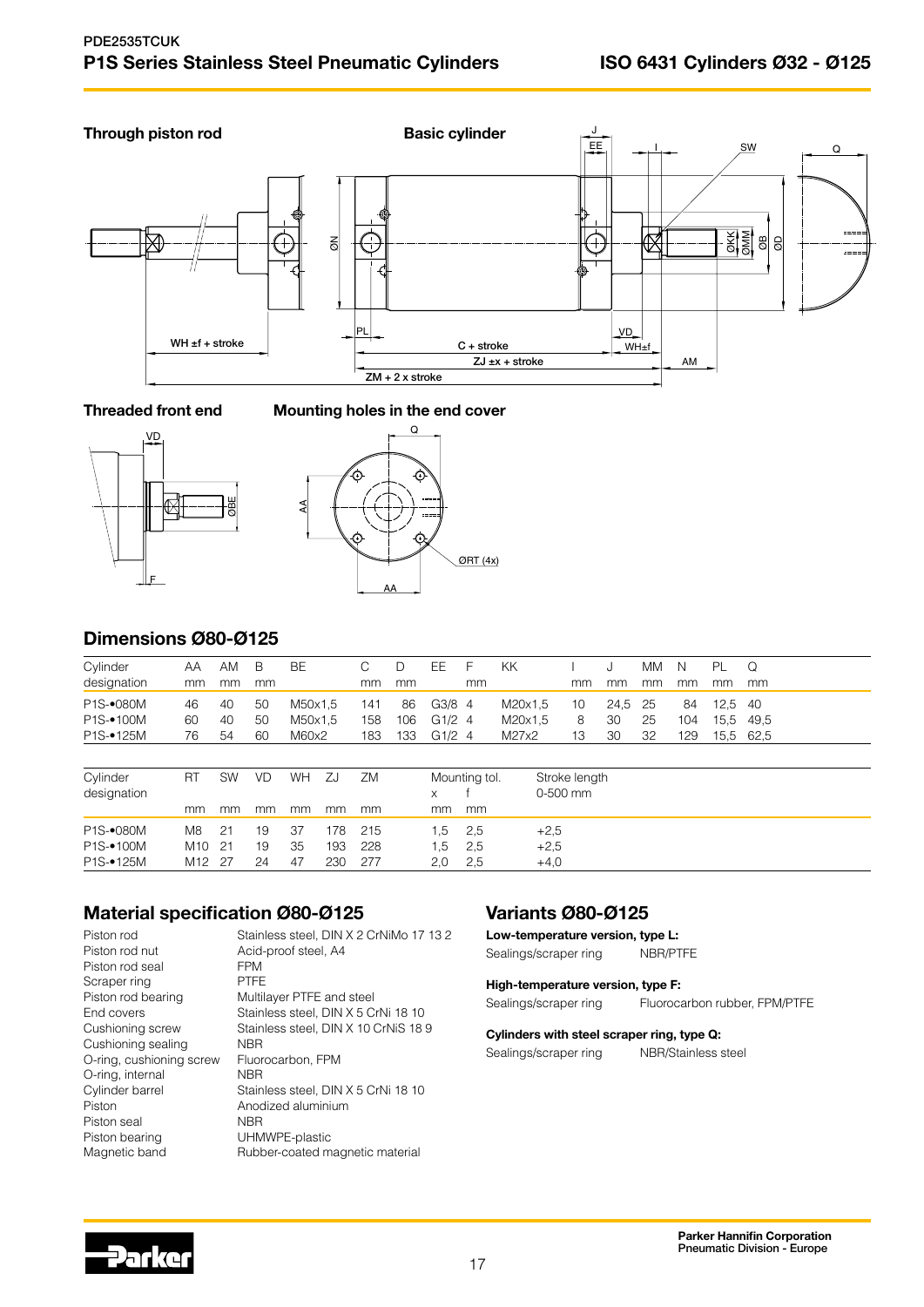| Cylinder mountings Ø32 - Ø63<br>Type   |              |             |                    |          | Description                                                                                                                                                                                                                              |         |                     |         |                                               |         |         |                                                           | Cyl. bore<br>$\varnothing$ mm | Weight<br>kg                  | Order code                                   |
|----------------------------------------|--------------|-------------|--------------------|----------|------------------------------------------------------------------------------------------------------------------------------------------------------------------------------------------------------------------------------------------|---------|---------------------|---------|-----------------------------------------------|---------|---------|-----------------------------------------------------------|-------------------------------|-------------------------------|----------------------------------------------|
| <b>Stainless clevis bracket</b><br>MP4 |              |             |                    |          | Intended for articulated mounting of the cylinder versions<br>D or F. The bracket is mounted at the rear end cover and<br>is supplied complete with shaft, mounting screw and<br>O-ring for a clean joint between end cover and bracket. |         |                     |         |                                               |         |         |                                                           | 32<br>40<br>50<br>63          | 0,09<br>0,12<br>0, 19<br>0,34 | P1S-4KME<br>P1S-4LME<br>P1S-4MME<br>P1S-4NME |
|                                        |              |             |                    |          | Material:<br>Stainless steel, DIN X 5 CrNi 18 10                                                                                                                                                                                         |         |                     |         |                                               |         |         |                                                           |                               | о ГН9/е8<br>⊕<br>E<br>D<br>C  | മ                                            |
| Cylinder<br>Ø mm                       | A<br>mm      | B<br>mm     | $\mathsf C$<br>mm  | D<br>mm  | E<br>mm                                                                                                                                                                                                                                  | F<br>mm | ${\mathsf G}$<br>mm | H<br>mm | $\mathsf{L}$<br>mm                            | J<br>mm | K<br>mm | L<br>mm                                                   |                               |                               |                                              |
| 32                                     | 35,5         | 20          | 33                 | 26       | 15                                                                                                                                                                                                                                       | 10      | 10                  | 4,5     | 18,5                                          | 25      | 142     | 5,5                                                       |                               |                               |                                              |
| 40                                     | 43,5 24      |             | 35                 | 28       | 17                                                                                                                                                                                                                                       | 12      | 12                  | 4       | 19                                            | 30      | 160     | 6,5                                                       |                               |                               |                                              |
| 50                                     | 54,5<br>67,5 | 26          | 39<br>47           | 32<br>40 | 17                                                                                                                                                                                                                                       | 12      | 13<br>17            | 4,5     | 22<br>26                                      | 39      | 170     | 6,5                                                       | ত<br>H                        |                               |                                              |
| 63<br>$S =$ Stroke                     |              | 34          |                    |          | 22                                                                                                                                                                                                                                       | 16      |                     | 6       |                                               | 49      | 190     | 8,6                                                       |                               | $K + S$                       |                                              |
| <b>Stainless Neck nut MR3</b>          |              |             |                    |          |                                                                                                                                                                                                                                          |         |                     |         | Material: stainless steel, DIN X 5 CrNi 18 10 |         |         | Intended for fixed mounting of the cylinder via the neck. | 32<br>40<br>50-63             | 0,03<br>0,06<br>0,08          | 9127294401<br>9127294402<br>9127294403       |
|                                        |              |             |                    |          |                                                                                                                                                                                                                                          |         |                     |         |                                               |         |         |                                                           |                               |                               |                                              |
| Cylinder                               | A            | $\mathsf B$ | $\mathsf C$        |          |                                                                                                                                                                                                                                          |         |                     |         |                                               |         |         |                                                           |                               |                               |                                              |
| Ø mm                                   | mm           | mm          |                    |          |                                                                                                                                                                                                                                          |         |                     |         |                                               |         |         |                                                           |                               |                               |                                              |
| 32                                     | 36           | 8           | M30x1,5            |          |                                                                                                                                                                                                                                          |         |                     |         |                                               |         |         |                                                           | С                             | в                             |                                              |
| 40                                     | 46           | 10          | M38x1,5            |          |                                                                                                                                                                                                                                          |         |                     |         |                                               |         |         |                                                           |                               |                               |                                              |
| 50<br>63                               | 55<br>55     | 10<br>10    | M45x1,5<br>M45x1,5 |          |                                                                                                                                                                                                                                          |         |                     |         |                                               |         |         |                                                           |                               |                               |                                              |
| Cylinder mountings Ø32-Ø125            |              |             |                    |          |                                                                                                                                                                                                                                          |         |                     |         |                                               |         |         |                                                           |                               |                               |                                              |
| Tyna                                   |              |             |                    |          | <b>Decorintion</b>                                                                                                                                                                                                                       |         |                     |         |                                               |         |         |                                                           | Cul hore                      | Mainht                        | Order code                                   |

| Type                         | Description                                                   | Cyl. bore<br>$\varnothing$ mm | Weight<br>kg | Order code |
|------------------------------|---------------------------------------------------------------|-------------------------------|--------------|------------|
| Acid-proof rod nut MR9       | Intended for fixed mounting on the piston rod. Cylinders      | 32                            | 0.007        | 0261109919 |
|                              | are supplied complete with one rod nut. (cylinders with       | 40                            | 0.010        | 0261109920 |
|                              | through piston rods are supplied with two rod nuts.)          | 50                            | 0.021        | 0261109917 |
|                              |                                                               | 63                            | 0.021        | 0261109917 |
|                              | Material:                                                     | 80                            | 0.040        | 0261109916 |
|                              | Acid-proof steel A4 (Standard)                                | 100                           | 0.040        | 0261109916 |
|                              |                                                               | 125                           | 0.100        | 0261109918 |
| <b>Stainless Rod nut MR9</b> | Intended for fixed mounting of accessories to the piston rod. | 32                            | 0,007        | 9126725404 |
|                              |                                                               | 40                            | 0.010        | 9126725405 |
|                              | Material:                                                     | 50                            | 0.021        | 9126725406 |
|                              | Stainless steel, A2                                           | 63                            | 0.021        | 9126725406 |
|                              |                                                               | 80                            | 0.040        | 0261109921 |
|                              |                                                               | 100                           | 0.040        | 0261109921 |
|                              |                                                               | 125                           | 0,100        | 0261109922 |

| Cylinder<br>Ø mm | mm | R<br>mm | C.       |
|------------------|----|---------|----------|
| 32               | 17 | 5       | M10x1.25 |
| 40               | 19 | 6       | M12x1.25 |
| 50               | 24 | 8       | M16x1.5  |
| 63               | 24 | 8       | M16x1.5  |
| 80               | 30 | 10      | M20x1.5  |
| 100              | 30 | 10      | M20x1.5  |
| 125              | 41 | 13.5    | M27x2    |



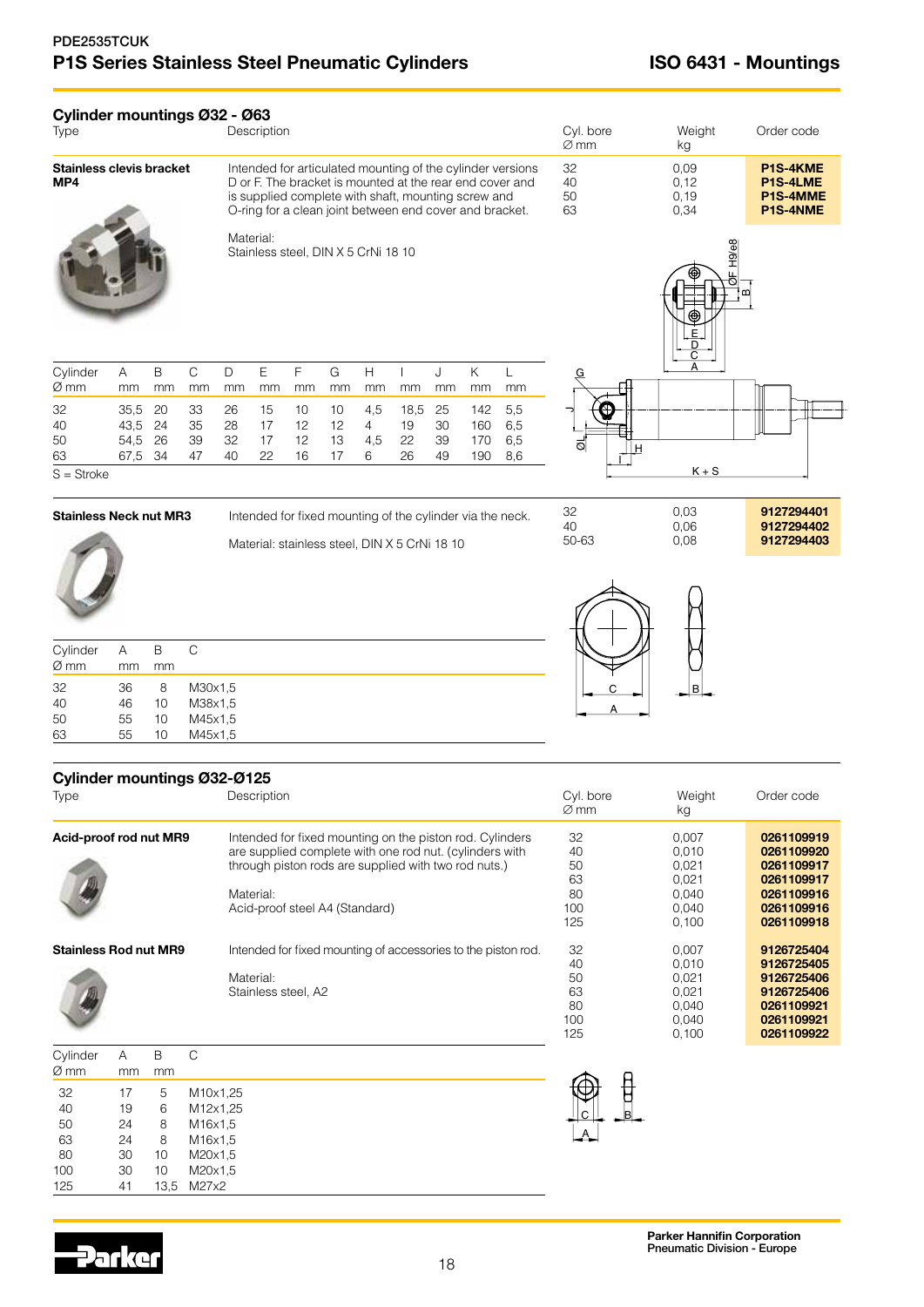# **Cylinder mountings Ø32 - Ø125**<br>Descriptic

| Type | $\sim$ $\sim$ | ∟מר | kα |  |
|------|---------------|-----|----|--|
|      |               |     |    |  |

**Stainless Swivel rod eye** A<br>**AP6** In



| Stainless Swivel rod eye | According to ISO 8139                               |
|--------------------------|-----------------------------------------------------|
| AP6                      | Intended for articulated mounting of the cylinder.  |
|                          | This mounting is adjustable in the axial direction. |

#### Materal:

Swivel rod eye: stainless steel, DIN X 5 CrNi 18 10 Ball: hardened stainless steel, DIN X 5 CrNi 18 10







| Cyl. | Α  | $B_{\text{min}}$ | $B_{\text{max}}$ | С  | D  | $E_{\rm{max}}$ | F     | G  | н  |         |    |                                  | Μ            |
|------|----|------------------|------------------|----|----|----------------|-------|----|----|---------|----|----------------------------------|--------------|
| Ø mm | mm |                  | mm               | mm | mm | mm             | mm    | mm | mm | mm      | mm |                                  |              |
| 32   | 28 | 50               | 55               | 10 | 15 | 43             | -14   | 15 | 14 | 10.5 17 |    | M10x1.25 24°                     |              |
| 40   | 32 | 56               | 62               | 12 | 17 | 50             | 16    | 22 | 16 | 12      | 19 | M12x1.25 24°                     |              |
| 50   | 42 | 72               | 80               | 16 | 22 |                | 64 21 | 28 | 21 | 15      | 22 | M <sub>16</sub> x <sub>1.5</sub> | $30^{\circ}$ |
| 63   | 42 | 72               | 80               | 16 | 22 |                | 64 21 | 28 | 21 | 15      | 22 | M <sub>16</sub> x <sub>1.5</sub> | 30°          |
| 80   | 50 | 87               | 97               | 20 | 26 | 77             | 25    | 33 | 25 | 18      | 32 | M20x1.5                          | $30^{\circ}$ |
| 100  | 50 | 87               | 97               | 20 | 26 | 77             | 25    | 33 | 25 | 18      | 32 | M20x1.5                          | $30^{\circ}$ |
| 125  | 70 | 123.5 137        |                  | 30 | 36 | 110            | -35   | 51 | 37 | 25      | 41 | M27x2                            | $30^{\circ}$ |
|      |    |                  |                  |    |    |                |       |    |    |         |    |                                  |              |



#### Stainless Clevis AP2 According to ISO 8140

Intended for articulated mounting of the cylinder. This mounting is adjustable in the axial direction. Supplied complete with pin.

| Material: |  |
|-----------|--|
|           |  |

125 55 123,5 137 30 54 110 45 72 30 M27x2

Clevis: stainless steel, DIN X 10 CrNiS 18 9 Pin: stainless steel, DIN X 5 CrNi 18 10 Locking rings according to DIN 471

| Cylinder<br>Ø mm | Α<br>mm  | $B_{\min}$<br>mm | $B_{\text{max}}$<br>mm | С<br>mm  | D<br>mm  | Е<br>mm  | F<br>mm  | G<br>mm  | Н<br>mm  |                                   |  |
|------------------|----------|------------------|------------------------|----------|----------|----------|----------|----------|----------|-----------------------------------|--|
| 32<br>40         | 20<br>24 | 46<br>54         | 52<br>60               | 10<br>12 | 20<br>24 | 40<br>48 | 12<br>19 | 28<br>32 | 10<br>12 | M <sub>10x1</sub> ,25<br>M12x1,25 |  |
| 50<br>63         | 32<br>32 | 72<br>72         | 80<br>80               | 16<br>16 | 32<br>32 | 64<br>64 | 25<br>25 | 42<br>42 | 16<br>16 | M16x1,5<br>M16x1,5                |  |
| 80<br>100        | 40<br>40 | 90<br>90         | 100<br>100             | 20<br>20 | 40<br>40 | 80<br>80 | 32<br>32 | 50<br>50 | 20<br>20 | M20x1,5<br>M20x1.5                |  |



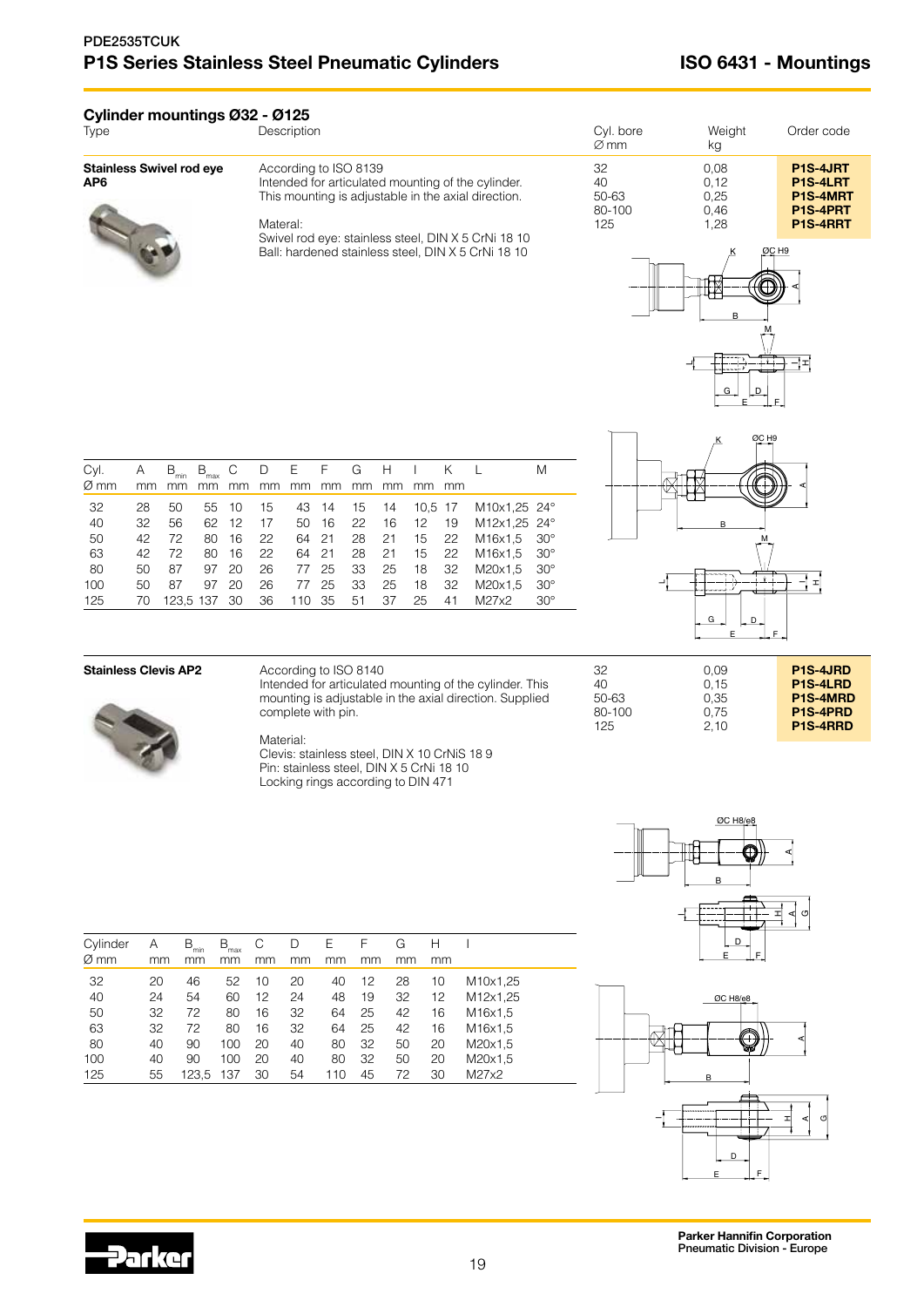# PDE2535TCUK P1S Series Stainless Steel Pneumatic Cylinders **ISO 6431 - Mountings**

| Type                             | <b>Cylinder mountings</b><br>Description |                                                                                                                                             |                  |                   |                                                                                                                   |                                                                                                          |                   |                                  |                |                |                                                                                                                    | Cyl. bore<br>$\varnothing$ mm |                            | Weight<br>kg                     |                      | Order code                       |                          |
|----------------------------------|------------------------------------------|---------------------------------------------------------------------------------------------------------------------------------------------|------------------|-------------------|-------------------------------------------------------------------------------------------------------------------|----------------------------------------------------------------------------------------------------------|-------------------|----------------------------------|----------------|----------------|--------------------------------------------------------------------------------------------------------------------|-------------------------------|----------------------------|----------------------------------|----------------------|----------------------------------|--------------------------|
| <b>Stainless flange MF1/MF2</b>  |                                          | Intended for fixed attachment of cylinder version D, E, F,<br>or L. The flange is designed for mounting on the front or<br>rear end covers. |                  |                   |                                                                                                                   |                                                                                                          |                   |                                  |                |                |                                                                                                                    | 0,97<br>1,42<br>1,55          |                            | P1S-4PMB<br>P1S-4QMB<br>P1S-4RMB |                      |                                  |                          |
|                                  |                                          | Material:<br>Stainless steel, DIN X 5 CrNiMo 17 13 3                                                                                        |                  |                   |                                                                                                                   |                                                                                                          |                   |                                  |                |                | È<br>ш                                                                                                             | क़<br>⊕                       | UF<br>ØA<br>⊕<br><b>TF</b> | OFB(4x)<br>₩<br>⊕                |                      |                                  |                          |
| Cylinder<br>Ø mm                 | A<br>mm                                  | <b>FB</b><br>mm                                                                                                                             | Ε<br>mm          | $\mathsf R$<br>mm | TF<br>mm                                                                                                          | TG <sub>1</sub><br>mm                                                                                    | UF<br>mm          | MF<br>mm                         | 1<br>mm        | W<br>mm        | ZB<br>mm                                                                                                           | ZF<br>mm                      |                            |                                  |                      |                                  |                          |
| 80<br>100<br>125<br>$S =$ Stroke | 50,2<br>51<br>61                         | 12<br>14<br>16                                                                                                                              | 86<br>106<br>132 | 63<br>75<br>90    | 126<br>150<br>180                                                                                                 | 46<br>60<br>76                                                                                           | 150<br>170<br>205 | 12<br>12<br>15                   | 6<br>6<br>8    | 25<br>23<br>32 | 178<br>193<br>230                                                                                                  | 190<br>205<br>245             |                            |                                  | $ZB + S$<br>$ZF + S$ | 1                                |                          |
|                                  |                                          |                                                                                                                                             |                  |                   |                                                                                                                   |                                                                                                          |                   |                                  |                |                |                                                                                                                    |                               |                            |                                  |                      |                                  |                          |
| Stainless clevis bracket<br>MP4  |                                          |                                                                                                                                             |                  |                   | Intended for articulated mounting of cylinder versions<br>O-ring for a clean joint between end cover and bracket. |                                                                                                          |                   |                                  |                |                | D, F or L. The bracket is mounted on the rear end cover<br>and is supplied complete with shaft, mounting screw and | 80<br>100<br>125              |                            | 0,78<br>1,42<br>2,06             |                      | P1S-4PME<br>P1S-4QME<br>P1S-4RME |                          |
|                                  |                                          |                                                                                                                                             |                  |                   | Material:                                                                                                         | Bracket: stainless steel, DIN X 5 CrNi 18 10<br>Pin: stainless steel, DIN X 5 CrNiMo 17 13 3             |                   |                                  |                |                |                                                                                                                    |                               |                            |                                  |                      |                                  |                          |
| Cylinder<br>$\varnothing$ mm     | Α                                        | Β<br>mm<br>mm                                                                                                                               | $\mathbb C$      | D                 | Ε                                                                                                                 | F<br>mm mm mm mm mm mm mm                                                                                | G                 | H                                | J              | Κ              | L<br>mm mm mm                                                                                                      | M<br>mm                       | ਨ                          |                                  |                      |                                  |                          |
| 80<br>100<br>125<br>$S =$ Stroke | 103                                      | $80\,$<br>30<br>42<br>127 50                                                                                                                | 57<br>67<br>77   | 50<br>60<br>70    | 16<br>20<br>25                                                                                                    | 16<br>20<br>25                                                                                           | 15<br>21<br>25    | 32<br>12<br>12<br>37<br>15<br>45 | 46<br>60<br>76 | 210<br>230     | 10,6 12<br>275 12,6 15                                                                                             | 8,6 9                         | $M \times 4$<br>G          | <b>h</b>                         | $K + S$              |                                  |                          |
| <b>Stainless Neck nut MR3</b>    |                                          |                                                                                                                                             |                  |                   |                                                                                                                   | Intended for fixed mounting on the front end cover of<br>cylinders according to cylinder version C or D. |                   |                                  |                |                |                                                                                                                    |                               | 80-100<br>125              |                                  | 0,16<br>0, 19        |                                  | 9126461304<br>9126461305 |
|                                  |                                          |                                                                                                                                             |                  |                   | Material:                                                                                                         | Stainless steel, DIN X 5 CrNi 18 10                                                                      |                   |                                  |                |                |                                                                                                                    |                               |                            |                                  |                      |                                  |                          |
| Cylinder                         | A                                        | $\mathsf B$                                                                                                                                 | $\mathsf C$      |                   | $\mathsf D$                                                                                                       | Ε                                                                                                        |                   |                                  |                |                |                                                                                                                    |                               |                            |                                  |                      |                                  |                          |
| Ø mm<br>80                       | mm<br>70                                 | mm<br>11                                                                                                                                    | M50x1,5          |                   | mm<br>6                                                                                                           | mm<br>2,5                                                                                                |                   |                                  |                |                |                                                                                                                    |                               |                            |                                  |                      |                                  |                          |
| 100<br>125                       | 70<br>80                                 | 11<br>11                                                                                                                                    | M50x1,5<br>M60x2 |                   | 6<br>7                                                                                                            | 2,5<br>3                                                                                                 |                   |                                  |                |                |                                                                                                                    |                               | ш                          |                                  | ₽                    | Jв.                              |                          |

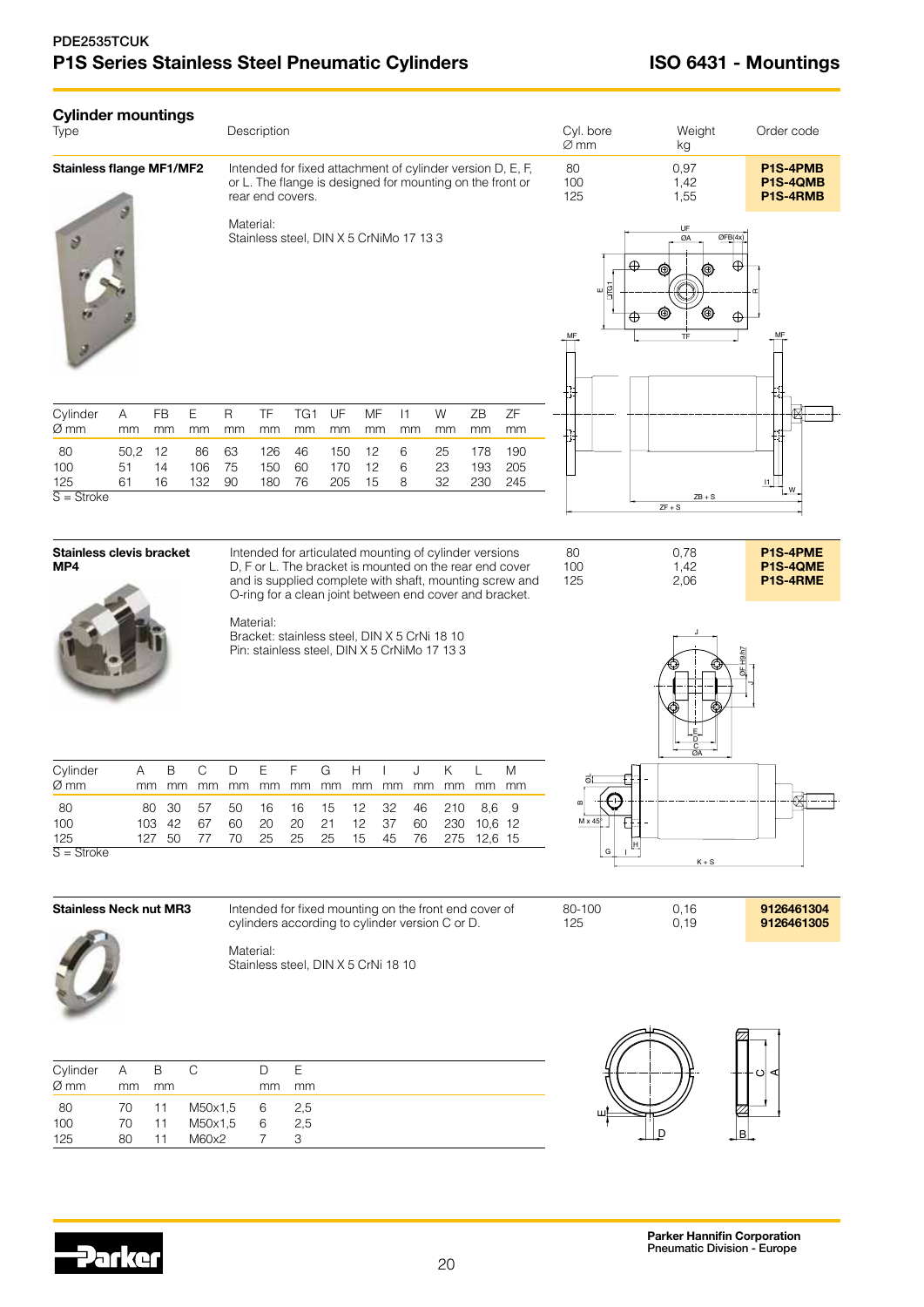# PDE2535TCUK P1S Series Stainless Steel Pneumatic Cylinders **ISO 6431 - Mountings**

| <b>Cylinder mountings</b><br><b>Type</b> |                |                |                 |                                            | Description                                                                                                                                                                                    |                 |                |                |                       |                                                                                                                                                                                                                                     |                                                       | Cyl. bore<br>$\varnothing$ mm | Weight<br>kg                            | Order code |  |  |
|------------------------------------------|----------------|----------------|-----------------|--------------------------------------------|------------------------------------------------------------------------------------------------------------------------------------------------------------------------------------------------|-----------------|----------------|----------------|-----------------------|-------------------------------------------------------------------------------------------------------------------------------------------------------------------------------------------------------------------------------------|-------------------------------------------------------|-------------------------------|-----------------------------------------|------------|--|--|
| <b>Combinated mounting</b><br>MP2/MP4    |                |                |                 | clean joint between end cover and bracket. |                                                                                                                                                                                                |                 |                |                |                       | Intended for articulated mounting of cylinder versions D,<br>F or L. The unit is mounted on the rear end cover and is<br>combined with bearing brackets MP2 and is supplied<br>complete with shaft, mounting screw and O-ring for a | 80<br>100<br>125                                      | 1,29<br>2,33<br>3,30          | <b>P1S-4PML</b><br>P1S-4QML<br>P1S-4RML |            |  |  |
|                                          |                |                |                 |                                            | Material:<br>Journal bearing: stainless steel,<br>Journal bearing: DIN X 5 CrNiMo 17 13 3/PTFE<br>Bracket: stainless steel, DIN X 5 CrNi 18 10<br>Pin: stainless steel, DIN X 5 CrNiMo 17 13 3 |                 |                |                |                       |                                                                                                                                                                                                                                     | Bearing brackets: stainless steel, DIN X 5 CrNi 18 10 | $\circ$<br>ØCD                | ⊔TG1                                    |            |  |  |
| Cylinder<br>$\varnothing$ mm             | Α<br>mm        | B<br>mm        | C<br>mm         | CD<br>mm                                   | d <sub>3</sub><br>mm                                                                                                                                                                           | Е<br>mm         | FL.<br>mm      | mm             | TG <sub>1</sub><br>mm | XA<br>mm                                                                                                                                                                                                                            | <b>XD</b><br>mm                                       |                               |                                         |            |  |  |
| 80<br>100<br>125                         | 12<br>12<br>15 | 64<br>74<br>90 | 82<br>98<br>118 | 16<br>20<br>25                             | 9<br>11<br>13                                                                                                                                                                                  | 74<br>90<br>110 | 32<br>37<br>45 | 20<br>25<br>30 | 46<br>60<br>76        | 242<br>267<br>320                                                                                                                                                                                                                   | 210<br>230<br>275                                     | R                             | $XD + S$<br>$XA + S$                    |            |  |  |

S = Stroke

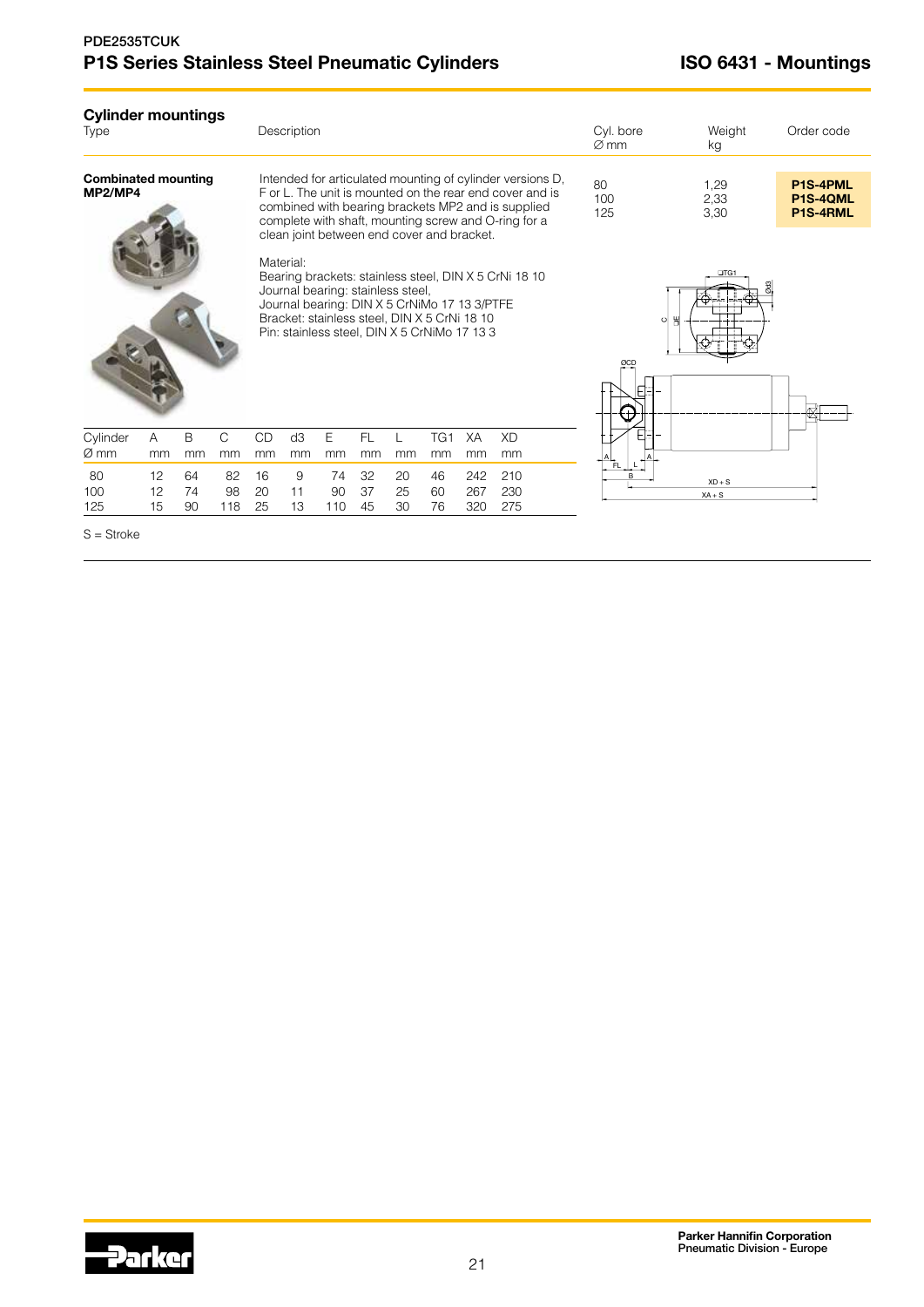# Our global series of sensors

This series of sensors is already being used or will be used in all future ranges in our global product programme involving cylinders/actuators. The sensors have small installation dimensions and either fit into the groove in the case profile or, as shown here, are fastened to the cylinder using a special attachment.

You can choose from electronic or reed sensors with a range of cable lengths fitted with 8 mm or M12 terminals.



# Electronic sensors

The new electronic sensors are "Solid State", i.e. they have no moving parts at all. They are provided with short-circuit protection and transient protection as standard. The built-in electronics make the sensors suitable for applications with high on and off switching frequency, and where very long service life is required.

# Reed sensors

The sensors are based on proven reed switches, which offer reliable function in many applications. Simple installation, a protected position on the cylinder and clear LED indication are important advantages of this range of sensors.

# Technical data

Design GMR (Giant Magnetic Resistance)

#### Voltage range 10-30 VDC

Ripple max 10% Voltage drop max 2,5 V Load current max 100 mA<br>Internal consumption max 10 mA Internal consumption Actuating distance min 9 mm Hysteresis max 1,5 mm Repeatability accuracy max 0,2 mm On/off switching frequency max 5 kHz On switching time max 2 ms Off switching time max 2 ms Encapsulation IP 67 (EN 60529) Temperature range  $-25 \degree C$  to +75  $\degree C$ 

Indication LED, yellow Material housing **PA 12** Material screw Stainless steel

magneto-resistive function Installation Sensor mounting P8S-TMC01 Outputs PNP, normally open (also available in NPN design, normally closed, on request) 10-18 V DC, ATEX sensor –20 °C to +45 °C, ATEX sensor Cable **PVC** or PUR 3x0.25 mm<sup>2</sup> see order code respectively

# Technical data

Design Reed element<br>
Mounting Communism Sensor mounting

Breaking power (resistive) max 6 W/VA Actuating distance min 9 mm Hysteresis max 1,5 mm Repeatability accuracy 0,2 mm<br>On/off switching frequency max 400 Hz On/off switching frequency On switching time max 1,5 ms Off switching time max 0,5 ms Encapsulation IP 67 (EN 60529)<br>Temperature range  $-25 °C$  to +75 °C Temperature range Indication LED, yellow<br>Material housing PA12 Material housing Material screw Stainless steel Cable PVC or PUR 3x0.14 mm<sup>2</sup>

Sensor mounting P8S-TMC01 Output **Normally open** , or normally closed Voltage range 10-30 V AC/DC or 10-120 V AC/DC 24-230 V AC/DC Load current max 500 mA for 10-30 V or max 100 mA for 10-120 V max 30 mA for 24-230 V see order code respectively

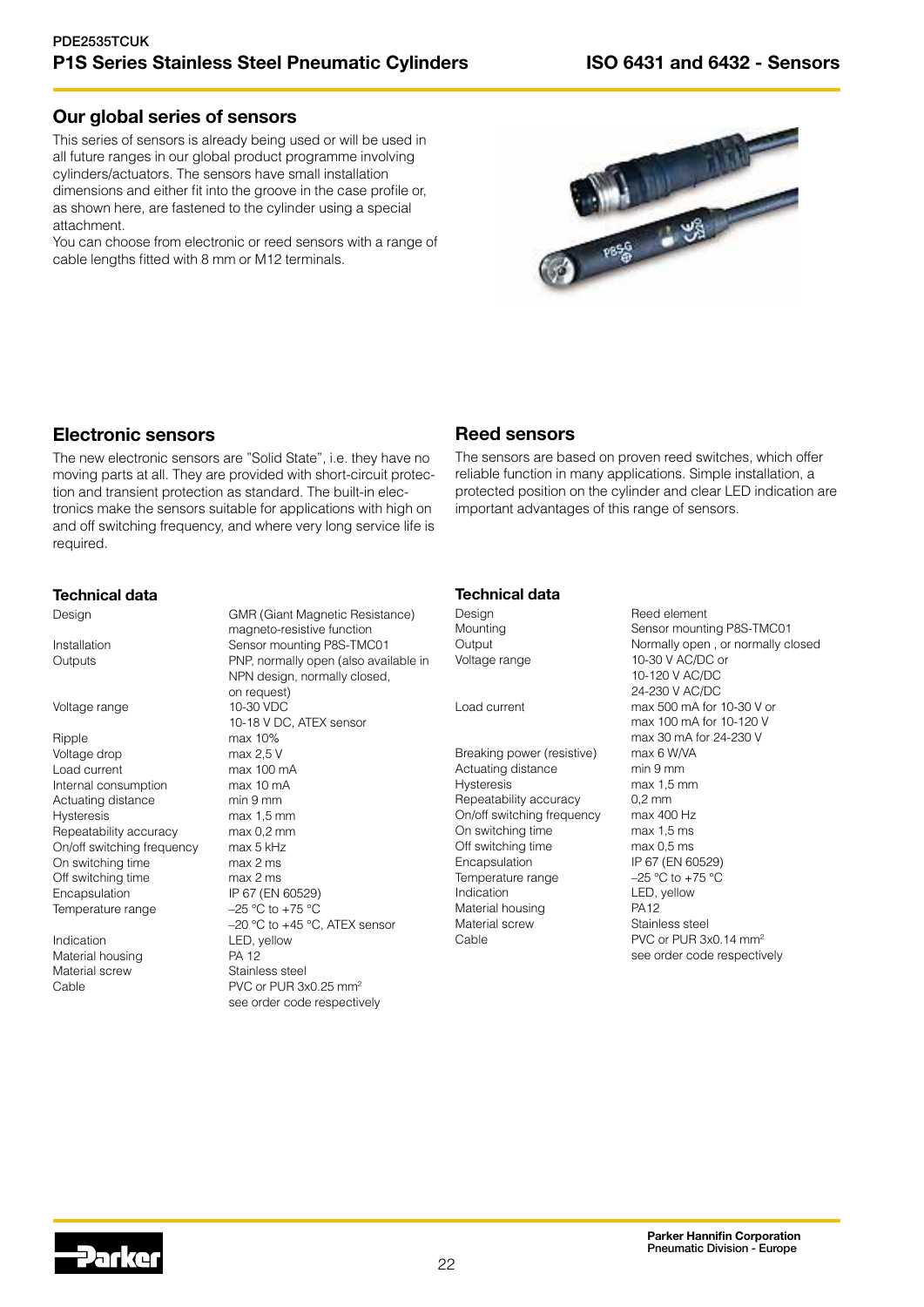$-1/2$ 

# Electronic sensors **Electronic sensors**





# **Dimensions**

Sensors



Sensor mounting P8S-TMC\*\*

Blue

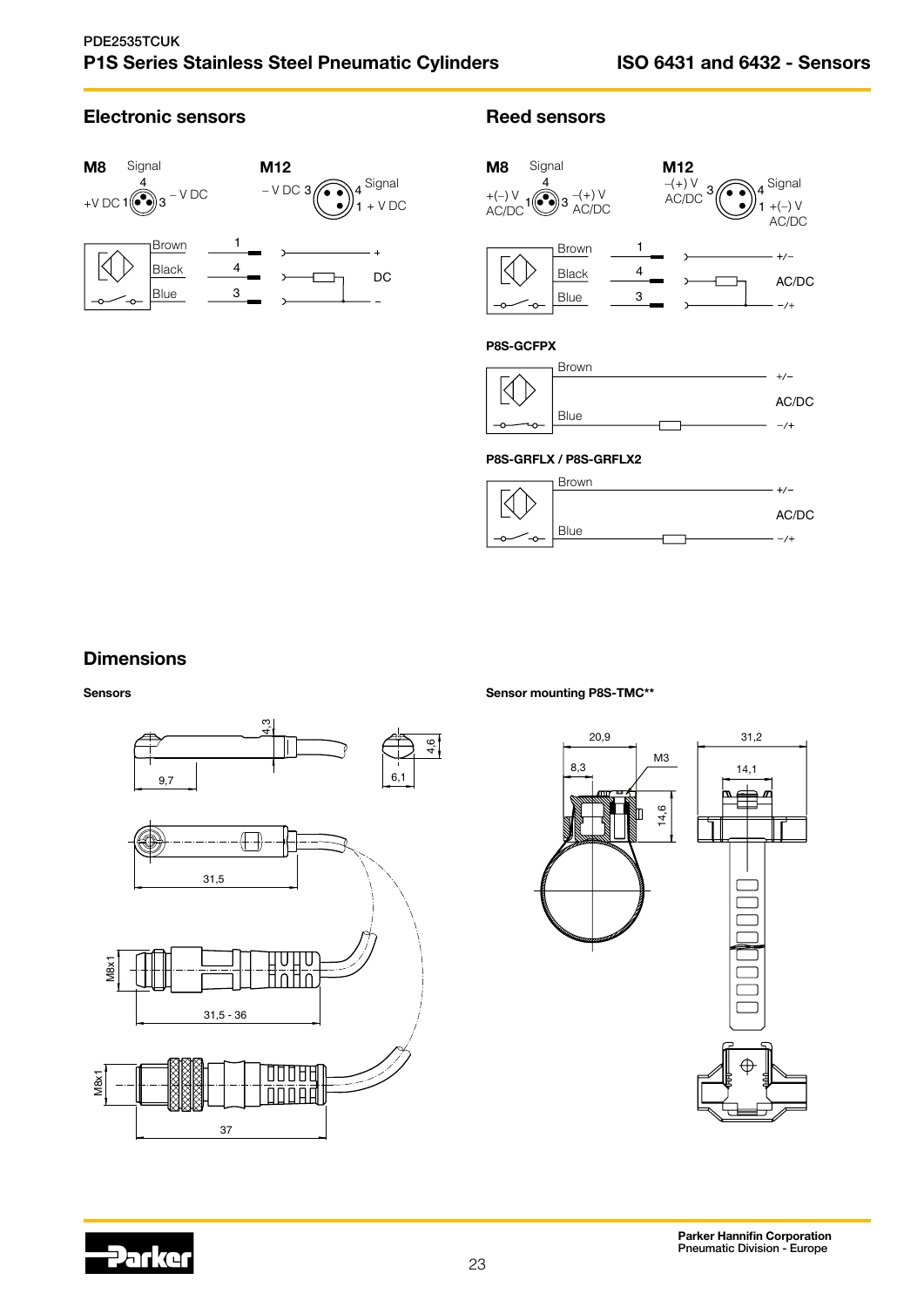# PDE2535TCUK P1S Series Stainless Steel Pneumatic Cylinders **ISO 6431 and 6432 - Sensors**

# Ordering data

| Output/function                                                            | Cable/connector                                  | Weight<br>kg | Order code          |
|----------------------------------------------------------------------------|--------------------------------------------------|--------------|---------------------|
| Electronic sensors, 10-30 V DC                                             |                                                  |              |                     |
| PNP type, normally open                                                    | 0,27 m PUR-cable and 8 mm snap-in male connector | 0.007        | <b>P8S-GPSHX</b>    |
| PNP type, normally open                                                    | 0.27 m PUR-cable and M12 screw male connector    | 0,015        | <b>P8S-GPMHX</b>    |
| PNP type, normally open                                                    | 3 m PVC-cable without connector                  | 0.030        | <b>P8S-GPFLX</b>    |
| PNP type, normally open                                                    | 10 m PVC-cable without connector                 | 0,110        | <b>P8S-GPFTX</b>    |
| Electronic sensor 18-30 V DC<br><b>ATEX-certified</b>                      |                                                  |              |                     |
| <b>II3G EEx nA II T4X</b><br>$C \in \mathbb{Z}$<br><b>II3D 135 °C IP67</b> |                                                  |              |                     |
| Type PNP, normally open                                                    | 3 m PVC-cable without connector                  | 0.030        | <b>P8S-GPFLX/EX</b> |
| Reed sensors, 10-30 V AC/DC                                                |                                                  |              |                     |
| Normally open                                                              | 0,27 m PUR-cable and 8 mm snap-in male connector | 0,007        | <b>P8S-GSSHX</b>    |
| Normally open                                                              | 0,27 m PUR-cable and M12 screw male connector    | 0.015        | <b>P8S-GSMHX</b>    |
| Normally open                                                              | 3 m PVC-cable without connector                  | 0,030        | <b>P8S-GSFLX</b>    |
| Normally open                                                              | 10 m PVC-cable without connector                 | 0.110        | <b>P8S-GSFTX</b>    |
| Normally closed                                                            | 5m PVC-cable without connector <sup>1)</sup>     | 0.050        | <b>P8S-GCFPX</b>    |
| Reed sensors, 10-120 V AC/DC                                               |                                                  |              |                     |
| Normally open                                                              |                                                  |              | <b>P8S-GRFLX</b>    |
|                                                                            | 3 m PVC-cable without connector                  | 0,030        |                     |
| Reed sensorer, 24-230 V AC/DC                                              |                                                  |              |                     |
| Normally open                                                              | 3 m PVC-cable without connector                  | 0,030        | P8S-GRFLX2          |

#### Sensor mounting

| Description                                                                                                                   | Weight<br>kg | Order code             |
|-------------------------------------------------------------------------------------------------------------------------------|--------------|------------------------|
| Sensor mounting for cylinder P1S cylinder bore Ø10 to Ø25 mm                                                                  | 0.07         | P8S-TMC01              |
| Sensor mounting for cylinder P1S cylinder bore Ø32 to Ø63 mm<br>Sensor mounting for cylinder P1S cylinder bore Ø80 to Ø125 mm | 0.07<br>0.07 | P8S-TMC02<br>P8S-TMC03 |
|                                                                                                                               |              |                        |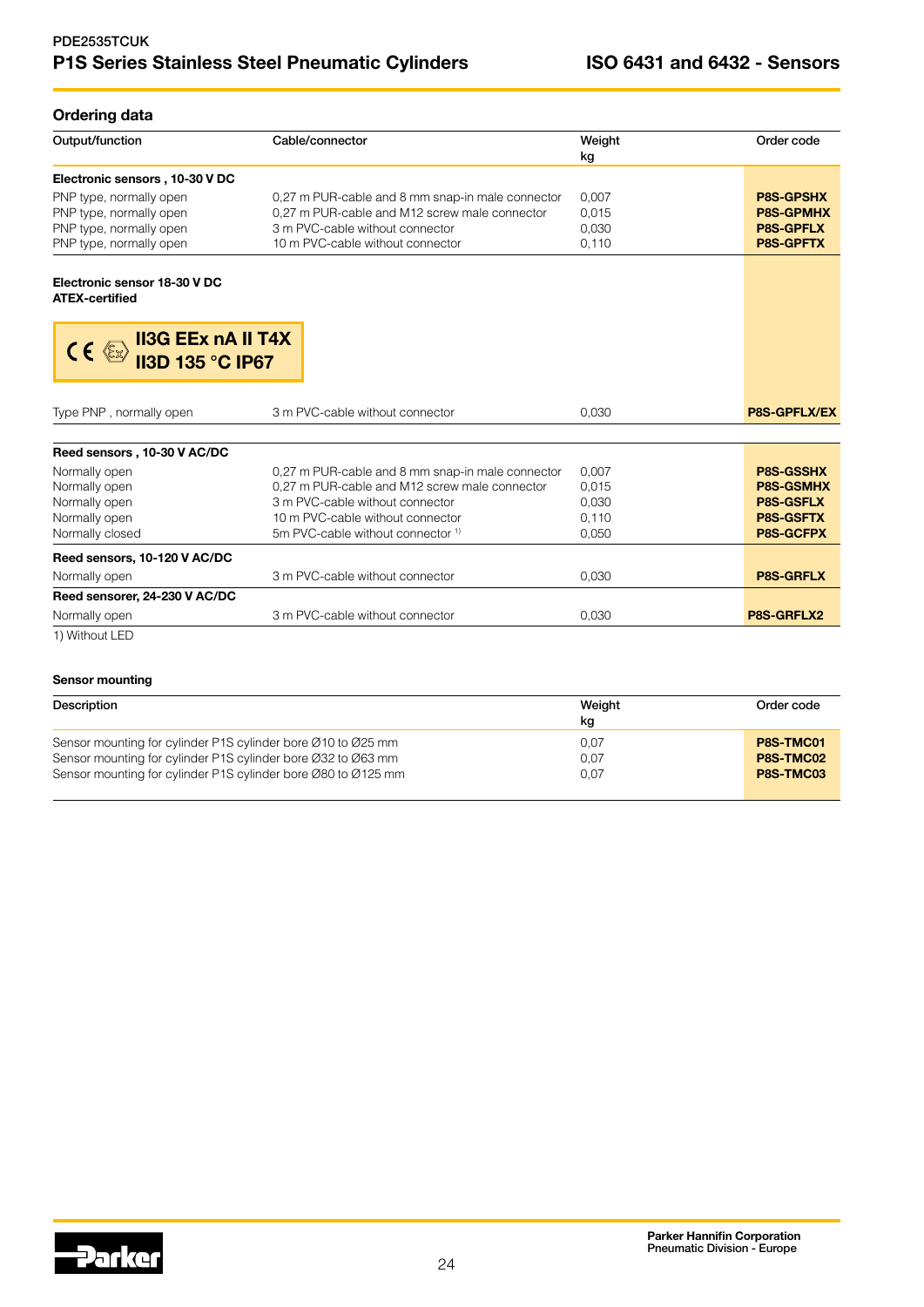# Sensors for special applications

Sensors for applications where the short installation length and the 90 degree cable outlet are important factors. This type of sensor is an good alternative if a cylinder has a short stroke or tight installation, and installation is easier than our global series of sensors.

# Electronic sensor symbol



# Technical data

| Design                              | Hall element                |
|-------------------------------------|-----------------------------|
| Output                              | PNP resp. NPN, N.O.         |
| Voltage range                       | 10-30 VDC                   |
| Max permissible ripple              | 10%                         |
| Max voltage drop                    | ≤0,5 V at 100 mA            |
| Max load current, P1A-2XMK, LK      | 150 mA                      |
| P1A-2XHK, EK, JH, FH                | 100 mA                      |
| Max breaking power (resistive)      | 6W                          |
| Internal consumption                | <30 mA at 30 V              |
| Min actuating distance              | $5 \text{ mm}$              |
| <b>Hysteresis</b>                   | $1, 1 - 1, 3$ mm            |
| Repeatability accuracy              | $\pm 0.1$ mm                |
| Max on/off switching frequency      | 1 kHz                       |
| Max on/off switching time           | $0,8/3,0$ $\mu s$           |
| Encapsulation, P1A-2XJH, FH         | IP 65                       |
| Encapsulation, P1A-2XHK, EK, MK, LK | IP 67                       |
| Temperature range                   | $-10$ °C to +60 °C          |
| Indication                          | LED                         |
| Shock resistance                    | 40 <sub>q</sub>             |
| Material, housing                   | Polyamid 11                 |
| Material, mould                     | Epoxy                       |
| Cable                               | PVC 3x0, 15 mm <sup>2</sup> |
| Cable incl. female part connector   | PVC 3x0, 15 mm <sup>2</sup> |
| Connector                           | Diam. 8 mm snap on          |
| Mounting                            | Mounting yoke               |
| Material, mounting                  | Acetal/Stainless steel      |
| Material, screw                     | Stainless steel             |
|                                     |                             |







# Ordering data

| Output                      | Cable<br>length | Weight<br>kq | Order code            |
|-----------------------------|-----------------|--------------|-----------------------|
| <b>Electronic sensors</b>   |                 |              |                       |
| <b>PNP, N.O.</b>            | 2 <sub>m</sub>  | 0,040        | P <sub>1</sub> A-2XMK |
| NPN, N.O.                   | 2 <sub>m</sub>  | 0,040        | P1A-2XLK              |
| <b>Mountngs for sensors</b> |                 |              |                       |
| For cylinder Ø10            |                 | 0.005        | P1A-2CCC              |
| For cylinder Ø12            |                 | 0.005        | P1A-2DCC              |
| For cylinder Ø16            |                 | 0,008        | P1A-2FCC              |
| For cylinder Ø20            |                 | 0,008        | P <sub>1</sub> A-2HCC |
| For cylinder Ø25            |                 | 0.010        | P1A-2JCC              |



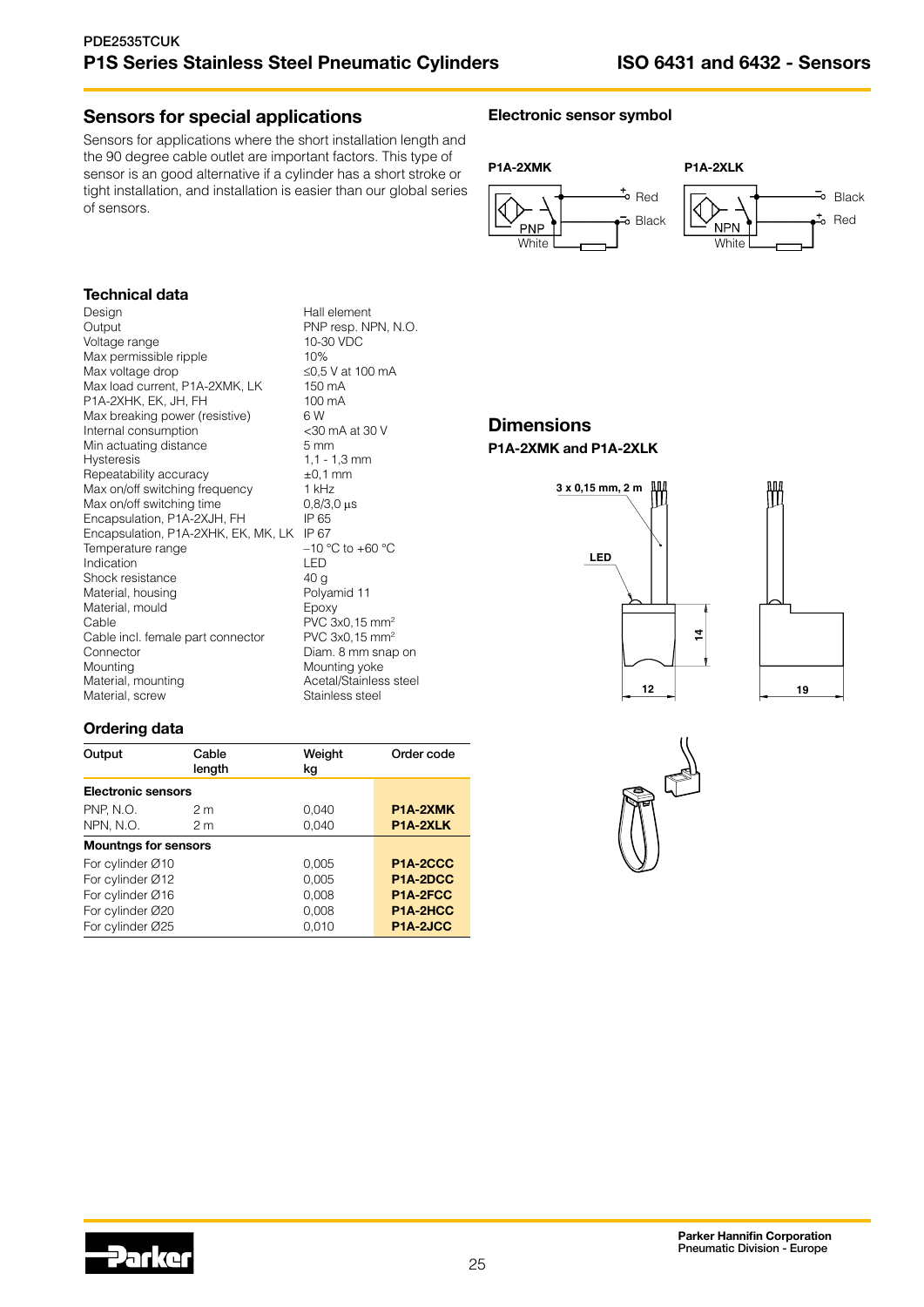# Connecting cables with one connector

The cables have an integral snap-in female connector.



| Type of cable                                          | Cable/connector              | Weight<br>kg | Order code |
|--------------------------------------------------------|------------------------------|--------------|------------|
| Cables for sensors, complete with one female connector |                              |              |            |
| Cable, Flex PVC                                        | 3 m, 8 mm Snap-in connector  | 0.07         | 9126344341 |
| Cable, Flex PVC                                        | 10 m, 8 mm Snap-in connector | 0.21         | 9126344342 |
| Cable, Polyurethane                                    | 3 m, 8 mm Snap-in connector  | 0,01         | 9126344345 |
| Cable, Polyurethane                                    | 10 m, 8 mm Snap-in connector | 0.20         | 9126344346 |
| Cable, Polyurethane                                    | 5 m, M12 screw connector     | 0.07         | 9126344348 |
| Cable, Polyurethane                                    | 10 m, M12 screw connector    | 0.20         | 9126344349 |

# Male connectors for connecting cables

Cable connectors for producing your own connecting cables. The connectors can be quickly attached to the cable without special tools. Only the outer sheath of the cable is removed. The connectors are available for M8 and M12 screw connectors and meet protection class IP 65.



| Connector           | Weight<br>kg | Order code        |
|---------------------|--------------|-------------------|
| M8 screw connector  | 0.017        | <b>P8SCS0803J</b> |
| M12 screw connector | 0,022        | <b>P8SCS1204J</b> |

# Technical data

| Operating voltage             | max. 32 V AC/DC                                             |
|-------------------------------|-------------------------------------------------------------|
| Operating current per contact | max. 4 A                                                    |
| Connection cross section      | $0.250.5$ mm <sup>2</sup><br>(conductor diameter min 0.1mm) |
| Protection                    | IP65 and IP67 when plugged and<br>screwed down (EN 60529)   |
| Temperature range             | $-25+85$ °C                                                 |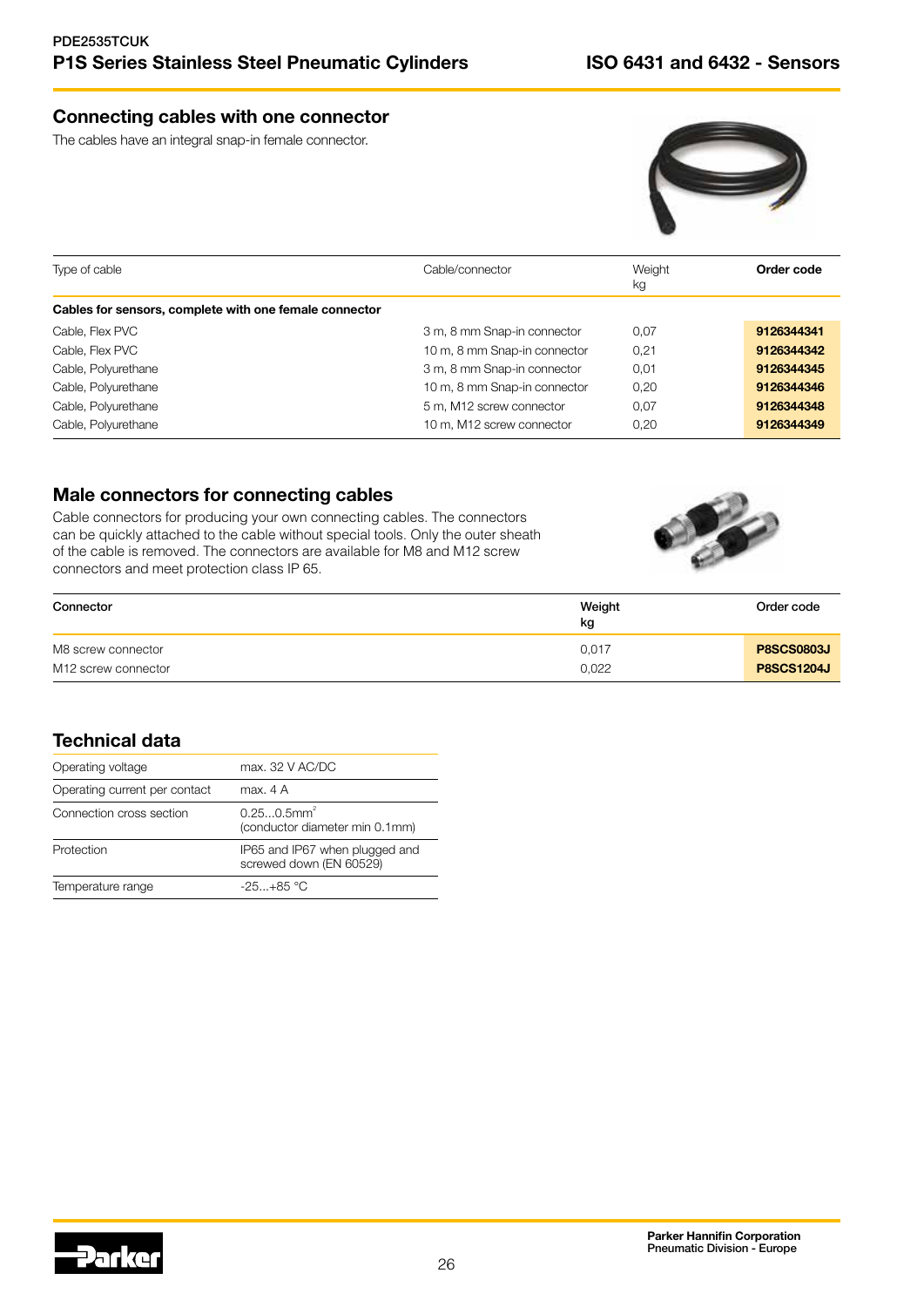# PDE2535TCUK P1S Series Stainless Steel Pneumatic Cylinders

# Seal kits for P1S cylinders

Complete seal kits consisting of: Piston seals Cushioning seals Piston rod bearing Piston rod seal Scraper ring O-rings

Material specification, see pages 19 and 20.

# Standard temperature versions

| <b>Cylinder designation</b> | Order code |
|-----------------------------|------------|
| P1S-•032MS                  | 9121659195 |
| P <sub>1</sub> S-•040MS     | 9121659196 |
| P <sub>1</sub> S-•050MS     | 9121659197 |
| P <sub>1</sub> S-•063MS     | 9121659198 |
| P <sub>1S</sub> -080MS      | 9121718905 |
| P <sub>1</sub> S-•100MS     | 9121718906 |
| P <sub>1</sub> S-•125MS     | 9121718907 |



#### High temperature versions

| <b>Cylinder designation</b> | Order code |
|-----------------------------|------------|
| P1S-•032MF                  | 9121720595 |
| P1S-•040MF                  | 9121720596 |
| P1S-•050MF                  | 9121720597 |
| P1S-•063MF                  | 9121720598 |
| P1S-•080MF                  | 9121718925 |
| P <sub>1S</sub> -100MF      | 9121718926 |
| P1S-•125MF                  | 9121718927 |

#### Low temperature versions

| <b>Cylinder designation</b>          | Order code |  |  |
|--------------------------------------|------------|--|--|
| P1S-•080ML                           | 9121718935 |  |  |
| P <sub>1</sub> S <sub>-</sub> •100ML | 9121718936 |  |  |
| P <sub>1</sub> S <sub>-</sub> •125ML | 9121718937 |  |  |

### Standard temperature with Through rod

| <b>Cylinder designation</b> | Order code |  |  |
|-----------------------------|------------|--|--|
| P <sub>1</sub> S-•080FS     | 9121718955 |  |  |
| <b>P1S-•100FS</b>           | 9121718956 |  |  |
| <b>P1S-•125FS</b>           | 9121718957 |  |  |

#### Standard temperature with stainless steel scraper ring

| <b>Cylinder designation</b>       | Order code |
|-----------------------------------|------------|
| P <sub>1</sub> S- $\bullet$ 080MQ | 9121718915 |
| P <sub>1</sub> S-•100MQ           | 9121718916 |
| P <sub>1</sub> S-•125MQ           | 9121718917 |



# Grease

| <b>Version</b>               | Weight | Order code |
|------------------------------|--------|------------|
| Standard and Low temperature | 30 a   | 9127394541 |
| High temperature             | 30 a   | 9127394521 |

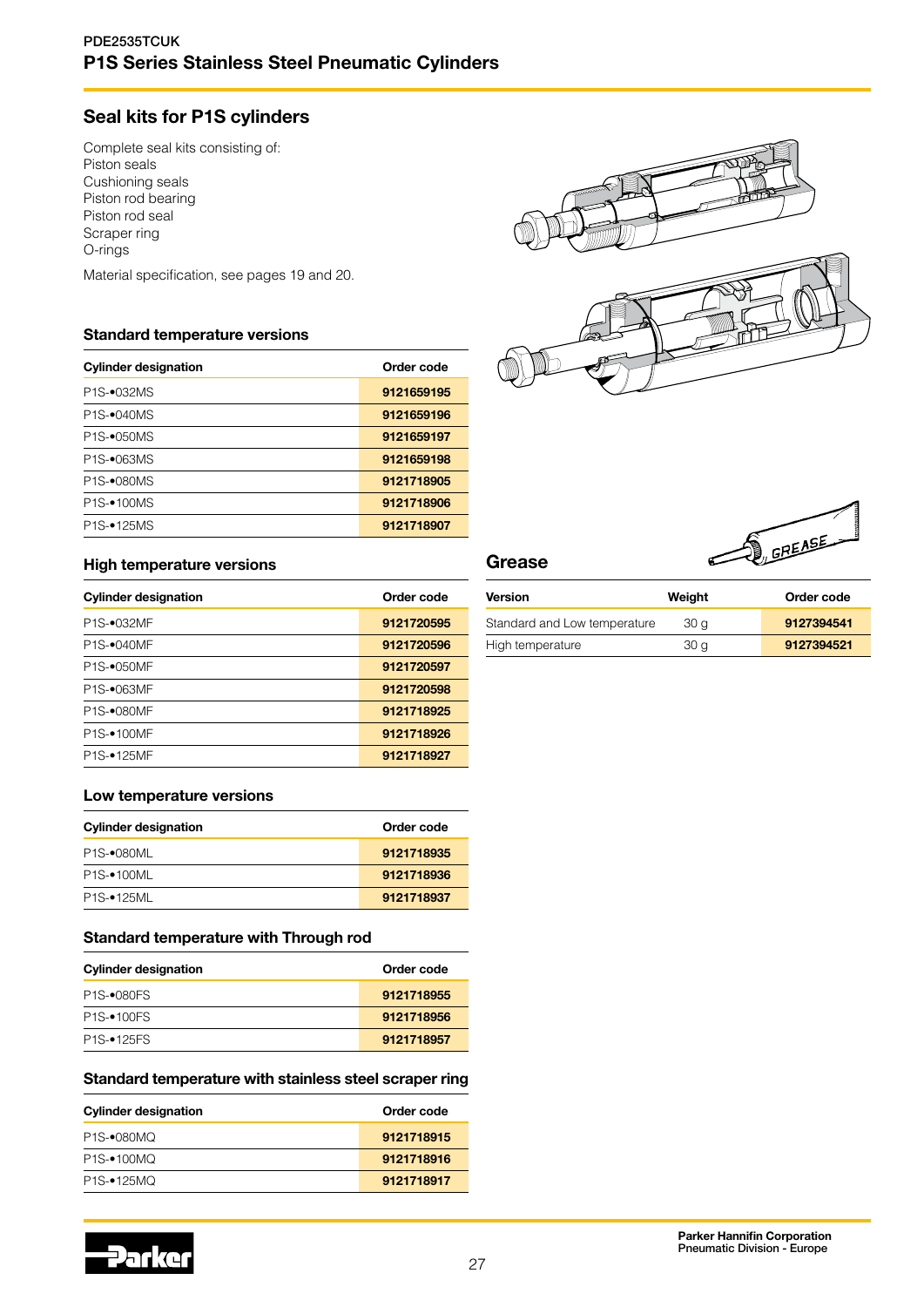# Introduction to the ATEX directive

#### Explosive atmospheres

Directive 94/9/EC defines an explosive atmosphere as a mixture of:

- a) flammable substances gases, vapours, mists or dusts
- b) with air
- c) under specific atmospheric conditions
- d) in which, after ignition has occurred, combustion spreads to the entire flammable mixture

(NB: with regard to dust, it may be that not all dust is combusted after ignition has occurred)

An atmosphere with the potential to become an explosive atmosphere during operating conditions and/or under the influence of the surroundings is defined as a **potentially explosive atmosphere**. Products covered by directive 94/9/EC are defined as intended for use in potentially explosive atmospheres.

#### Harmonised European ATEX standard

The European Union has adopted two harmonised directives in the field of health and safety. The directives are known as ATEX 100a and ATEX 137.

Directive ATEX 100a (94/9/EC) lays down minimum safety requirements for products intended for use in potentially explosive atmospheres in European Union member states. Directive ATEX 137 (99/92/EC) defines minimum requirements for health and safety at the workplace, for working conditions and for the handling of products and materials in potentially explosive atmospheres. This directive also divides the workplace into zones and defines criteria by which products are categorised within these zones.

The table below describes the zones in an installation where there is a potential for explosive atmospheres. The **owner** of the installation must analyse and assess the area in which the explosive gas/dust mixture may occur, and if necessary must divide it into zones. This process of zoning then allows the correct plant and equipment to be selected for use in the area.



| Gas<br>G                                                                                                                | <b>Zones</b><br><b>Dust</b><br>D                       | Presence of potentially explosive atmosphere | <b>Type of risk</b> |
|-------------------------------------------------------------------------------------------------------------------------|--------------------------------------------------------|----------------------------------------------|---------------------|
|                                                                                                                         | 20                                                     | Present continuously or for long periods     | Permanent           |
|                                                                                                                         | Likely to occur in normal operation occasionally<br>21 |                                              | Potential           |
| Minimal<br>22<br>Not likely to occur in normal operation but, if it does occur,<br>will persist for a short period only |                                                        |                                              |                     |

The ATEX directive has been in force throughout the European Union since 1 July 2003, replacing the existing divergent national and European legislation relating to explosive atmospheres. Please note that for the first time, the directive covers mechanical, hydraulic and pneumatic equipment and not just electrical equipment as before.

With regard to the **Machinery directive** 98/37/EC, note that a number of external requirements in 94/9/EC refer to hazards arising from potentially explosive atmospheres, where the Machinery directive only contains general requirements relating to explosion safety (Annex I 1.5.7).

As a result, directive 94/9/EC (ATEX 100a) takes precedence over the Machinery directive with regard to explosion protection in potentially explosive atmospheres. The requirements in the Machinery directive are applicable to all other risks relating to machinery.

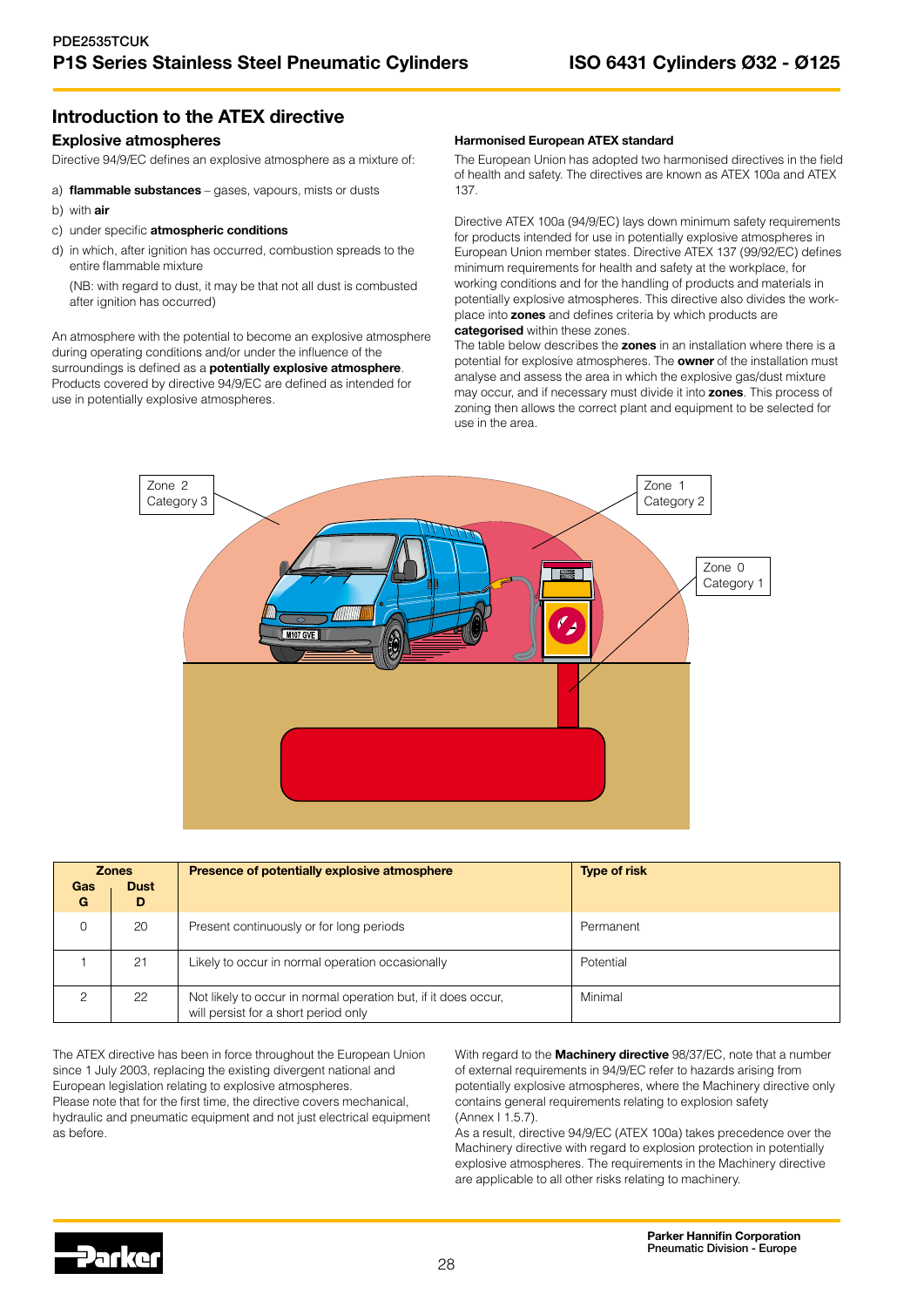#### Levels of protection for the various equipment categories

The various equipment categories must be capable of operating in accordance with the manufacturer's operating specifications at defined levels of protection.

| Level of<br>protec-<br>tion | <b>Group</b>   | Category<br>Group<br>Ш | <b>Type of protection</b>                                                                                                                                                            | <b>Operating specifications</b>                                                                       |
|-----------------------------|----------------|------------------------|--------------------------------------------------------------------------------------------------------------------------------------------------------------------------------------|-------------------------------------------------------------------------------------------------------|
| Very<br>high                | M <sub>1</sub> |                        | Two independent means of protection or safety, ensuring that<br>the equipment remains functional even in the event of two faults<br>occurring independently of each other            | The equipment remains energised and<br>and functional even with an explosive<br>atmosphere present    |
| Very<br>high                |                |                        | Two independent means of protection or safety, ensuring that<br>the equipment remains functional even in the event of two faults<br>occurring independently of each other            | The equipment remains energised and<br>functional in zones 0, 1, 2 (G) and/or<br>zones 20, 21, 22 (D) |
| High                        | M <sub>2</sub> |                        | Protection suitable for normal operation and severe<br>operating conditions                                                                                                          | The equipment is de-energised in the<br>event of an explosive atmosphere                              |
| High                        |                | 2                      | Protection suitable for normal operation and frequent faults, or<br>equipment in which faults normally have to be taken into accounttional in zones 1, 2 (G) and/or zones 21, 22 (D) | The equipment remains energised and func-                                                             |
| Normal                      |                | 3                      | Protection suitable for normal operation                                                                                                                                             | The equipment remains energised and<br>functional in zones 2 (G) and/or zones 22 (D)                  |

#### Definition of groups (EN 1127-1)

Group I Equipment intended for use in underground parts of mines as well as those parts of surface installations of such mines likely to be endangered by flammable vapours and/or flammable dusts.

**Group II** Equipment intended for use in other places exposed to explosive atmospheres.

| Group       | mines, combustible vapours |                | other potentially explosive atmospheres (gases, dust) |    |   |    |   |    |
|-------------|----------------------------|----------------|-------------------------------------------------------|----|---|----|---|----|
| Category    | M <sub>1</sub>             | M <sub>2</sub> |                                                       |    |   |    |   |    |
| Atmosphere* |                            |                | G                                                     | D  | G | D  | G |    |
| Zone        |                            |                |                                                       | 20 |   | 21 |   | 22 |

 $G = gas$  and  $D = dust$ 

#### Temperature classes

Classification of flammable gases and vapours on the basis of ignition temperature

| Temperature class | Ignition temperature °C |
|-------------------|-------------------------|
| T1                | Over 450                |
| T <sub>2</sub>    | $(300) - 450$           |
| T3                | $(200) - 300$           |
| T <sub>4</sub>    | $(135) - 200$           |
| T <sub>5</sub>    | $(100) - 135$           |
| Т6                | $(85) - 100$            |

#### Declaration of conformity

The product catalogues contain copies of the declaration of conformity demonstrating that the product meets the requirements of directive 94/9/EC.

The declaration is only valid in conjunction with the instructions contained in the installation manual relating to the safe use of the product throughout its service life.

The instructions relating to the conditions in the surrounding area are particularly important, as the certificate is invalidated if the instructions are found not to have been adhered to during operation of the product. If there is any doubt as to the validity of the certificate of conformity, contact Parker Hannifin customer service.

#### Operation, installation and maintenance

The installation manual of the product contains instructions relating to the safe storage, handling, operation and servicing of the product. The manual is available in different languages, and can be downloaded from www.parker.com/euro\_pneumatic. This document must be made accessible in a suitable place near where the product is installed. It is used as a reference for all personnel authorised to work with the product throughout its service life. We, the manufacturer, reserve the right to modify, extend or improve the installation manual in the interests of the users.

For more information about ATEX see EUs homepage: http://europa.eu.int/comm/enterprise/atex/

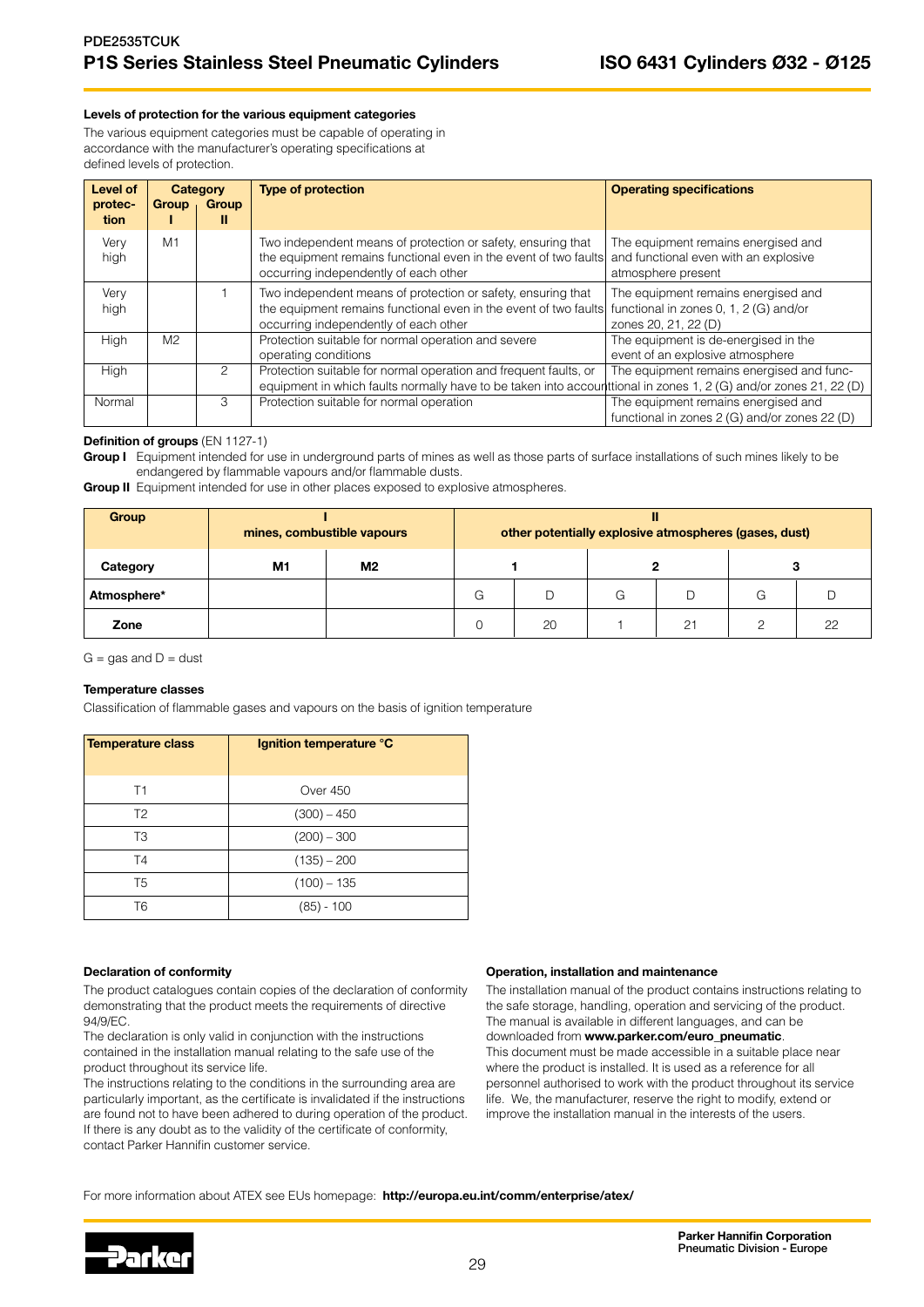# Safety instructions for the P1S cylinder with accessories

### Supplementary safety instructions for installation of ATEX certified P1S cylinders.

The safety instructions in this document are valid for the ATEX certified P1S cylinders, bore 32 - 125mm, as per below with reference to the order code key in the product catalogue.

P1S-C\*\*\*MS-\*\*\*\*-EXNN P1S-D\*\*\*MS-\*\*\*\*-EXNN P1S-E\*\*\*MS-\*\*\*\*-EXNN P1S-F\*\*\*MS-\*\*\*\*-EXNN P1S-L\*\*\*MS-\*\*\*\*-EXNN

All strokes in the range 25 - 1000mm

#### Serious, even fatal, damage or injury may be caused by the hot moving parts of the P1S cylinders in the presence of explosive gas mixtures and concentrations of dust.

 All installation, connection, commissioning, servicing and repair work on P1S cylinders must be carried out by qualified personnel taking account of the following

- These instructions
- Markings on the cylinder
- All other planning documents, commissioning instructions and connection diagrams associated with the application.
- Provisions and requirements specific to the application
- National/international regulations (explosion protection, safety and accident prevention)

#### Real life applications

P1S cylinders are designed to provide linear movement in industrial applications, and should only be used in accordance with the instructions in the technical specifications in the catalogue, and within the operating range indicated on the rating plate. The cylinders meet the applicable standards and requirements of directive 94/9/EC (ATEX)

The cylinders must not be used underground in mines susceptible to firedamp and/or flammable dusts. The cylinders are intended for use in areas in which explosive atmospheres caused by gases, vapours or mists of flammable liquids, or air/dust mixtures may be expected to occur during normal use (infrequently)

#### **Checklist**

Before using the cylinders in an Ex-area, you should check the following:

Do the specifications of the P1S cylinder match the Ex-classification of the area of use in accordance with directive 94/9/EC (previously ATEX 100a)

- Equipment group
- Ex-equipment category
- Ex-zone
- Temperature class
- Max. surface temperature
- 1. When installing the P1S cylinder, is it certain that there is no potentially explosive atmosphere, oil, acids, gases, vapours or radiation?
- 2. Is the ambient temperature as specified in the technical data in the catalogue at all times?
- 3. Is it certain that the P1S cylinder is adequately ventilated and that no forbidden additional heat is added?
- 4. Are all the driven mechanical components ATEX certified?
- 5. Check that the P1S cylinder is safely earthed.
- 6. Check that the P1S cylinder is supplied with compressed air. Explosive gas mixtures must not be used for driving the cylinder.
- 7. Check that the P1S cylinder is not equipped with a metal scraper ring (special version).

#### Installation requirements in Ex-areas

- The temperature of the supply air must not exceed the ambient temperature.
- The P1S cylinder may be installed in any position.
- The P1S cylinder must not be installed where there is a risk of mechanical contact with any surrounding part or component.
- An air treatment unit must be attached to the inlet of the P1S cylinder.
- The P1S cylinder must be connected to earth at all times, through its support, a metallic tube or separate conductor.
- The outlet of the P1S cylinder must not be open within an Ex-area, but must be connected to the silencer or, preferably, piped and released outside the Ex-area.
- The P1S cylinder may only drive units that are ATEX certified.
- Ensure that the P1S cylinder is not exposed to forces greater than those permitted in accordance with the catalogue
- The P1S cylinder must be supplied with compressed air. Explosive gas mixtures must not be used
- P1S cylinders with metal scraper rings must not be used in Ex-areas

#### Inspecting cylinders during operation

The P1S cylinder must be kept clean on the outside, and a layer of dust/dirt thicker than 1 mm must never be allowed to form. Inspect and verify that the cylinder, with attachments, compressed air fittings, hoses, tubes, etc. meet the standards of "safe" installation.

#### Spare parts

Only spare parts, kits etc. supplied by Parker Hannifin may be used for repair and maintenance of the P1S cylinders.

# Marking of ATEX certified P1S cylinders

The ATEX certified P1S cylinders, bore 32 - 125mm, as per below with reference to the order code key in the product catalogue have an ATEX certification marking as shown further below.

> P1S-C\*\*\*MS-\*\*\*\*-EXNN P1S-D\*\*\*MS-\*\*\*\*-EXNN P1S-E\*\*\*MS-\*\*\*\*-EXNN P1S-F\*\*\*MS-\*\*\*\*-EXNN P1S-L\*\*\*MS-\*\*\*\*-EXNN

All strokes in the range 25 - 1000mm

 $\mathsf{C}\in\mathbb{C}\mathbb{R}$  II 2GD c T4 120 °C

 $\bigcap$  Communauté Européenne = EU



Ex means that this product is intended for use in potentially explosive atmospheres

- $II$  Stands for the equipment group ( $I =$  mines and  $II =$  other hazardous areas)
- **2GD** Stands for equipment category 2G means the equipment can be used in zones 1 and 2 where there is a risk involving gases, vapours or mists of combustible liquids and 2D in zones 21 and 22 where there is a risk involving dusts. 2GD Means the equipment can be used in zones 1, 2, 21 and 22.
- c Safe design (prEN 13463-5)
- **T4** If equipment is in temperature class T4, the maximum surface temperature must not exceed 135 °C. (To guarantee this, the product has been tested to ensure that the maximum is 130 °C. This provides a safety margin of 5 °K.)
- 120 °C Maximum permitted surface temperature on P1D-S cylinder in atmospheres containing potentially explosive dusts.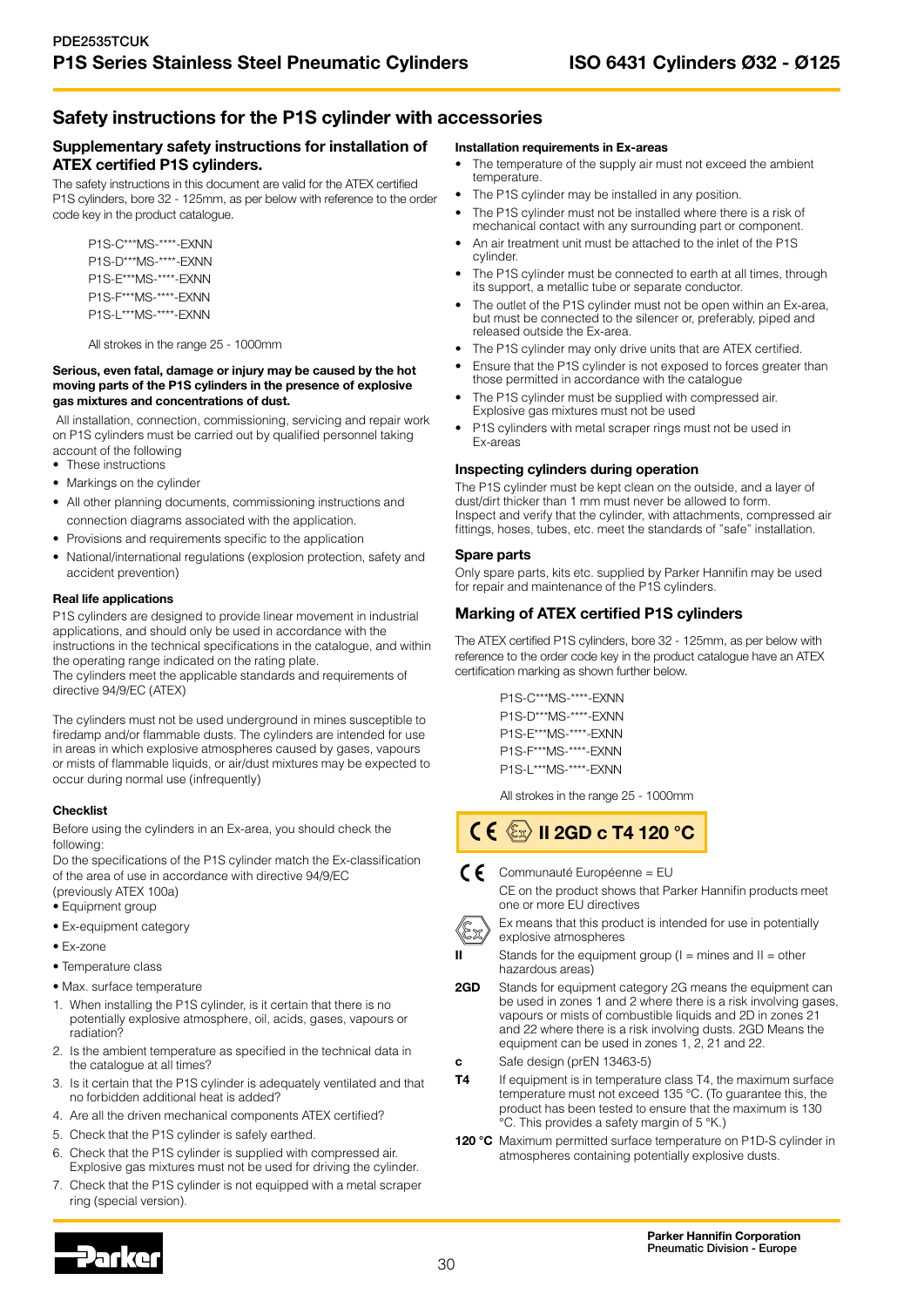### Supplementary safety instructions for P8S-GPFLX/ EX sensors installed in Ex-areas

Serious, even fatal, damage or injury may be caused by the hot moving parts of the P1S cylinders in the presence of explosive gas mixtures and concentrations of dust.

# Instructions for use

# Safety instructions

- Cylinder sensor ATEX classed for category II3G and II3D
- Ambient temperature Ta = -20  $^{\circ}$ C to +45  $^{\circ}$ C
- Temperature class T4, or max. surface temperature of T = 135  $^{\circ}$ C
- Protection class IP67
- Read installation instructions before startup
- Installation, connection and commissioning must be carried out by trained personnel

#### Applications

- This sensor is designed for use in the T-groove of cylinders, and detects the magnetic field in potentially explosive areas. The sensor can only be installed in the T-groove of these cylinders.
- The sensor may also be installed on round cylinders by means of the following attachments:

P8S-TMC01 Suitable for P1S and P1A diameter 10 - 25 mm

P8S-TMC02 Suitable for P1S diameter 32 - 63 mm

P8S-TMC03 Suitable for P1S diameter 80 - 125 mm

The following data applies to these attachments:

- Ambient temperature Ta =  $0^{\circ}$ C to 45 °C
- Low energy absorption to EN 50 021
- The sensor may also be installed on tie-rod cylinders or profile cylinders by means of this attachment:

P8S-TMA0X Suitable for P1D-T diameter 32 - 125 mm, P1E-T diameter 160 – 200 mm and C41 diameter 160 – 200 mm

#### Installation

General: The sensor must be protected from UV radiation. The cable must be installed such that it is protected from external influences, for example it may be necessary to attach an external strain relief to the cable.

#### Technical data for sensor

Operating voltage Ub = 18 to 30 V DC Max. load current  $I_a \le 70$ mA Ambient temperature: -20 °C to 45 °C

#### **Commissioning**

When connecting the sensor to a power source, please pay attention to the following

a) the load data (operating voltage, continuous load current) b) the wiring diagram for the sensor

#### **Maintenance**

Our P8S-GPFLX/EX cylinder sensor is maintenance free, but the cable connections should be checked at regular intervals.

The sensor must be protected from UV radiation. The sensor must be kept clean on the outside, and a layer of dirt thicker than 1 mm must never be allowed to form. Strong solvents should not be used for cleaning as they may damage the sensor.

#### P8S-GPFLX/EX cylinder sensor

#### II3G EEx nA II T4X  $CE \otimes$ II3D 135 °C IP67

Communatuté Européenne = EU



CE on the product shows that Parker Hannifin products meet one or more EU directives



Ex means that this product is intended for use in potentially explosive atmospheres

- II Stands for the equipment group  $(I = \text{mines} \text{ and } II = \text{other}$ hazardous areas)
- **3G** Stands for the equipment category 3G means the equipment can be used in zone 2 where there is a risk involving gases, vapours or mists of combustible liquids
- **EEx** EEx means that this is an electrical product intended for use in Ex-areas
- nA II n Not ignitable to EN50021, A Explosion group tested with acetone, ethanol, toluene and xylene; II Not for use in the mining industry
- T4 X If equipment is in temperature class T4, the maximum surface temperature must not exceed 135 °C. (To guarantee this, the product has been tested to ensure that the maximum is 130 °C. This provides a safety margin of 5 °C.) X Must be installed in accordance with the installation manual
- **3D** Stands for equipment category 3D in zone 22 where there is a risk involving dusts.
- 135 °C Maximum permitted surface temperature on the motor in atmospheres containing potentially explosive dusts.
- **IP67** Satisfies protection class IP67

### Components such as cylinder attachments, tube fittings, tubes, etc. **Components**

Parker Hannifin guarantees that our cylinder mountings, tube fittings, tubes, etc. are not ignition sources and are therefore not subject to the provisions of the ATEX directive.

A component means any item essential to the safe functioning of equipment and protective systems but with no autonomous function.

Components intended for incorporation into equipment or protective systems which are accompanied by an attestation of conformity with the ATEX directive, including a statement of their characteristics and how they must be incorporated into products, are considered to conform to the applicable provisions of directive 94/9/EC. Ex-components as defined in the European standard EN 50014 are components in the sense of the ATEX directive 94/9/EC as well. Components must not have the CE marking affixed unless otherwise required by other directives.

Examples of components:

- terminals
- push buttons assemblies
- relays
- empty flameproof enclosures
- ballasts for fluorescent lamps
- meters (e.g. moving coil)
- encapsulated relays and contactors, with terminals and/or flying leads